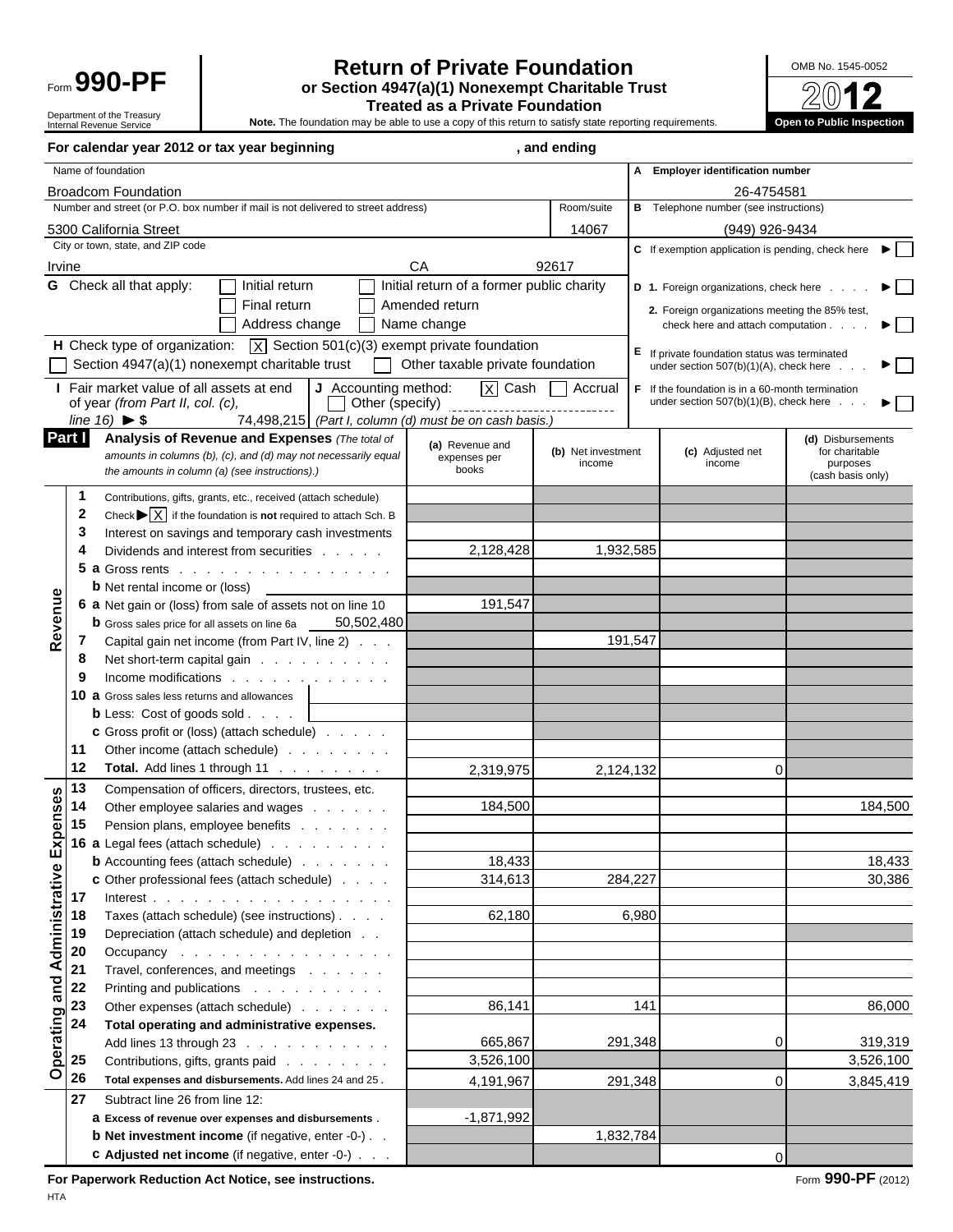|               |          | Form 990-PF (2012) Broadcom Foundation                                                                                  |                   |                         | 26-4754581<br>Page 2  |
|---------------|----------|-------------------------------------------------------------------------------------------------------------------------|-------------------|-------------------------|-----------------------|
|               |          | <b>Balance Sheets</b> Attached schedules and amounts in the description column                                          | Beginning of year |                         | End of year           |
|               | Part II  | should be for end-of-year amounts only. (See instructions.)                                                             | (a) Book Value    | (b) Book Value          | (c) Fair Market Value |
|               |          | Cash-non-interest-bearing                                                                                               |                   |                         |                       |
|               | 2        | Savings and temporary cash investments                                                                                  | 2,303,077         | 2,204,713               | 2,204,713             |
|               | 3        |                                                                                                                         |                   |                         |                       |
|               |          |                                                                                                                         | 152,521           | 16,733                  | 16,733                |
|               | 4        |                                                                                                                         |                   |                         |                       |
|               |          | $\blacktriangleright$<br>Less: allowance for doubtful accounts                                                          |                   |                         |                       |
|               | 5        |                                                                                                                         |                   |                         |                       |
|               | 6        | Receivables due from officers, directors, trustees, and other                                                           |                   |                         |                       |
|               |          | disqualified persons (attach schedule) (see instructions)                                                               |                   |                         |                       |
|               | 7        |                                                                                                                         |                   |                         |                       |
|               |          |                                                                                                                         |                   |                         |                       |
| Assets        | 8        |                                                                                                                         |                   |                         |                       |
|               | 9        | Prepaid expenses and deferred charges                                                                                   |                   |                         |                       |
|               |          | 10 a Investments-U.S. and state government obligations (attach schedule)                                                | 13,905,912        | 17,686,465              | 18,026,565            |
|               |          | <b>b</b> Investments—corporate stock (attach schedule)                                                                  | 23,041,462        | 26,987,669              | 29,720,254            |
|               |          | <b>c</b> Investments—corporate bonds (attach schedule)                                                                  | 33,300,374        | 23,935,774              | 24,529,950            |
|               | 11       |                                                                                                                         |                   |                         |                       |
|               |          |                                                                                                                         |                   |                         |                       |
|               | 12<br>13 |                                                                                                                         |                   |                         |                       |
|               | 14       | Investments—other (attach schedule)                                                                                     |                   |                         |                       |
|               |          |                                                                                                                         |                   |                         |                       |
|               | 15       | Less: accumulated depreciation (attach schedule) > contract contract contract of                                        |                   |                         |                       |
|               | 16       | Total assets (to be completed by all filers-see the                                                                     |                   |                         |                       |
|               |          | instructions. Also, see page 1, item $I$ ) $\ldots$ $\ldots$ $\ldots$ $\ldots$ $\ldots$                                 | 72,703,346        | 70,831,354              | 74,498,215            |
|               | 17       | Accounts payable and accrued expenses                                                                                   |                   |                         |                       |
|               | 18       |                                                                                                                         |                   |                         |                       |
|               | 19       |                                                                                                                         |                   |                         |                       |
| Liabilities   | 20       | Loans from officers, directors, trustees, and other disqualified persons                                                |                   |                         |                       |
|               | 21       | Mortgages and other notes payable (attach schedule)                                                                     |                   |                         |                       |
|               | 22       | Other liabilities (describe $\blacktriangleright$                                                                       |                   |                         |                       |
|               | 23       | Total liabilities (add lines 17 through 22)                                                                             | $\Omega$          |                         |                       |
|               |          | Foundations that follow SFAS 117, check here $\ldots$ $\blacktriangleright$ $\blacktriangleright$ $\blacktriangleright$ |                   |                         |                       |
| ces           |          | and complete lines 24 through 26 and lines 30 and 31.                                                                   |                   |                         |                       |
|               | 24       |                                                                                                                         | 72,703,346        | 70,831,354              |                       |
|               | 25       |                                                                                                                         |                   |                         |                       |
|               | 26       |                                                                                                                         |                   |                         |                       |
| or Fund Balar |          | Foundations that do not follow SFAS 117, check here $\therefore \blacktriangleright \Box$                               |                   |                         |                       |
|               |          | and complete lines 27 through 31.                                                                                       |                   |                         |                       |
|               | 27       | Capital stock, trust principal, or current funds                                                                        |                   |                         |                       |
|               | 28       | Paid-in or capital surplus, or land, bldg., and equipment fund                                                          |                   |                         |                       |
| Assets        | 29       | Retained earnings, accumulated income, endowment, or other funds.                                                       |                   |                         |                       |
|               | 30       | Total net assets or fund balances (see instructions)                                                                    | 72,703,346        | 70,831,354              |                       |
| Net           | 31       | Total liabilities and net assets/fund balances (see                                                                     |                   |                         |                       |
|               |          |                                                                                                                         | 72,703,346        | 70,831,354              |                       |
|               | Part III | Analysis of Changes in Net Assets or Fund Balances                                                                      |                   |                         |                       |
| 1             |          | Total net assets or fund balances at beginning of year-Part II, column (a), line 30 (must agree with                    |                   |                         |                       |
|               |          |                                                                                                                         |                   | $\overline{1}$          | 72,703,346            |
|               |          |                                                                                                                         |                   | $\mathbf{2}$            | $-1,871,992$          |
| 3             |          |                                                                                                                         |                   | 3                       |                       |
| 4             |          |                                                                                                                         |                   | $\overline{\mathbf{4}}$ | 70,831,354            |
| 5             |          | Decreases not included in line 2 (itemize) ▶                                                                            |                   | 5                       |                       |
| 6             |          | Total net assets or fund balances at end of year (line 4 minus line 5)—Part II, column (b), line 30                     |                   | 6                       | 70,831,354            |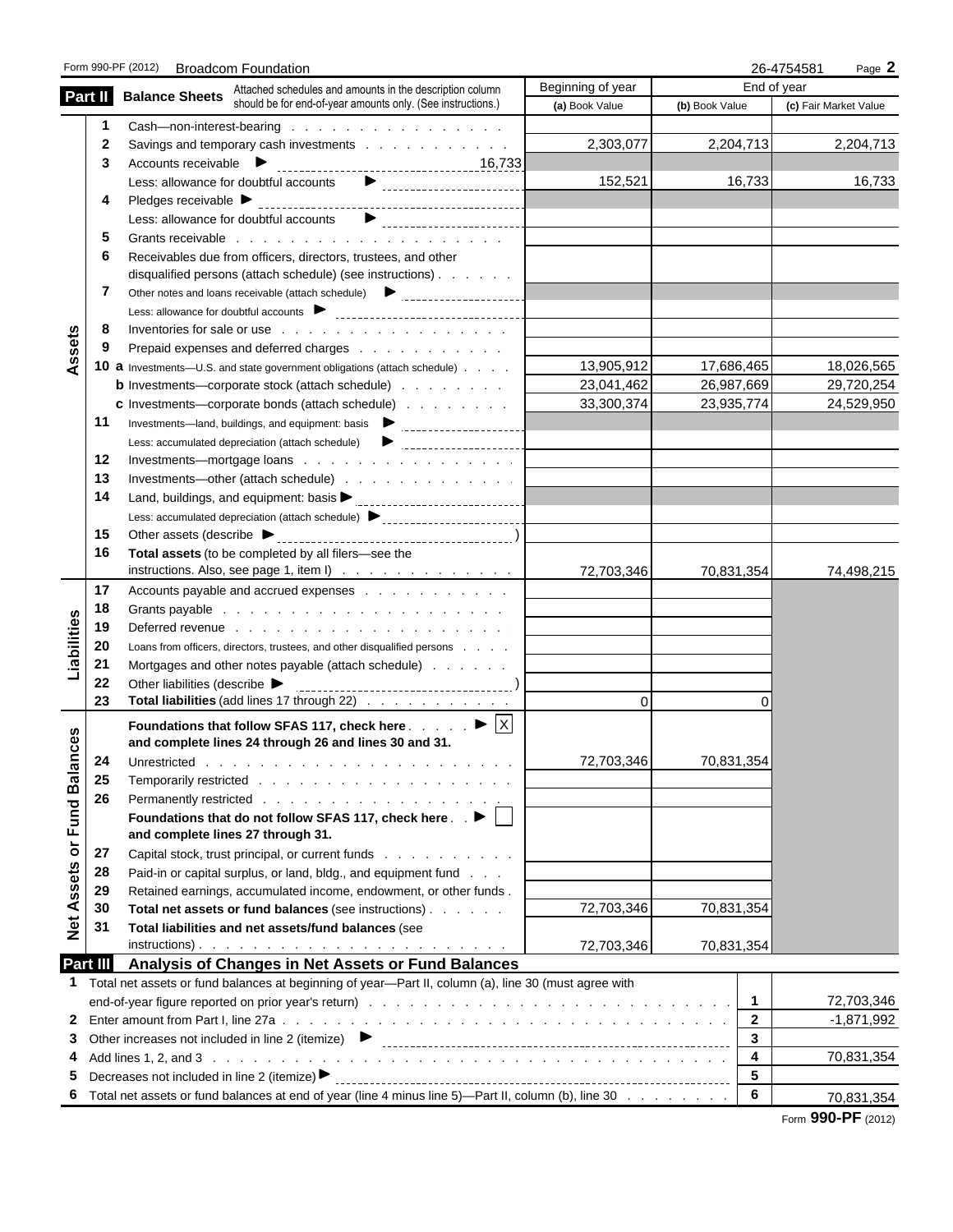| Form 990-PF (2012)                                      | <b>Broadcom Foundation</b>                                                                                                            |                                                 |                |                                      | 26-4754581<br>Page 3                                          |
|---------------------------------------------------------|---------------------------------------------------------------------------------------------------------------------------------------|-------------------------------------------------|----------------|--------------------------------------|---------------------------------------------------------------|
| <b>Part IV</b>                                          | <b>Capital Gains and Losses for Tax on Investment Income</b>                                                                          |                                                 |                |                                      |                                                               |
|                                                         | (a) List and describe the kind(s) of property sold (e.g., real estate,<br>2-story brick warehouse; or common stock, 200 shs. MLC Co.) | (b) How acquired<br>P-Purchase                  |                | (c) Date acquired<br>(mo., day, yr.) | (d) Date sold<br>(mo., day, yr.)                              |
| 1a Publicly-traded Securities                           |                                                                                                                                       | D-Donation                                      |                |                                      |                                                               |
| b                                                       |                                                                                                                                       |                                                 |                |                                      |                                                               |
| c                                                       |                                                                                                                                       |                                                 |                |                                      |                                                               |
| d                                                       |                                                                                                                                       |                                                 |                |                                      |                                                               |
| е                                                       |                                                                                                                                       |                                                 |                |                                      |                                                               |
|                                                         | (f) Depreciation allowed                                                                                                              | (g) Cost or other basis                         |                |                                      | (h) Gain or (loss)                                            |
| (e) Gross sales price                                   | (or allowable)                                                                                                                        | plus expense of sale                            |                |                                      | $(e)$ plus $(f)$ minus $(g)$                                  |
| 50,502,480<br>а                                         |                                                                                                                                       | 50,310,933                                      |                |                                      | 191,547                                                       |
| b                                                       |                                                                                                                                       |                                                 |                |                                      |                                                               |
| c                                                       |                                                                                                                                       |                                                 |                |                                      |                                                               |
| d                                                       |                                                                                                                                       |                                                 |                |                                      |                                                               |
|                                                         |                                                                                                                                       |                                                 |                |                                      |                                                               |
| е                                                       |                                                                                                                                       |                                                 |                |                                      |                                                               |
|                                                         | Complete only for assets showing gain in column (h) and owned by the foundation on 12/31/69                                           |                                                 |                |                                      | (I) Gains (Col. (h) gain minus                                |
| (i) F.M.V. as of $12/31/69$                             | (j) Adjusted basis<br>as of 12/31/69                                                                                                  | (k) Excess of col. (i)<br>over col. (j), if any |                |                                      | col. (k), but not less than -0-) or<br>Losses (from col. (h)) |
| a                                                       |                                                                                                                                       |                                                 |                |                                      | 191,547                                                       |
| b                                                       |                                                                                                                                       |                                                 |                |                                      |                                                               |
| c                                                       |                                                                                                                                       |                                                 |                |                                      |                                                               |
| d                                                       |                                                                                                                                       |                                                 |                |                                      |                                                               |
| е                                                       |                                                                                                                                       |                                                 |                |                                      |                                                               |
| 2 Capital gain net income or (net capital loss)         | If gain, also enter in Part I, line 7<br>If (loss), enter -0- in Part I, line 7                                                       |                                                 | $\mathbf{2}$   |                                      | 191,547                                                       |
|                                                         | 3 Net short-term capital gain or (loss) as defined in sections 1222(5) and (6):                                                       |                                                 |                |                                      |                                                               |
|                                                         | If gain, also enter in Part I, line 8, column (c) (see instructions). If (loss), enter -0-                                            |                                                 |                |                                      |                                                               |
|                                                         | in Part I, line 8 <u>.</u>                                                                                                            |                                                 |                |                                      | 0                                                             |
|                                                         | Part V Qualification Under Section 4940(e) for Reduced Tax on Net Investment Income                                                   |                                                 |                |                                      |                                                               |
|                                                         | (For optional use by domestic private foundations subject to the section 4940(a) tax on net investment income.)                       |                                                 |                |                                      |                                                               |
|                                                         |                                                                                                                                       |                                                 |                |                                      |                                                               |
| If section $4940(d)(2)$ applies, leave this part blank. |                                                                                                                                       |                                                 |                |                                      |                                                               |
|                                                         | Was the foundation liable for the section 4942 tax on the distributable amount of any year in the base period?                        |                                                 |                |                                      | $X$ No<br>Yes                                                 |
|                                                         | If "Yes," the foundation does not qualify under section 4940(e). Do not complete this part.                                           |                                                 |                |                                      |                                                               |
|                                                         |                                                                                                                                       |                                                 |                |                                      |                                                               |
|                                                         | Enter the appropriate amount in each column for each year; see the instructions before making any entries.                            |                                                 |                |                                      |                                                               |
| (a)<br>Base period years                                | (b)                                                                                                                                   | (c)                                             |                |                                      | (d)<br>Distribution ratio                                     |
| Calendar vear (or tax vear beginning in)                | Adjusted qualifying distributions                                                                                                     | Net value of noncharitable-use assets           |                |                                      | (col. (b) divided by col. (c))                                |
| 2011                                                    | 2,693,323                                                                                                                             | 63,533,681                                      |                |                                      | 0.042392                                                      |
| 2010                                                    | 1,249,833                                                                                                                             | 48,389,589                                      |                |                                      | 0.025829                                                      |
| 2009                                                    | 38,610                                                                                                                                | 10,941,748                                      |                |                                      | 0.003529                                                      |
| 2008                                                    |                                                                                                                                       |                                                 |                |                                      | 0.000000                                                      |
| 2007                                                    |                                                                                                                                       |                                                 |                |                                      | 0.000000                                                      |
|                                                         |                                                                                                                                       |                                                 |                |                                      |                                                               |
|                                                         |                                                                                                                                       |                                                 |                |                                      |                                                               |
|                                                         |                                                                                                                                       |                                                 | $\mathbf{2}$   |                                      | 0.071750                                                      |
|                                                         | 3 Average distribution ratio for the 5-year base period—divide the total on line 2 by 5, or by                                        |                                                 |                |                                      |                                                               |
|                                                         | the number of years the foundation has been in existence if less than 5 years                                                         |                                                 | 3              |                                      | 0.023917                                                      |
|                                                         |                                                                                                                                       |                                                 |                |                                      |                                                               |
|                                                         | 4 Enter the net value of noncharitable-use assets for 2012 from Part X, line 5                                                        |                                                 | 4              |                                      | 74,150,292                                                    |
|                                                         |                                                                                                                                       |                                                 |                |                                      |                                                               |
|                                                         |                                                                                                                                       |                                                 | 5              |                                      | 1,773,453                                                     |
|                                                         |                                                                                                                                       |                                                 |                |                                      |                                                               |
|                                                         | 6 Enter 1% of net investment income (1% of Part I, line 27b)                                                                          |                                                 | 6              |                                      | 18,328                                                        |
|                                                         |                                                                                                                                       |                                                 |                |                                      |                                                               |
|                                                         |                                                                                                                                       |                                                 | $\overline{7}$ |                                      | 1,791,781                                                     |
|                                                         |                                                                                                                                       |                                                 |                |                                      |                                                               |
|                                                         |                                                                                                                                       |                                                 | 8              |                                      | 3,845,419                                                     |
|                                                         | If line 8 is equal to or greater than line 7, check the box in Part VI, line 1b, and complete that part using a 1% tax rate. See      |                                                 |                |                                      |                                                               |
| the Part VI instructions.                               |                                                                                                                                       |                                                 |                |                                      |                                                               |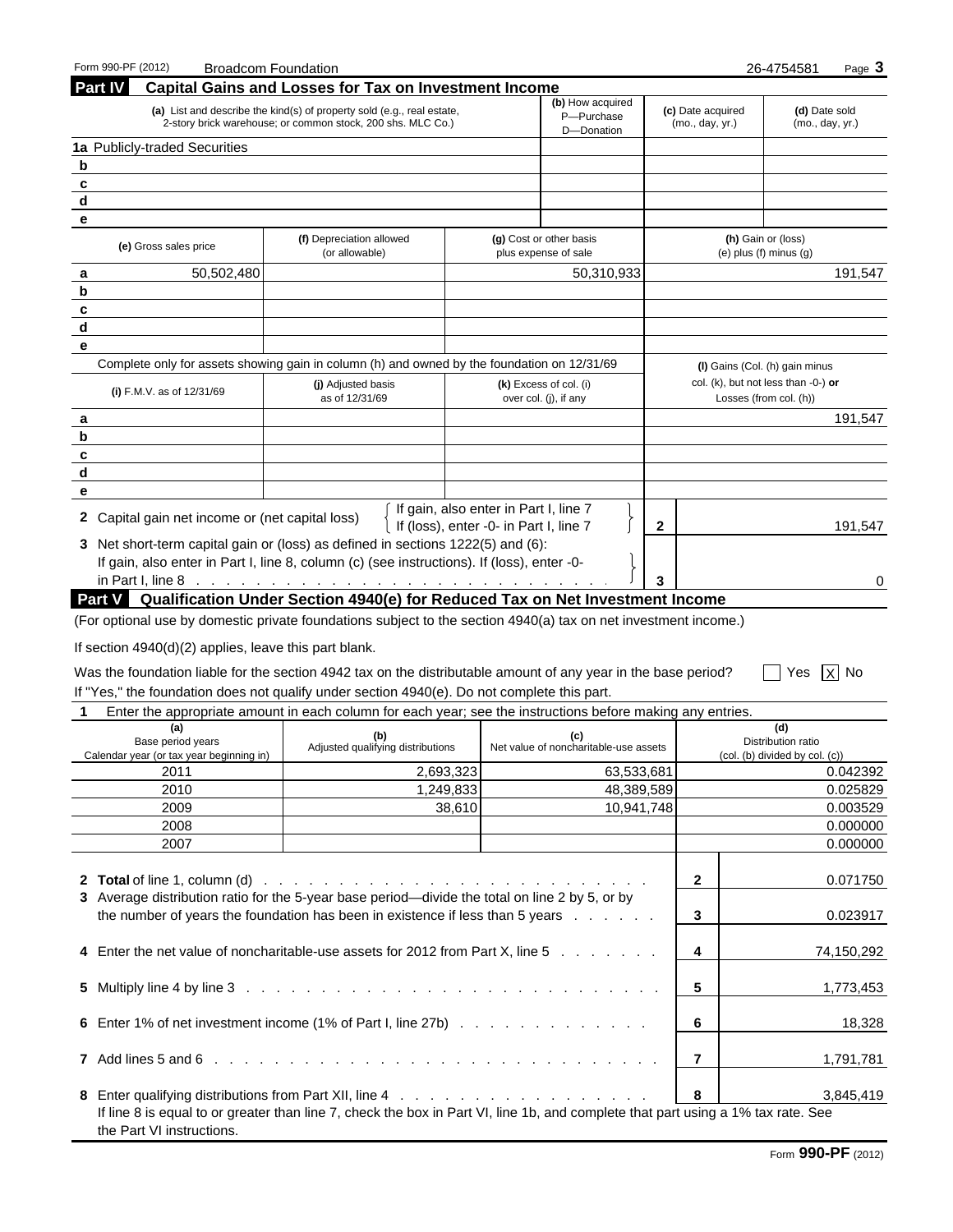|                                                                                                                                                                                                                                                                                                                                                                                                                                                                                                                                                                                                                                                                                                                                                                                                                                                                                                                                                                                                                                                                                                                                                                                                                                                                                                                                                                                                                                                                                                                                                                                                                                                                                                                                                                                                                                                                                                                                                                                                                                                                                                                                                                                                                                                                                                                                                                                                                                                                                                                                                                                                                                                                                                                                                                                                                                                                                                                                                                                                                                                                                                                                                                                                                                                                                                                                                                                                                                                                                                                                                                                                                                                                                                                                                                                                                                                                                                                                                                                                                                                                                                                                                                                                                                                                                                                                                                                                                                                                                                                                                           | Form 990-PF (2012) | <b>Broadcom Foundation</b>                                                                                                 |  |  |     |  |                 | 26-4754581 |  | Page 4                    |  |
|-----------------------------------------------------------------------------------------------------------------------------------------------------------------------------------------------------------------------------------------------------------------------------------------------------------------------------------------------------------------------------------------------------------------------------------------------------------------------------------------------------------------------------------------------------------------------------------------------------------------------------------------------------------------------------------------------------------------------------------------------------------------------------------------------------------------------------------------------------------------------------------------------------------------------------------------------------------------------------------------------------------------------------------------------------------------------------------------------------------------------------------------------------------------------------------------------------------------------------------------------------------------------------------------------------------------------------------------------------------------------------------------------------------------------------------------------------------------------------------------------------------------------------------------------------------------------------------------------------------------------------------------------------------------------------------------------------------------------------------------------------------------------------------------------------------------------------------------------------------------------------------------------------------------------------------------------------------------------------------------------------------------------------------------------------------------------------------------------------------------------------------------------------------------------------------------------------------------------------------------------------------------------------------------------------------------------------------------------------------------------------------------------------------------------------------------------------------------------------------------------------------------------------------------------------------------------------------------------------------------------------------------------------------------------------------------------------------------------------------------------------------------------------------------------------------------------------------------------------------------------------------------------------------------------------------------------------------------------------------------------------------------------------------------------------------------------------------------------------------------------------------------------------------------------------------------------------------------------------------------------------------------------------------------------------------------------------------------------------------------------------------------------------------------------------------------------------------------------------------------------------------------------------------------------------------------------------------------------------------------------------------------------------------------------------------------------------------------------------------------------------------------------------------------------------------------------------------------------------------------------------------------------------------------------------------------------------------------------------------------------------------------------------------------------------------------------------------------------------------------------------------------------------------------------------------------------------------------------------------------------------------------------------------------------------------------------------------------------------------------------------------------------------------------------------------------------------------------------------------------------------------------------------------------------------------|--------------------|----------------------------------------------------------------------------------------------------------------------------|--|--|-----|--|-----------------|------------|--|---------------------------|--|
|                                                                                                                                                                                                                                                                                                                                                                                                                                                                                                                                                                                                                                                                                                                                                                                                                                                                                                                                                                                                                                                                                                                                                                                                                                                                                                                                                                                                                                                                                                                                                                                                                                                                                                                                                                                                                                                                                                                                                                                                                                                                                                                                                                                                                                                                                                                                                                                                                                                                                                                                                                                                                                                                                                                                                                                                                                                                                                                                                                                                                                                                                                                                                                                                                                                                                                                                                                                                                                                                                                                                                                                                                                                                                                                                                                                                                                                                                                                                                                                                                                                                                                                                                                                                                                                                                                                                                                                                                                                                                                                                                           | <b>Part VI</b>     | Excise Tax Based on Investment Income (Section 4940(a), 4940(b), 4940(e), or 4948-see instructions)                        |  |  |     |  |                 |            |  |                           |  |
|                                                                                                                                                                                                                                                                                                                                                                                                                                                                                                                                                                                                                                                                                                                                                                                                                                                                                                                                                                                                                                                                                                                                                                                                                                                                                                                                                                                                                                                                                                                                                                                                                                                                                                                                                                                                                                                                                                                                                                                                                                                                                                                                                                                                                                                                                                                                                                                                                                                                                                                                                                                                                                                                                                                                                                                                                                                                                                                                                                                                                                                                                                                                                                                                                                                                                                                                                                                                                                                                                                                                                                                                                                                                                                                                                                                                                                                                                                                                                                                                                                                                                                                                                                                                                                                                                                                                                                                                                                                                                                                                                           |                    | <b>1 a</b> Exempt operating foundations described in section $4940(d)(2)$ , check here <b>F</b> and enter "N/A" on line 1. |  |  |     |  |                 |            |  |                           |  |
|                                                                                                                                                                                                                                                                                                                                                                                                                                                                                                                                                                                                                                                                                                                                                                                                                                                                                                                                                                                                                                                                                                                                                                                                                                                                                                                                                                                                                                                                                                                                                                                                                                                                                                                                                                                                                                                                                                                                                                                                                                                                                                                                                                                                                                                                                                                                                                                                                                                                                                                                                                                                                                                                                                                                                                                                                                                                                                                                                                                                                                                                                                                                                                                                                                                                                                                                                                                                                                                                                                                                                                                                                                                                                                                                                                                                                                                                                                                                                                                                                                                                                                                                                                                                                                                                                                                                                                                                                                                                                                                                                           |                    | Date of ruling or determination letter: _______________________ (attach copy of letter if necessary-see instructions)      |  |  |     |  |                 |            |  |                           |  |
|                                                                                                                                                                                                                                                                                                                                                                                                                                                                                                                                                                                                                                                                                                                                                                                                                                                                                                                                                                                                                                                                                                                                                                                                                                                                                                                                                                                                                                                                                                                                                                                                                                                                                                                                                                                                                                                                                                                                                                                                                                                                                                                                                                                                                                                                                                                                                                                                                                                                                                                                                                                                                                                                                                                                                                                                                                                                                                                                                                                                                                                                                                                                                                                                                                                                                                                                                                                                                                                                                                                                                                                                                                                                                                                                                                                                                                                                                                                                                                                                                                                                                                                                                                                                                                                                                                                                                                                                                                                                                                                                                           |                    |                                                                                                                            |  |  |     |  | $\mathbf{1}$    |            |  |                           |  |
|                                                                                                                                                                                                                                                                                                                                                                                                                                                                                                                                                                                                                                                                                                                                                                                                                                                                                                                                                                                                                                                                                                                                                                                                                                                                                                                                                                                                                                                                                                                                                                                                                                                                                                                                                                                                                                                                                                                                                                                                                                                                                                                                                                                                                                                                                                                                                                                                                                                                                                                                                                                                                                                                                                                                                                                                                                                                                                                                                                                                                                                                                                                                                                                                                                                                                                                                                                                                                                                                                                                                                                                                                                                                                                                                                                                                                                                                                                                                                                                                                                                                                                                                                                                                                                                                                                                                                                                                                                                                                                                                                           |                    |                                                                                                                            |  |  |     |  |                 |            |  |                           |  |
|                                                                                                                                                                                                                                                                                                                                                                                                                                                                                                                                                                                                                                                                                                                                                                                                                                                                                                                                                                                                                                                                                                                                                                                                                                                                                                                                                                                                                                                                                                                                                                                                                                                                                                                                                                                                                                                                                                                                                                                                                                                                                                                                                                                                                                                                                                                                                                                                                                                                                                                                                                                                                                                                                                                                                                                                                                                                                                                                                                                                                                                                                                                                                                                                                                                                                                                                                                                                                                                                                                                                                                                                                                                                                                                                                                                                                                                                                                                                                                                                                                                                                                                                                                                                                                                                                                                                                                                                                                                                                                                                                           |                    |                                                                                                                            |  |  |     |  |                 |            |  |                           |  |
|                                                                                                                                                                                                                                                                                                                                                                                                                                                                                                                                                                                                                                                                                                                                                                                                                                                                                                                                                                                                                                                                                                                                                                                                                                                                                                                                                                                                                                                                                                                                                                                                                                                                                                                                                                                                                                                                                                                                                                                                                                                                                                                                                                                                                                                                                                                                                                                                                                                                                                                                                                                                                                                                                                                                                                                                                                                                                                                                                                                                                                                                                                                                                                                                                                                                                                                                                                                                                                                                                                                                                                                                                                                                                                                                                                                                                                                                                                                                                                                                                                                                                                                                                                                                                                                                                                                                                                                                                                                                                                                                                           |                    |                                                                                                                            |  |  |     |  |                 |            |  |                           |  |
|                                                                                                                                                                                                                                                                                                                                                                                                                                                                                                                                                                                                                                                                                                                                                                                                                                                                                                                                                                                                                                                                                                                                                                                                                                                                                                                                                                                                                                                                                                                                                                                                                                                                                                                                                                                                                                                                                                                                                                                                                                                                                                                                                                                                                                                                                                                                                                                                                                                                                                                                                                                                                                                                                                                                                                                                                                                                                                                                                                                                                                                                                                                                                                                                                                                                                                                                                                                                                                                                                                                                                                                                                                                                                                                                                                                                                                                                                                                                                                                                                                                                                                                                                                                                                                                                                                                                                                                                                                                                                                                                                           |                    |                                                                                                                            |  |  |     |  |                 |            |  |                           |  |
|                                                                                                                                                                                                                                                                                                                                                                                                                                                                                                                                                                                                                                                                                                                                                                                                                                                                                                                                                                                                                                                                                                                                                                                                                                                                                                                                                                                                                                                                                                                                                                                                                                                                                                                                                                                                                                                                                                                                                                                                                                                                                                                                                                                                                                                                                                                                                                                                                                                                                                                                                                                                                                                                                                                                                                                                                                                                                                                                                                                                                                                                                                                                                                                                                                                                                                                                                                                                                                                                                                                                                                                                                                                                                                                                                                                                                                                                                                                                                                                                                                                                                                                                                                                                                                                                                                                                                                                                                                                                                                                                                           |                    |                                                                                                                            |  |  |     |  |                 |            |  |                           |  |
| 5                                                                                                                                                                                                                                                                                                                                                                                                                                                                                                                                                                                                                                                                                                                                                                                                                                                                                                                                                                                                                                                                                                                                                                                                                                                                                                                                                                                                                                                                                                                                                                                                                                                                                                                                                                                                                                                                                                                                                                                                                                                                                                                                                                                                                                                                                                                                                                                                                                                                                                                                                                                                                                                                                                                                                                                                                                                                                                                                                                                                                                                                                                                                                                                                                                                                                                                                                                                                                                                                                                                                                                                                                                                                                                                                                                                                                                                                                                                                                                                                                                                                                                                                                                                                                                                                                                                                                                                                                                                                                                                                                         |                    |                                                                                                                            |  |  |     |  | $5\overline{5}$ |            |  |                           |  |
| 6                                                                                                                                                                                                                                                                                                                                                                                                                                                                                                                                                                                                                                                                                                                                                                                                                                                                                                                                                                                                                                                                                                                                                                                                                                                                                                                                                                                                                                                                                                                                                                                                                                                                                                                                                                                                                                                                                                                                                                                                                                                                                                                                                                                                                                                                                                                                                                                                                                                                                                                                                                                                                                                                                                                                                                                                                                                                                                                                                                                                                                                                                                                                                                                                                                                                                                                                                                                                                                                                                                                                                                                                                                                                                                                                                                                                                                                                                                                                                                                                                                                                                                                                                                                                                                                                                                                                                                                                                                                                                                                                                         |                    |                                                                                                                            |  |  |     |  |                 |            |  |                           |  |
|                                                                                                                                                                                                                                                                                                                                                                                                                                                                                                                                                                                                                                                                                                                                                                                                                                                                                                                                                                                                                                                                                                                                                                                                                                                                                                                                                                                                                                                                                                                                                                                                                                                                                                                                                                                                                                                                                                                                                                                                                                                                                                                                                                                                                                                                                                                                                                                                                                                                                                                                                                                                                                                                                                                                                                                                                                                                                                                                                                                                                                                                                                                                                                                                                                                                                                                                                                                                                                                                                                                                                                                                                                                                                                                                                                                                                                                                                                                                                                                                                                                                                                                                                                                                                                                                                                                                                                                                                                                                                                                                                           |                    |                                                                                                                            |  |  | 6a  |  |                 |            |  |                           |  |
|                                                                                                                                                                                                                                                                                                                                                                                                                                                                                                                                                                                                                                                                                                                                                                                                                                                                                                                                                                                                                                                                                                                                                                                                                                                                                                                                                                                                                                                                                                                                                                                                                                                                                                                                                                                                                                                                                                                                                                                                                                                                                                                                                                                                                                                                                                                                                                                                                                                                                                                                                                                                                                                                                                                                                                                                                                                                                                                                                                                                                                                                                                                                                                                                                                                                                                                                                                                                                                                                                                                                                                                                                                                                                                                                                                                                                                                                                                                                                                                                                                                                                                                                                                                                                                                                                                                                                                                                                                                                                                                                                           |                    |                                                                                                                            |  |  | 6b. |  |                 |            |  |                           |  |
|                                                                                                                                                                                                                                                                                                                                                                                                                                                                                                                                                                                                                                                                                                                                                                                                                                                                                                                                                                                                                                                                                                                                                                                                                                                                                                                                                                                                                                                                                                                                                                                                                                                                                                                                                                                                                                                                                                                                                                                                                                                                                                                                                                                                                                                                                                                                                                                                                                                                                                                                                                                                                                                                                                                                                                                                                                                                                                                                                                                                                                                                                                                                                                                                                                                                                                                                                                                                                                                                                                                                                                                                                                                                                                                                                                                                                                                                                                                                                                                                                                                                                                                                                                                                                                                                                                                                                                                                                                                                                                                                                           |                    |                                                                                                                            |  |  | 6c  |  |                 |            |  |                           |  |
|                                                                                                                                                                                                                                                                                                                                                                                                                                                                                                                                                                                                                                                                                                                                                                                                                                                                                                                                                                                                                                                                                                                                                                                                                                                                                                                                                                                                                                                                                                                                                                                                                                                                                                                                                                                                                                                                                                                                                                                                                                                                                                                                                                                                                                                                                                                                                                                                                                                                                                                                                                                                                                                                                                                                                                                                                                                                                                                                                                                                                                                                                                                                                                                                                                                                                                                                                                                                                                                                                                                                                                                                                                                                                                                                                                                                                                                                                                                                                                                                                                                                                                                                                                                                                                                                                                                                                                                                                                                                                                                                                           |                    |                                                                                                                            |  |  | 6d  |  |                 |            |  |                           |  |
| 7                                                                                                                                                                                                                                                                                                                                                                                                                                                                                                                                                                                                                                                                                                                                                                                                                                                                                                                                                                                                                                                                                                                                                                                                                                                                                                                                                                                                                                                                                                                                                                                                                                                                                                                                                                                                                                                                                                                                                                                                                                                                                                                                                                                                                                                                                                                                                                                                                                                                                                                                                                                                                                                                                                                                                                                                                                                                                                                                                                                                                                                                                                                                                                                                                                                                                                                                                                                                                                                                                                                                                                                                                                                                                                                                                                                                                                                                                                                                                                                                                                                                                                                                                                                                                                                                                                                                                                                                                                                                                                                                                         |                    |                                                                                                                            |  |  |     |  | $\overline{7}$  |            |  |                           |  |
| 8                                                                                                                                                                                                                                                                                                                                                                                                                                                                                                                                                                                                                                                                                                                                                                                                                                                                                                                                                                                                                                                                                                                                                                                                                                                                                                                                                                                                                                                                                                                                                                                                                                                                                                                                                                                                                                                                                                                                                                                                                                                                                                                                                                                                                                                                                                                                                                                                                                                                                                                                                                                                                                                                                                                                                                                                                                                                                                                                                                                                                                                                                                                                                                                                                                                                                                                                                                                                                                                                                                                                                                                                                                                                                                                                                                                                                                                                                                                                                                                                                                                                                                                                                                                                                                                                                                                                                                                                                                                                                                                                                         |                    |                                                                                                                            |  |  |     |  | 8               |            |  |                           |  |
| 9                                                                                                                                                                                                                                                                                                                                                                                                                                                                                                                                                                                                                                                                                                                                                                                                                                                                                                                                                                                                                                                                                                                                                                                                                                                                                                                                                                                                                                                                                                                                                                                                                                                                                                                                                                                                                                                                                                                                                                                                                                                                                                                                                                                                                                                                                                                                                                                                                                                                                                                                                                                                                                                                                                                                                                                                                                                                                                                                                                                                                                                                                                                                                                                                                                                                                                                                                                                                                                                                                                                                                                                                                                                                                                                                                                                                                                                                                                                                                                                                                                                                                                                                                                                                                                                                                                                                                                                                                                                                                                                                                         |                    |                                                                                                                            |  |  |     |  |                 |            |  |                           |  |
|                                                                                                                                                                                                                                                                                                                                                                                                                                                                                                                                                                                                                                                                                                                                                                                                                                                                                                                                                                                                                                                                                                                                                                                                                                                                                                                                                                                                                                                                                                                                                                                                                                                                                                                                                                                                                                                                                                                                                                                                                                                                                                                                                                                                                                                                                                                                                                                                                                                                                                                                                                                                                                                                                                                                                                                                                                                                                                                                                                                                                                                                                                                                                                                                                                                                                                                                                                                                                                                                                                                                                                                                                                                                                                                                                                                                                                                                                                                                                                                                                                                                                                                                                                                                                                                                                                                                                                                                                                                                                                                                                           |                    |                                                                                                                            |  |  |     |  |                 |            |  |                           |  |
|                                                                                                                                                                                                                                                                                                                                                                                                                                                                                                                                                                                                                                                                                                                                                                                                                                                                                                                                                                                                                                                                                                                                                                                                                                                                                                                                                                                                                                                                                                                                                                                                                                                                                                                                                                                                                                                                                                                                                                                                                                                                                                                                                                                                                                                                                                                                                                                                                                                                                                                                                                                                                                                                                                                                                                                                                                                                                                                                                                                                                                                                                                                                                                                                                                                                                                                                                                                                                                                                                                                                                                                                                                                                                                                                                                                                                                                                                                                                                                                                                                                                                                                                                                                                                                                                                                                                                                                                                                                                                                                                                           |                    |                                                                                                                            |  |  |     |  |                 |            |  |                           |  |
|                                                                                                                                                                                                                                                                                                                                                                                                                                                                                                                                                                                                                                                                                                                                                                                                                                                                                                                                                                                                                                                                                                                                                                                                                                                                                                                                                                                                                                                                                                                                                                                                                                                                                                                                                                                                                                                                                                                                                                                                                                                                                                                                                                                                                                                                                                                                                                                                                                                                                                                                                                                                                                                                                                                                                                                                                                                                                                                                                                                                                                                                                                                                                                                                                                                                                                                                                                                                                                                                                                                                                                                                                                                                                                                                                                                                                                                                                                                                                                                                                                                                                                                                                                                                                                                                                                                                                                                                                                                                                                                                                           |                    |                                                                                                                            |  |  |     |  |                 |            |  |                           |  |
|                                                                                                                                                                                                                                                                                                                                                                                                                                                                                                                                                                                                                                                                                                                                                                                                                                                                                                                                                                                                                                                                                                                                                                                                                                                                                                                                                                                                                                                                                                                                                                                                                                                                                                                                                                                                                                                                                                                                                                                                                                                                                                                                                                                                                                                                                                                                                                                                                                                                                                                                                                                                                                                                                                                                                                                                                                                                                                                                                                                                                                                                                                                                                                                                                                                                                                                                                                                                                                                                                                                                                                                                                                                                                                                                                                                                                                                                                                                                                                                                                                                                                                                                                                                                                                                                                                                                                                                                                                                                                                                                                           |                    |                                                                                                                            |  |  |     |  |                 |            |  |                           |  |
|                                                                                                                                                                                                                                                                                                                                                                                                                                                                                                                                                                                                                                                                                                                                                                                                                                                                                                                                                                                                                                                                                                                                                                                                                                                                                                                                                                                                                                                                                                                                                                                                                                                                                                                                                                                                                                                                                                                                                                                                                                                                                                                                                                                                                                                                                                                                                                                                                                                                                                                                                                                                                                                                                                                                                                                                                                                                                                                                                                                                                                                                                                                                                                                                                                                                                                                                                                                                                                                                                                                                                                                                                                                                                                                                                                                                                                                                                                                                                                                                                                                                                                                                                                                                                                                                                                                                                                                                                                                                                                                                                           |                    |                                                                                                                            |  |  |     |  |                 |            |  |                           |  |
|                                                                                                                                                                                                                                                                                                                                                                                                                                                                                                                                                                                                                                                                                                                                                                                                                                                                                                                                                                                                                                                                                                                                                                                                                                                                                                                                                                                                                                                                                                                                                                                                                                                                                                                                                                                                                                                                                                                                                                                                                                                                                                                                                                                                                                                                                                                                                                                                                                                                                                                                                                                                                                                                                                                                                                                                                                                                                                                                                                                                                                                                                                                                                                                                                                                                                                                                                                                                                                                                                                                                                                                                                                                                                                                                                                                                                                                                                                                                                                                                                                                                                                                                                                                                                                                                                                                                                                                                                                                                                                                                                           |                    |                                                                                                                            |  |  |     |  |                 |            |  |                           |  |
|                                                                                                                                                                                                                                                                                                                                                                                                                                                                                                                                                                                                                                                                                                                                                                                                                                                                                                                                                                                                                                                                                                                                                                                                                                                                                                                                                                                                                                                                                                                                                                                                                                                                                                                                                                                                                                                                                                                                                                                                                                                                                                                                                                                                                                                                                                                                                                                                                                                                                                                                                                                                                                                                                                                                                                                                                                                                                                                                                                                                                                                                                                                                                                                                                                                                                                                                                                                                                                                                                                                                                                                                                                                                                                                                                                                                                                                                                                                                                                                                                                                                                                                                                                                                                                                                                                                                                                                                                                                                                                                                                           |                    |                                                                                                                            |  |  |     |  |                 |            |  |                           |  |
|                                                                                                                                                                                                                                                                                                                                                                                                                                                                                                                                                                                                                                                                                                                                                                                                                                                                                                                                                                                                                                                                                                                                                                                                                                                                                                                                                                                                                                                                                                                                                                                                                                                                                                                                                                                                                                                                                                                                                                                                                                                                                                                                                                                                                                                                                                                                                                                                                                                                                                                                                                                                                                                                                                                                                                                                                                                                                                                                                                                                                                                                                                                                                                                                                                                                                                                                                                                                                                                                                                                                                                                                                                                                                                                                                                                                                                                                                                                                                                                                                                                                                                                                                                                                                                                                                                                                                                                                                                                                                                                                                           |                    |                                                                                                                            |  |  |     |  |                 |            |  |                           |  |
|                                                                                                                                                                                                                                                                                                                                                                                                                                                                                                                                                                                                                                                                                                                                                                                                                                                                                                                                                                                                                                                                                                                                                                                                                                                                                                                                                                                                                                                                                                                                                                                                                                                                                                                                                                                                                                                                                                                                                                                                                                                                                                                                                                                                                                                                                                                                                                                                                                                                                                                                                                                                                                                                                                                                                                                                                                                                                                                                                                                                                                                                                                                                                                                                                                                                                                                                                                                                                                                                                                                                                                                                                                                                                                                                                                                                                                                                                                                                                                                                                                                                                                                                                                                                                                                                                                                                                                                                                                                                                                                                                           |                    |                                                                                                                            |  |  |     |  |                 |            |  |                           |  |
|                                                                                                                                                                                                                                                                                                                                                                                                                                                                                                                                                                                                                                                                                                                                                                                                                                                                                                                                                                                                                                                                                                                                                                                                                                                                                                                                                                                                                                                                                                                                                                                                                                                                                                                                                                                                                                                                                                                                                                                                                                                                                                                                                                                                                                                                                                                                                                                                                                                                                                                                                                                                                                                                                                                                                                                                                                                                                                                                                                                                                                                                                                                                                                                                                                                                                                                                                                                                                                                                                                                                                                                                                                                                                                                                                                                                                                                                                                                                                                                                                                                                                                                                                                                                                                                                                                                                                                                                                                                                                                                                                           |                    |                                                                                                                            |  |  |     |  |                 |            |  |                           |  |
|                                                                                                                                                                                                                                                                                                                                                                                                                                                                                                                                                                                                                                                                                                                                                                                                                                                                                                                                                                                                                                                                                                                                                                                                                                                                                                                                                                                                                                                                                                                                                                                                                                                                                                                                                                                                                                                                                                                                                                                                                                                                                                                                                                                                                                                                                                                                                                                                                                                                                                                                                                                                                                                                                                                                                                                                                                                                                                                                                                                                                                                                                                                                                                                                                                                                                                                                                                                                                                                                                                                                                                                                                                                                                                                                                                                                                                                                                                                                                                                                                                                                                                                                                                                                                                                                                                                                                                                                                                                                                                                                                           |                    |                                                                                                                            |  |  |     |  |                 |            |  |                           |  |
|                                                                                                                                                                                                                                                                                                                                                                                                                                                                                                                                                                                                                                                                                                                                                                                                                                                                                                                                                                                                                                                                                                                                                                                                                                                                                                                                                                                                                                                                                                                                                                                                                                                                                                                                                                                                                                                                                                                                                                                                                                                                                                                                                                                                                                                                                                                                                                                                                                                                                                                                                                                                                                                                                                                                                                                                                                                                                                                                                                                                                                                                                                                                                                                                                                                                                                                                                                                                                                                                                                                                                                                                                                                                                                                                                                                                                                                                                                                                                                                                                                                                                                                                                                                                                                                                                                                                                                                                                                                                                                                                                           |                    |                                                                                                                            |  |  |     |  |                 |            |  |                           |  |
|                                                                                                                                                                                                                                                                                                                                                                                                                                                                                                                                                                                                                                                                                                                                                                                                                                                                                                                                                                                                                                                                                                                                                                                                                                                                                                                                                                                                                                                                                                                                                                                                                                                                                                                                                                                                                                                                                                                                                                                                                                                                                                                                                                                                                                                                                                                                                                                                                                                                                                                                                                                                                                                                                                                                                                                                                                                                                                                                                                                                                                                                                                                                                                                                                                                                                                                                                                                                                                                                                                                                                                                                                                                                                                                                                                                                                                                                                                                                                                                                                                                                                                                                                                                                                                                                                                                                                                                                                                                                                                                                                           |                    |                                                                                                                            |  |  |     |  |                 |            |  |                           |  |
| $\mathbf{2}$                                                                                                                                                                                                                                                                                                                                                                                                                                                                                                                                                                                                                                                                                                                                                                                                                                                                                                                                                                                                                                                                                                                                                                                                                                                                                                                                                                                                                                                                                                                                                                                                                                                                                                                                                                                                                                                                                                                                                                                                                                                                                                                                                                                                                                                                                                                                                                                                                                                                                                                                                                                                                                                                                                                                                                                                                                                                                                                                                                                                                                                                                                                                                                                                                                                                                                                                                                                                                                                                                                                                                                                                                                                                                                                                                                                                                                                                                                                                                                                                                                                                                                                                                                                                                                                                                                                                                                                                                                                                                                                                              |                    |                                                                                                                            |  |  |     |  |                 |            |  | X                         |  |
|                                                                                                                                                                                                                                                                                                                                                                                                                                                                                                                                                                                                                                                                                                                                                                                                                                                                                                                                                                                                                                                                                                                                                                                                                                                                                                                                                                                                                                                                                                                                                                                                                                                                                                                                                                                                                                                                                                                                                                                                                                                                                                                                                                                                                                                                                                                                                                                                                                                                                                                                                                                                                                                                                                                                                                                                                                                                                                                                                                                                                                                                                                                                                                                                                                                                                                                                                                                                                                                                                                                                                                                                                                                                                                                                                                                                                                                                                                                                                                                                                                                                                                                                                                                                                                                                                                                                                                                                                                                                                                                                                           |                    |                                                                                                                            |  |  |     |  |                 |            |  |                           |  |
| 3                                                                                                                                                                                                                                                                                                                                                                                                                                                                                                                                                                                                                                                                                                                                                                                                                                                                                                                                                                                                                                                                                                                                                                                                                                                                                                                                                                                                                                                                                                                                                                                                                                                                                                                                                                                                                                                                                                                                                                                                                                                                                                                                                                                                                                                                                                                                                                                                                                                                                                                                                                                                                                                                                                                                                                                                                                                                                                                                                                                                                                                                                                                                                                                                                                                                                                                                                                                                                                                                                                                                                                                                                                                                                                                                                                                                                                                                                                                                                                                                                                                                                                                                                                                                                                                                                                                                                                                                                                                                                                                                                         |                    |                                                                                                                            |  |  |     |  |                 |            |  |                           |  |
|                                                                                                                                                                                                                                                                                                                                                                                                                                                                                                                                                                                                                                                                                                                                                                                                                                                                                                                                                                                                                                                                                                                                                                                                                                                                                                                                                                                                                                                                                                                                                                                                                                                                                                                                                                                                                                                                                                                                                                                                                                                                                                                                                                                                                                                                                                                                                                                                                                                                                                                                                                                                                                                                                                                                                                                                                                                                                                                                                                                                                                                                                                                                                                                                                                                                                                                                                                                                                                                                                                                                                                                                                                                                                                                                                                                                                                                                                                                                                                                                                                                                                                                                                                                                                                                                                                                                                                                                                                                                                                                                                           |                    |                                                                                                                            |  |  |     |  |                 |            |  | X                         |  |
|                                                                                                                                                                                                                                                                                                                                                                                                                                                                                                                                                                                                                                                                                                                                                                                                                                                                                                                                                                                                                                                                                                                                                                                                                                                                                                                                                                                                                                                                                                                                                                                                                                                                                                                                                                                                                                                                                                                                                                                                                                                                                                                                                                                                                                                                                                                                                                                                                                                                                                                                                                                                                                                                                                                                                                                                                                                                                                                                                                                                                                                                                                                                                                                                                                                                                                                                                                                                                                                                                                                                                                                                                                                                                                                                                                                                                                                                                                                                                                                                                                                                                                                                                                                                                                                                                                                                                                                                                                                                                                                                                           |                    |                                                                                                                            |  |  |     |  |                 |            |  | $\mathbf{v}$<br>$\lambda$ |  |
|                                                                                                                                                                                                                                                                                                                                                                                                                                                                                                                                                                                                                                                                                                                                                                                                                                                                                                                                                                                                                                                                                                                                                                                                                                                                                                                                                                                                                                                                                                                                                                                                                                                                                                                                                                                                                                                                                                                                                                                                                                                                                                                                                                                                                                                                                                                                                                                                                                                                                                                                                                                                                                                                                                                                                                                                                                                                                                                                                                                                                                                                                                                                                                                                                                                                                                                                                                                                                                                                                                                                                                                                                                                                                                                                                                                                                                                                                                                                                                                                                                                                                                                                                                                                                                                                                                                                                                                                                                                                                                                                                           |                    |                                                                                                                            |  |  |     |  |                 |            |  |                           |  |
|                                                                                                                                                                                                                                                                                                                                                                                                                                                                                                                                                                                                                                                                                                                                                                                                                                                                                                                                                                                                                                                                                                                                                                                                                                                                                                                                                                                                                                                                                                                                                                                                                                                                                                                                                                                                                                                                                                                                                                                                                                                                                                                                                                                                                                                                                                                                                                                                                                                                                                                                                                                                                                                                                                                                                                                                                                                                                                                                                                                                                                                                                                                                                                                                                                                                                                                                                                                                                                                                                                                                                                                                                                                                                                                                                                                                                                                                                                                                                                                                                                                                                                                                                                                                                                                                                                                                                                                                                                                                                                                                                           |                    |                                                                                                                            |  |  |     |  |                 |            |  |                           |  |
|                                                                                                                                                                                                                                                                                                                                                                                                                                                                                                                                                                                                                                                                                                                                                                                                                                                                                                                                                                                                                                                                                                                                                                                                                                                                                                                                                                                                                                                                                                                                                                                                                                                                                                                                                                                                                                                                                                                                                                                                                                                                                                                                                                                                                                                                                                                                                                                                                                                                                                                                                                                                                                                                                                                                                                                                                                                                                                                                                                                                                                                                                                                                                                                                                                                                                                                                                                                                                                                                                                                                                                                                                                                                                                                                                                                                                                                                                                                                                                                                                                                                                                                                                                                                                                                                                                                                                                                                                                                                                                                                                           |                    |                                                                                                                            |  |  |     |  |                 |            |  |                           |  |
|                                                                                                                                                                                                                                                                                                                                                                                                                                                                                                                                                                                                                                                                                                                                                                                                                                                                                                                                                                                                                                                                                                                                                                                                                                                                                                                                                                                                                                                                                                                                                                                                                                                                                                                                                                                                                                                                                                                                                                                                                                                                                                                                                                                                                                                                                                                                                                                                                                                                                                                                                                                                                                                                                                                                                                                                                                                                                                                                                                                                                                                                                                                                                                                                                                                                                                                                                                                                                                                                                                                                                                                                                                                                                                                                                                                                                                                                                                                                                                                                                                                                                                                                                                                                                                                                                                                                                                                                                                                                                                                                                           |                    |                                                                                                                            |  |  |     |  |                 |            |  |                           |  |
|                                                                                                                                                                                                                                                                                                                                                                                                                                                                                                                                                                                                                                                                                                                                                                                                                                                                                                                                                                                                                                                                                                                                                                                                                                                                                                                                                                                                                                                                                                                                                                                                                                                                                                                                                                                                                                                                                                                                                                                                                                                                                                                                                                                                                                                                                                                                                                                                                                                                                                                                                                                                                                                                                                                                                                                                                                                                                                                                                                                                                                                                                                                                                                                                                                                                                                                                                                                                                                                                                                                                                                                                                                                                                                                                                                                                                                                                                                                                                                                                                                                                                                                                                                                                                                                                                                                                                                                                                                                                                                                                                           |                    |                                                                                                                            |  |  |     |  |                 |            |  |                           |  |
|                                                                                                                                                                                                                                                                                                                                                                                                                                                                                                                                                                                                                                                                                                                                                                                                                                                                                                                                                                                                                                                                                                                                                                                                                                                                                                                                                                                                                                                                                                                                                                                                                                                                                                                                                                                                                                                                                                                                                                                                                                                                                                                                                                                                                                                                                                                                                                                                                                                                                                                                                                                                                                                                                                                                                                                                                                                                                                                                                                                                                                                                                                                                                                                                                                                                                                                                                                                                                                                                                                                                                                                                                                                                                                                                                                                                                                                                                                                                                                                                                                                                                                                                                                                                                                                                                                                                                                                                                                                                                                                                                           |                    |                                                                                                                            |  |  |     |  |                 |            |  |                           |  |
|                                                                                                                                                                                                                                                                                                                                                                                                                                                                                                                                                                                                                                                                                                                                                                                                                                                                                                                                                                                                                                                                                                                                                                                                                                                                                                                                                                                                                                                                                                                                                                                                                                                                                                                                                                                                                                                                                                                                                                                                                                                                                                                                                                                                                                                                                                                                                                                                                                                                                                                                                                                                                                                                                                                                                                                                                                                                                                                                                                                                                                                                                                                                                                                                                                                                                                                                                                                                                                                                                                                                                                                                                                                                                                                                                                                                                                                                                                                                                                                                                                                                                                                                                                                                                                                                                                                                                                                                                                                                                                                                                           |                    |                                                                                                                            |  |  |     |  |                 |            |  |                           |  |
|                                                                                                                                                                                                                                                                                                                                                                                                                                                                                                                                                                                                                                                                                                                                                                                                                                                                                                                                                                                                                                                                                                                                                                                                                                                                                                                                                                                                                                                                                                                                                                                                                                                                                                                                                                                                                                                                                                                                                                                                                                                                                                                                                                                                                                                                                                                                                                                                                                                                                                                                                                                                                                                                                                                                                                                                                                                                                                                                                                                                                                                                                                                                                                                                                                                                                                                                                                                                                                                                                                                                                                                                                                                                                                                                                                                                                                                                                                                                                                                                                                                                                                                                                                                                                                                                                                                                                                                                                                                                                                                                                           |                    |                                                                                                                            |  |  |     |  |                 |            |  |                           |  |
|                                                                                                                                                                                                                                                                                                                                                                                                                                                                                                                                                                                                                                                                                                                                                                                                                                                                                                                                                                                                                                                                                                                                                                                                                                                                                                                                                                                                                                                                                                                                                                                                                                                                                                                                                                                                                                                                                                                                                                                                                                                                                                                                                                                                                                                                                                                                                                                                                                                                                                                                                                                                                                                                                                                                                                                                                                                                                                                                                                                                                                                                                                                                                                                                                                                                                                                                                                                                                                                                                                                                                                                                                                                                                                                                                                                                                                                                                                                                                                                                                                                                                                                                                                                                                                                                                                                                                                                                                                                                                                                                                           |                    |                                                                                                                            |  |  |     |  |                 |            |  |                           |  |
|                                                                                                                                                                                                                                                                                                                                                                                                                                                                                                                                                                                                                                                                                                                                                                                                                                                                                                                                                                                                                                                                                                                                                                                                                                                                                                                                                                                                                                                                                                                                                                                                                                                                                                                                                                                                                                                                                                                                                                                                                                                                                                                                                                                                                                                                                                                                                                                                                                                                                                                                                                                                                                                                                                                                                                                                                                                                                                                                                                                                                                                                                                                                                                                                                                                                                                                                                                                                                                                                                                                                                                                                                                                                                                                                                                                                                                                                                                                                                                                                                                                                                                                                                                                                                                                                                                                                                                                                                                                                                                                                                           |                    |                                                                                                                            |  |  |     |  |                 |            |  |                           |  |
|                                                                                                                                                                                                                                                                                                                                                                                                                                                                                                                                                                                                                                                                                                                                                                                                                                                                                                                                                                                                                                                                                                                                                                                                                                                                                                                                                                                                                                                                                                                                                                                                                                                                                                                                                                                                                                                                                                                                                                                                                                                                                                                                                                                                                                                                                                                                                                                                                                                                                                                                                                                                                                                                                                                                                                                                                                                                                                                                                                                                                                                                                                                                                                                                                                                                                                                                                                                                                                                                                                                                                                                                                                                                                                                                                                                                                                                                                                                                                                                                                                                                                                                                                                                                                                                                                                                                                                                                                                                                                                                                                           |                    |                                                                                                                            |  |  |     |  |                 |            |  |                           |  |
| 9                                                                                                                                                                                                                                                                                                                                                                                                                                                                                                                                                                                                                                                                                                                                                                                                                                                                                                                                                                                                                                                                                                                                                                                                                                                                                                                                                                                                                                                                                                                                                                                                                                                                                                                                                                                                                                                                                                                                                                                                                                                                                                                                                                                                                                                                                                                                                                                                                                                                                                                                                                                                                                                                                                                                                                                                                                                                                                                                                                                                                                                                                                                                                                                                                                                                                                                                                                                                                                                                                                                                                                                                                                                                                                                                                                                                                                                                                                                                                                                                                                                                                                                                                                                                                                                                                                                                                                                                                                                                                                                                                         |                    |                                                                                                                            |  |  |     |  |                 |            |  |                           |  |
|                                                                                                                                                                                                                                                                                                                                                                                                                                                                                                                                                                                                                                                                                                                                                                                                                                                                                                                                                                                                                                                                                                                                                                                                                                                                                                                                                                                                                                                                                                                                                                                                                                                                                                                                                                                                                                                                                                                                                                                                                                                                                                                                                                                                                                                                                                                                                                                                                                                                                                                                                                                                                                                                                                                                                                                                                                                                                                                                                                                                                                                                                                                                                                                                                                                                                                                                                                                                                                                                                                                                                                                                                                                                                                                                                                                                                                                                                                                                                                                                                                                                                                                                                                                                                                                                                                                                                                                                                                                                                                                                                           |                    |                                                                                                                            |  |  |     |  |                 |            |  |                           |  |
|                                                                                                                                                                                                                                                                                                                                                                                                                                                                                                                                                                                                                                                                                                                                                                                                                                                                                                                                                                                                                                                                                                                                                                                                                                                                                                                                                                                                                                                                                                                                                                                                                                                                                                                                                                                                                                                                                                                                                                                                                                                                                                                                                                                                                                                                                                                                                                                                                                                                                                                                                                                                                                                                                                                                                                                                                                                                                                                                                                                                                                                                                                                                                                                                                                                                                                                                                                                                                                                                                                                                                                                                                                                                                                                                                                                                                                                                                                                                                                                                                                                                                                                                                                                                                                                                                                                                                                                                                                                                                                                                                           |                    |                                                                                                                            |  |  |     |  |                 |            |  | X                         |  |
| 10                                                                                                                                                                                                                                                                                                                                                                                                                                                                                                                                                                                                                                                                                                                                                                                                                                                                                                                                                                                                                                                                                                                                                                                                                                                                                                                                                                                                                                                                                                                                                                                                                                                                                                                                                                                                                                                                                                                                                                                                                                                                                                                                                                                                                                                                                                                                                                                                                                                                                                                                                                                                                                                                                                                                                                                                                                                                                                                                                                                                                                                                                                                                                                                                                                                                                                                                                                                                                                                                                                                                                                                                                                                                                                                                                                                                                                                                                                                                                                                                                                                                                                                                                                                                                                                                                                                                                                                                                                                                                                                                                        |                    |                                                                                                                            |  |  |     |  |                 |            |  |                           |  |
|                                                                                                                                                                                                                                                                                                                                                                                                                                                                                                                                                                                                                                                                                                                                                                                                                                                                                                                                                                                                                                                                                                                                                                                                                                                                                                                                                                                                                                                                                                                                                                                                                                                                                                                                                                                                                                                                                                                                                                                                                                                                                                                                                                                                                                                                                                                                                                                                                                                                                                                                                                                                                                                                                                                                                                                                                                                                                                                                                                                                                                                                                                                                                                                                                                                                                                                                                                                                                                                                                                                                                                                                                                                                                                                                                                                                                                                                                                                                                                                                                                                                                                                                                                                                                                                                                                                                                                                                                                                                                                                                                           |                    |                                                                                                                            |  |  |     |  |                 |            |  | $\mathsf{X}$              |  |
| <b>b</b> Domestic foundations that meet the section 4940(e) requirements in Part V, check<br>18,328<br>here $\triangleright$ $ X $ and enter 1% of Part I, line 27b $\ldots$ $\ldots$ $\ldots$ $\ldots$ $\ldots$ $\ldots$ $\ldots$ $\ldots$ $\ldots$<br>c All other domestic foundations enter 2% of line 27b. Exempt foreign organizations enter 4%<br>of Part I, line 12, col. (b).<br>$\Omega$<br>2<br>Tax under section 511 (domestic section $4947(a)(1)$ trusts and taxable foundations only. Others enter -0-).<br>$\mathbf{2}$<br>3<br>18,328<br>З<br>$\overline{4}$<br>Subtitle A (income) tax (domestic section 4947(a)(1) trusts and taxable foundations only. Others enter -0-)<br>4<br>18,328<br>Tax based on investment income. Subtract line 4 from line 3. If zero or less, enter -0-<br><br>Credits/Payments:<br>71,721<br>a 2012 estimated tax payments and 2011 overpayment credited to 2012.<br><b>b</b> Exempt foreign organizations—tax withheld at source $\ldots$<br><b>c</b> Tax paid with application for extension of time to file (Form 8868)<br>d Backup withholding erroneously withheld<br>71,721<br>Enter any <b>penalty</b> for underpayment of estimated tax. Check here $\overline{X}$ if Form 2220 is attached<br>9<br>$\Omega$<br>Tax due. If the total of lines 5 and 8 is more than line 7, enter amount owed $\ldots$<br>53,393<br>10<br><b>Overpayment.</b> If line 7 is more than the total of lines 5 and 8, enter the <b>amount overpaid</b><br>10<br>- 11<br>11<br>Enter the amount of line 10 to be: Credited to 2013 estimated tax $\blacktriangleright$<br>$Refuned \triangleright$<br>19.000<br>34,393<br><b>Part VII-A</b> Statements Regarding Activities<br>Yes No<br>1 a During the tax year, did the foundation attempt to influence any national, state, or local legislation or did it<br>$\mathsf{X}$<br>1a<br><b>b</b> Did it spend more than \$100 during the year (either directly or indirectly) for political purposes (see<br>X<br>1b<br>If the answer is "Yes" to 1a or 1b, attach a detailed description of the activities and copies of any materials<br>published or distributed by the foundation in connection with the activities.<br>X<br>d Enter the amount (if any) of tax on political expenditures (section 4955) imposed during the year:<br>(1) On the foundation. $\triangleright$ \$ (2) On foundation managers. $\triangleright$ \$<br>e Enter the reimbursement (if any) paid by the foundation during the year for political expenditure tax imposed<br>on foundation managers. $\triangleright$ \$<br>Has the foundation engaged in any activities that have not previously been reported to the IRS?<br>$\mathbf{2}$<br>If "Yes," attach a detailed description of the activities.<br>Has the foundation made any changes, not previously reported to the IRS, in its governing instrument, articles<br>of incorporation, or bylaws, or other similar instruments? If "Yes," attach a conformed copy of the changes<br>3<br>$\mathbf{A}$<br>4 a Did the foundation have unrelated business gross income of \$1,000 or more during the year?<br>N/A<br>4b<br>$5\overline{5}$<br>Was there a liquidation, termination, dissolution, or substantial contraction during the year?<br>X<br>5<br>If "Yes," attach the statement required by General Instruction T.<br>6<br>Are the requirements of section 508(e) (relating to sections 4941 through 4945) satisfied either:<br>• By language in the governing instrument, or<br>• By state legislation that effectively amends the governing instrument so that no mandatory directions<br>Χ<br>6<br>$\mathsf{X}$<br>$\overline{7}$<br>Did the foundation have at least \$5,000 in assets at any time during the year? If "Yes," complete Part II, col. (c), and Part XV.<br>7<br>8 a Enter the states to which the foundation reports or with which it is registered (see instructions) $\blacktriangleright$<br>CA<br><b>b</b> If the answer is "Yes" to line 7, has the foundation furnished a copy of Form 990-PF to the Attorney<br>8b<br>X<br>General (or designate) of each state as required by General Instruction G? If "No," attach explanation<br>Is the foundation claiming status as a private operating foundation within the meaning of section 4942(j)(3)<br>or 4942(j)(5) for calendar year 2012 or the taxable year beginning in 2012 (see instructions for Part XIV)? If "Yes,"<br>9<br>Did any persons become substantial contributors during the tax year? If "Yes," attach a schedule listing<br>10 |                    |                                                                                                                            |  |  |     |  |                 |            |  |                           |  |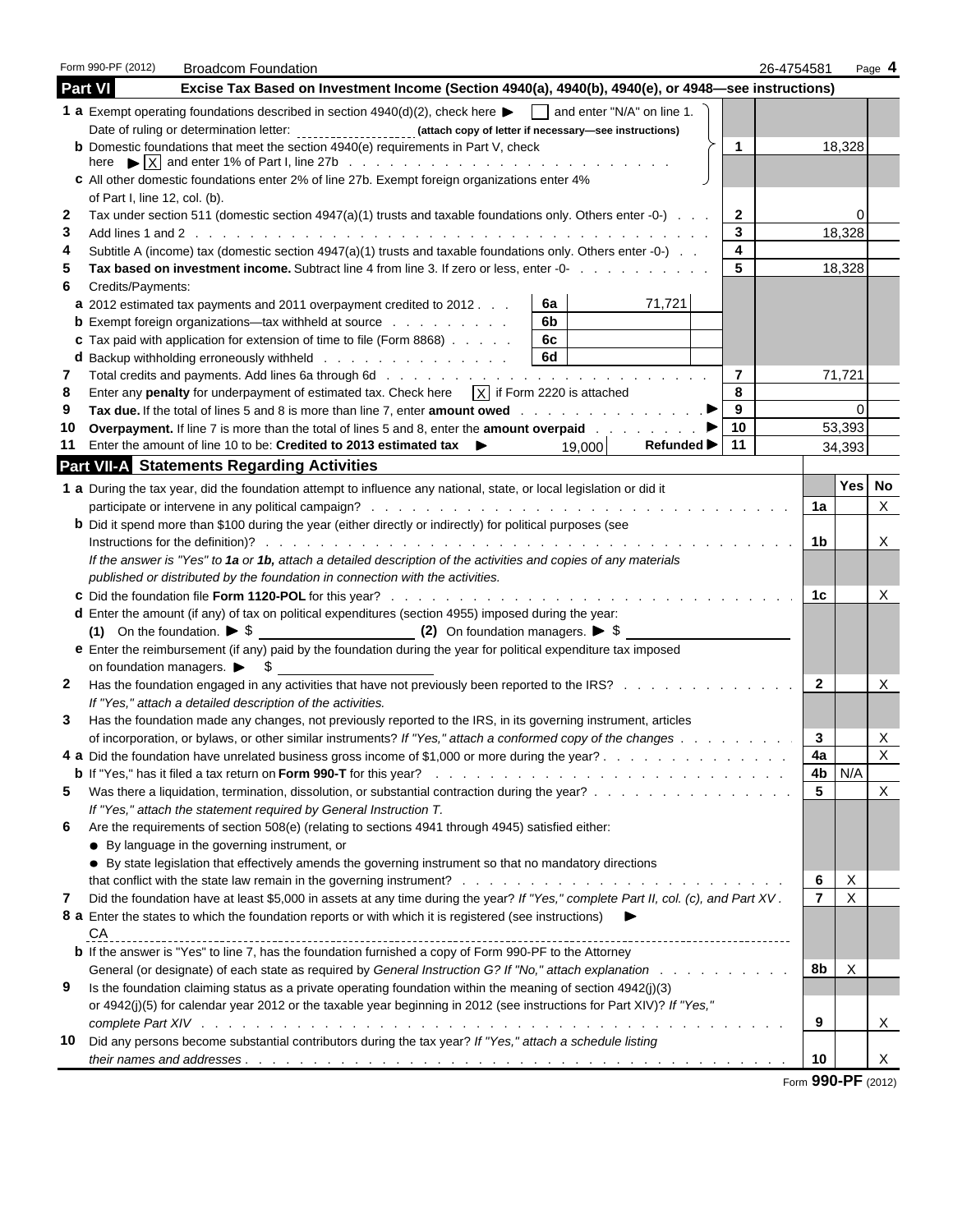|              | Form 990-PF (2012) |                                                                                                                                                                                                                                            | <b>Broadcom Foundation</b> |                                         |  |  |                  |                           | 26-4754581 |                          | Page 5 |  |
|--------------|--------------------|--------------------------------------------------------------------------------------------------------------------------------------------------------------------------------------------------------------------------------------------|----------------------------|-----------------------------------------|--|--|------------------|---------------------------|------------|--------------------------|--------|--|
|              |                    | <b>Part VII-A</b> Statements Regarding Activities (continued)                                                                                                                                                                              |                            |                                         |  |  |                  |                           |            |                          |        |  |
| 11           |                    | At any time during the year, did the foundation, directly or indirectly, own a controlled entity within the                                                                                                                                |                            |                                         |  |  |                  |                           |            | 11                       | X.     |  |
| 12           |                    | Did the foundation make a distribution to a donor advised fund over which the foundation or a disqualified person had                                                                                                                      |                            |                                         |  |  |                  |                           |            |                          |        |  |
|              |                    |                                                                                                                                                                                                                                            |                            |                                         |  |  |                  |                           |            | 12<br>$\mathsf{X}$<br>13 | X.     |  |
| 13           |                    | Did the foundation comply with the public inspection requirements for its annual returns and exemption application?                                                                                                                        |                            |                                         |  |  |                  |                           |            |                          |        |  |
| 14           |                    | Website address > www.broadcomfoundation.org<br>The books are in care of $\blacktriangleright$ Lauri Fischer                                                                                                                               |                            |                                         |  |  |                  |                           |            | (949) 926-6642           |        |  |
|              |                    | Located at ▶ 5300 California Street, Suite 14067 Irvine CA<br>Located at ▶ 5300 California Street, Suite 14067 Irvine CA<br>Located Direct Direct Direct Direct Direct Direct Direct Direct Direct Direct Direct Direct Direct Di          |                            |                                         |  |  |                  |                           |            |                          | 92617  |  |
| 15           |                    | Section 4947(a)(1) nonexempt charitable trusts filing Form 990-PF in lieu of Form 1041—Check here                                                                                                                                          |                            |                                         |  |  |                  |                           |            |                          |        |  |
|              |                    |                                                                                                                                                                                                                                            |                            |                                         |  |  |                  |                           |            |                          |        |  |
| 16           |                    | At any time during calendar year 2012, did the foundation have an interest in or a signature or other authority                                                                                                                            |                            |                                         |  |  |                  |                           |            | <b>Yes</b>               | No     |  |
|              |                    |                                                                                                                                                                                                                                            |                            |                                         |  |  |                  |                           |            | 16                       | X      |  |
|              |                    | See the instructions for exceptions and filing requirements for Form TD F 90-22.1. If "Yes," enter the name of<br>the foreign country $\blacktriangleright$                                                                                |                            |                                         |  |  |                  |                           |            |                          |        |  |
|              |                    | Part VII-B Statements Regarding Activities for Which Form 4720 May Be Required                                                                                                                                                             |                            |                                         |  |  |                  |                           |            |                          |        |  |
|              |                    | File Form 4720 if any item is checked in the "Yes" column, unless an exception applies.                                                                                                                                                    |                            |                                         |  |  |                  |                           |            | Yes                      | No     |  |
| 1a           |                    | During the year did the foundation (either directly or indirectly):                                                                                                                                                                        |                            |                                         |  |  |                  |                           |            |                          |        |  |
|              |                    | (1) Engage in the sale or exchange, or leasing of property with a disqualified person?     Yes                                                                                                                                             |                            |                                         |  |  |                  | $X$ No                    |            |                          |        |  |
|              | (2)                | Borrow money from, lend money to, or otherwise extend credit to (or accept it from)                                                                                                                                                        |                            |                                         |  |  |                  |                           |            |                          |        |  |
|              |                    |                                                                                                                                                                                                                                            |                            |                                         |  |  |                  | $\mathsf{X}$              | <b>No</b>  |                          |        |  |
|              |                    | (3) Furnish goods, services, or facilities to (or accept them from) a disqualified person?     Yes                                                                                                                                         |                            |                                         |  |  |                  | $\boldsymbol{\mathsf{X}}$ | <b>No</b>  |                          |        |  |
|              |                    | (4) Pay compensation to, or pay or reimburse the expenses of, a disqualified person?     Yes                                                                                                                                               |                            |                                         |  |  |                  | $X$ No                    |            |                          |        |  |
|              |                    | (5) Transfer any income or assets to a disqualified person (or make any of either available                                                                                                                                                |                            |                                         |  |  |                  |                           |            |                          |        |  |
|              |                    |                                                                                                                                                                                                                                            |                            |                                         |  |  | <b>Nes</b>       | $X$ No                    |            |                          |        |  |
|              |                    | (6) Agree to pay money or property to a government official? (Exception. Check "No"                                                                                                                                                        |                            |                                         |  |  |                  |                           |            |                          |        |  |
|              |                    | if the foundation agreed to make a grant to or to employ the official for a period                                                                                                                                                         |                            |                                         |  |  |                  |                           |            |                          |        |  |
|              |                    |                                                                                                                                                                                                                                            |                            |                                         |  |  |                  |                           |            |                          |        |  |
| b            |                    | If any answer is "Yes" to 1a(1)-(6), did any of the acts fail to qualify under the exceptions described in Regulations                                                                                                                     |                            |                                         |  |  |                  |                           |            |                          |        |  |
|              |                    | section 53.4941(d)-3 or in a current notice regarding disaster assistance (see instructions)?<br>Organizations relying on a current notice regarding disaster assistance check here with a content of the content of $\blacktriangleright$ |                            |                                         |  |  |                  |                           |            | N/A<br>1b l              |        |  |
| c            |                    | Did the foundation engage in a prior year in any of the acts described in 1a, other than excepted acts,                                                                                                                                    |                            |                                         |  |  |                  |                           |            |                          |        |  |
|              |                    |                                                                                                                                                                                                                                            |                            |                                         |  |  |                  |                           |            | 1c                       | X      |  |
| $\mathbf{2}$ |                    | Taxes on failure to distribute income (section 4942) (does not apply for years the foundation was a private<br>operating foundation defined in section 4942(j)(3) or 4942(j)(5)):                                                          |                            |                                         |  |  |                  |                           |            |                          |        |  |
|              |                    | At the end of tax year 2012, did the foundation have any undistributed income (lines 6d)                                                                                                                                                   |                            |                                         |  |  |                  |                           |            |                          |        |  |
|              |                    |                                                                                                                                                                                                                                            |                            |                                         |  |  | Yes              | $X$ No                    |            |                          |        |  |
|              |                    | If "Yes," list the years $\blacktriangleright$                                                                                                                                                                                             |                            | $20$ , $20$ , $20$ , $20$ , $20$ , $20$ |  |  |                  |                           |            |                          |        |  |
| b            |                    | Are there any years listed in 2a for which the foundation is <b>not</b> applying the provisions of section $4942(a)(2)$                                                                                                                    |                            |                                         |  |  |                  |                           |            |                          |        |  |
|              |                    | (relating to incorrect valuation of assets) to the year's undistributed income? (If applying section 4942(a)(2)                                                                                                                            |                            |                                         |  |  |                  |                           |            |                          |        |  |
|              |                    |                                                                                                                                                                                                                                            |                            |                                         |  |  |                  |                           |            | N/A<br>2b l              |        |  |
| C            | ▶                  | If the provisions of section 4942(a)(2) are being applied to any of the years listed in 2a, list the years here.<br>$20$ , $20$ , $20$ , $20$ , $20$ , $20$ , $20$                                                                         |                            |                                         |  |  |                  |                           |            |                          |        |  |
| За           |                    | Did the foundation hold more than a 2% direct or indirect interest in any business                                                                                                                                                         |                            |                                         |  |  |                  |                           |            |                          |        |  |
|              |                    |                                                                                                                                                                                                                                            |                            |                                         |  |  | $ $ Yes $ X $ No |                           |            |                          |        |  |
| b            |                    | If "Yes," did it have excess business holdings in 2012 as a result of (1) any purchase by the foundation                                                                                                                                   |                            |                                         |  |  |                  |                           |            |                          |        |  |
|              |                    | or disqualified persons after May 26, 1969; (2) the lapse of the 5-year period (or longer period approved                                                                                                                                  |                            |                                         |  |  |                  |                           |            |                          |        |  |
|              |                    | by the Commissioner under section $4943(c)(7)$ to dispose of holdings acquired by gift or bequest; or (3)                                                                                                                                  |                            |                                         |  |  |                  |                           |            |                          |        |  |
|              |                    | the lapse of the 10-, 15-, or 20-year first phase holding period? (Use Schedule C, Form 4720, to determine                                                                                                                                 |                            |                                         |  |  |                  |                           |            | N/A<br>3b                |        |  |
| 4a           |                    | Did the foundation invest during the year any amount in a manner that would jeopardize its charitable purposes?                                                                                                                            |                            |                                         |  |  |                  |                           |            | 4a                       | Χ      |  |
| b            |                    | Did the foundation make any investment in a prior year (but after December 31, 1969) that could jeopardize its charitable                                                                                                                  |                            |                                         |  |  |                  |                           |            |                          |        |  |
|              |                    | purpose that had not been removed from jeopardy before the first day of the tax year beginning in 2012?                                                                                                                                    |                            |                                         |  |  |                  |                           |            | 4b                       | х      |  |
|              |                    |                                                                                                                                                                                                                                            |                            |                                         |  |  |                  |                           |            |                          |        |  |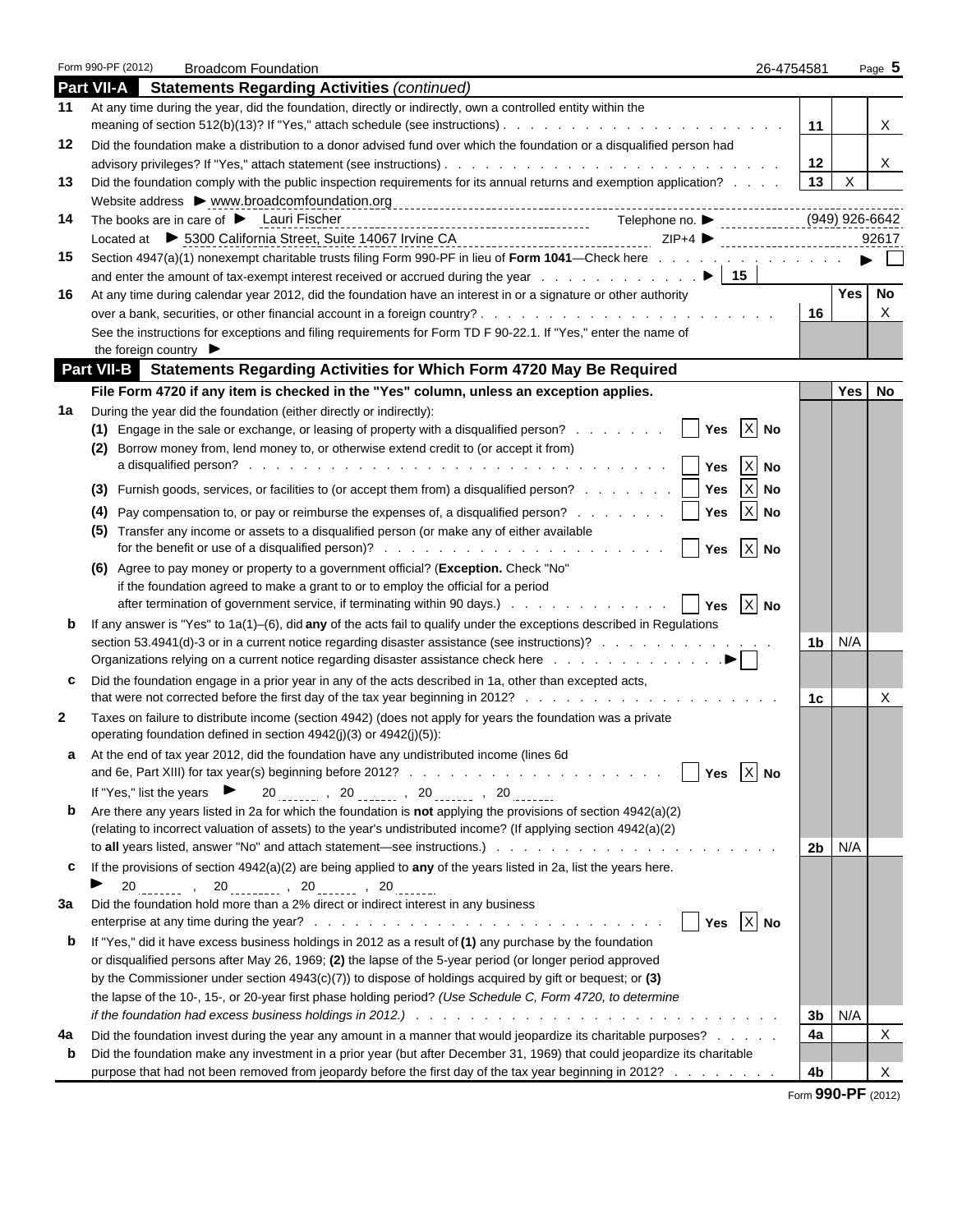|              |                |                                                                                                                                                                          |                                       |                             |                                                     | 26-4754581           | Page <b>6</b> |
|--------------|----------------|--------------------------------------------------------------------------------------------------------------------------------------------------------------------------|---------------------------------------|-----------------------------|-----------------------------------------------------|----------------------|---------------|
|              |                | <b>Part VII-B</b> Statements Regarding Activities for Which Form 4720 May Be Required (continued)                                                                        |                                       |                             |                                                     |                      |               |
|              |                | 5a During the year did the foundation pay or incur any amount to:                                                                                                        |                                       |                             |                                                     |                      |               |
|              |                | (1) Carry on propaganda, or otherwise attempt to influence legislation (section $4945(e)$ )?                                                                             |                                       |                             | Yes                                                 | $X$ No               |               |
|              | (2)            | Influence the outcome of any specific public election (see section 4955); or to carry                                                                                    |                                       |                             |                                                     |                      |               |
|              |                |                                                                                                                                                                          |                                       |                             | $\vert x \vert$<br>Yes                              | No                   |               |
|              |                | (3) Provide a grant to an individual for travel, study, or other similar purposes?                                                                                       |                                       |                             | Yes                                                 | $X$ No               |               |
|              |                | (4) Provide a grant to an organization other than a charitable, etc., organization described                                                                             |                                       |                             |                                                     |                      |               |
|              |                | in section 509(a)(1), (2), or (3), or section 4940(d)(2)? (see instructions) $\ldots$ , , ,                                                                              |                                       |                             | Yes                                                 | No                   |               |
|              |                | (5) Provide for any purpose other than religious, charitable, scientific, literary, or<br>educational purposes, or for the prevention of cruelty to children or animals? |                                       |                             | Yes $ X $ No                                        |                      |               |
|              |                | <b>b</b> If any answer is "Yes" to $5a(1)$ –(5), did any of the transactions fail to qualify under the exceptions described in                                           |                                       |                             |                                                     |                      |               |
|              |                | Regulations section 53.4945 or in a current notice regarding disaster assistance (see instructions)?                                                                     |                                       |                             |                                                     | 5b                   | X             |
|              |                | Organizations relying on a current notice regarding disaster assistance check here $\ldots$ , $\ldots$ , $\ldots$ , $\blacktriangleright$                                |                                       |                             |                                                     |                      |               |
| c.           |                | If the answer is "Yes" to question 5a(4), does the foundation claim exemption from the                                                                                   |                                       |                             |                                                     |                      |               |
|              |                | tax because it maintained expenditure responsibility for the grant?   X   Yes                                                                                            |                                       |                             |                                                     | No                   |               |
|              |                | If "Yes," attach the statement required by Regulations section 53.4945-5(d).                                                                                             |                                       |                             |                                                     |                      |               |
|              |                | 6a Did the foundation, during the year, receive any funds, directly or indirectly, to pay                                                                                |                                       |                             | Yes $X$ No                                          |                      |               |
| $\mathbf{p}$ |                | Did the foundation, during the year, pay premiums, directly or indirectly, on a personal benefit contract?                                                               |                                       |                             |                                                     | 6b                   | X             |
|              |                | If "Yes" to 6b, file Form 8870.                                                                                                                                          |                                       |                             |                                                     |                      |               |
|              |                | 7a At any time during the tax year, was the foundation a party to a prohibited tax shelter transaction? $\Box$ Yes $\Box$ No                                             |                                       |                             |                                                     |                      |               |
|              |                | <b>b</b> If "Yes," did the foundation receive any proceeds or have any net income attributable to the transaction?                                                       |                                       |                             |                                                     | $7b$ $N/A$           |               |
|              | Part VIII      | Information About Officers, Directors, Trustees, Foundation Managers, Highly Paid Employees,                                                                             |                                       |                             |                                                     |                      |               |
|              |                | and Contractors                                                                                                                                                          |                                       |                             |                                                     |                      |               |
|              |                | 1 List all officers, directors, trustees, foundation managers and their compensation (see instructions).                                                                 |                                       |                             |                                                     |                      |               |
|              |                |                                                                                                                                                                          | (b) Title, and average                | (c) Compensation            | (d) Contributions to                                | (e) Expense account, |               |
|              |                | (a) Name and address                                                                                                                                                     | hours per week<br>devoted to position | (If not paid, enter<br>-0-) | employee benefit plans<br>and deferred compensation | other allowances     |               |
|              | SEE ATTACHMENT |                                                                                                                                                                          |                                       |                             |                                                     |                      |               |
|              |                |                                                                                                                                                                          |                                       |                             |                                                     |                      |               |
|              |                |                                                                                                                                                                          |                                       |                             |                                                     |                      |               |
|              |                |                                                                                                                                                                          |                                       |                             |                                                     |                      |               |
|              |                |                                                                                                                                                                          |                                       |                             |                                                     |                      |               |
|              |                |                                                                                                                                                                          |                                       |                             |                                                     |                      |               |
|              |                |                                                                                                                                                                          |                                       |                             |                                                     |                      |               |
|              |                |                                                                                                                                                                          |                                       |                             |                                                     |                      |               |
|              | enter "NONE."  | 2 Compensation of five highest-paid employees (other than those included on line 1-see instructions). If none,                                                           |                                       |                             |                                                     |                      |               |
|              |                |                                                                                                                                                                          | (b) Title, and average                |                             | (d) Contributions to<br>employee benefit            | (e) Expense account, |               |
|              |                | (a) Name and address of each employee paid more than \$50,000                                                                                                            | hours per week<br>devoted to position | (c) Compensation            | plans and deferred                                  | other allowances     |               |
|              |                |                                                                                                                                                                          |                                       |                             | compensation                                        |                      |               |
|              | Paula Golden   |                                                                                                                                                                          | <b>Executive Director</b>             |                             |                                                     |                      |               |
|              |                | 5300 California Street, Ste 14067, Irvine, CA 92617                                                                                                                      |                                       | 40.00                       | 184,500                                             |                      |               |
|              |                |                                                                                                                                                                          |                                       | .00                         |                                                     |                      |               |
|              |                |                                                                                                                                                                          |                                       |                             |                                                     |                      |               |
|              |                |                                                                                                                                                                          |                                       | .00                         |                                                     |                      |               |
|              |                |                                                                                                                                                                          |                                       |                             |                                                     |                      |               |
|              |                |                                                                                                                                                                          |                                       | .00                         |                                                     |                      |               |
|              |                |                                                                                                                                                                          |                                       |                             |                                                     |                      |               |
|              |                |                                                                                                                                                                          |                                       |                             |                                                     |                      |               |
|              |                |                                                                                                                                                                          |                                       | .00                         |                                                     |                      |               |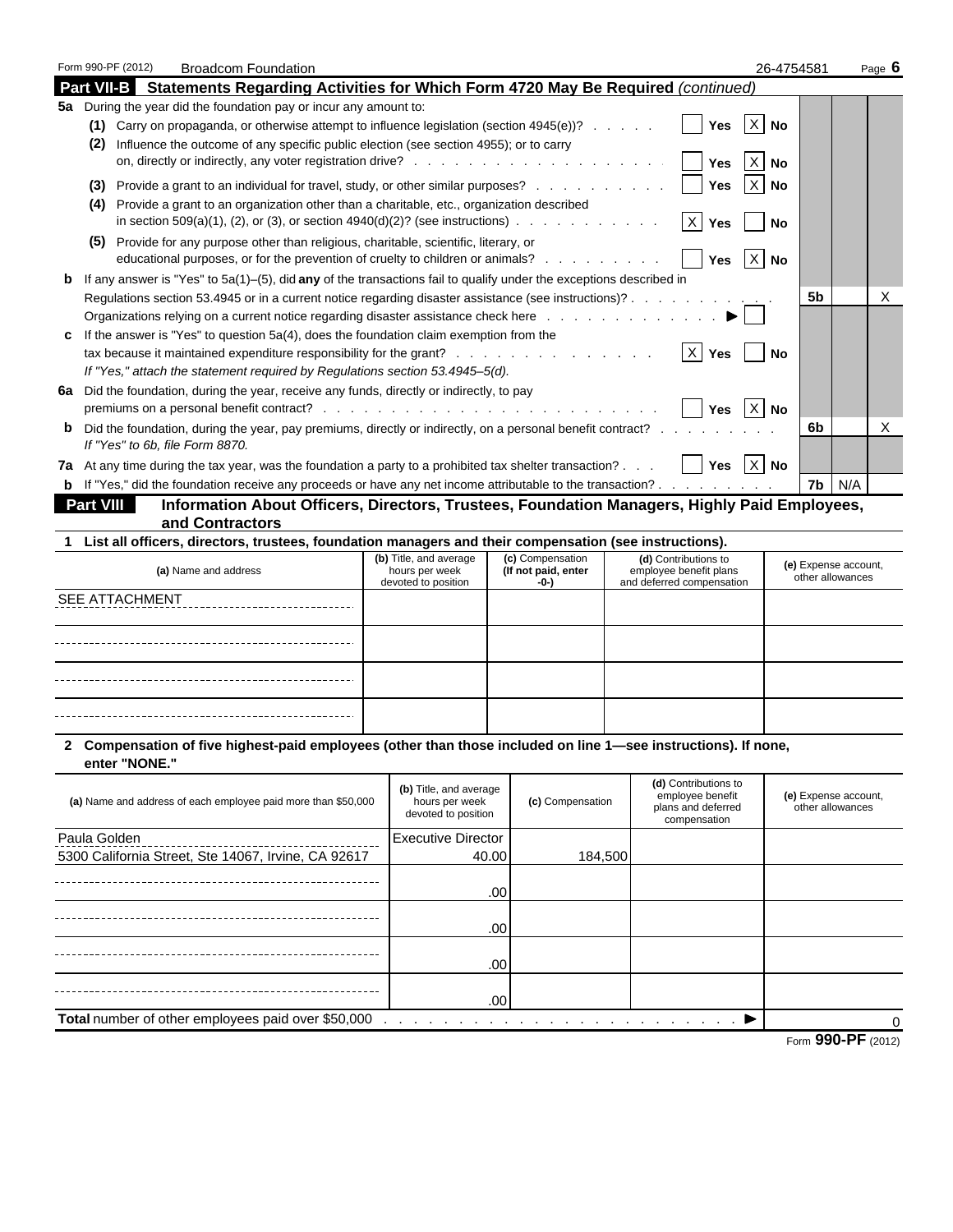| Information About Officers, Directors, Trustees, Foundation Managers, Highly Paid Employees,<br><b>Part VIII</b><br>and Contractors (continued)<br>3 Five highest-paid independent contractors for professional services (see instructions). If none, enter "NONE." |                                         |
|---------------------------------------------------------------------------------------------------------------------------------------------------------------------------------------------------------------------------------------------------------------------|-----------------------------------------|
|                                                                                                                                                                                                                                                                     |                                         |
|                                                                                                                                                                                                                                                                     |                                         |
|                                                                                                                                                                                                                                                                     |                                         |
| (a) Name and address of each person paid more than \$50,000                                                                                                                                                                                                         | (b) Type of service<br>(c) Compensation |
| Covington Capital Management                                                                                                                                                                                                                                        |                                         |
| 601 South Figueroa St, Ste 2000, Los Angeles, CA 90017<br><b>Investment Management</b>                                                                                                                                                                              | 284,227                                 |
| <b>Foundation Source</b>                                                                                                                                                                                                                                            |                                         |
| 55 Walls Drive, Suite 302, Fairfield, CT 06824<br>Administrative                                                                                                                                                                                                    | 86,000                                  |
|                                                                                                                                                                                                                                                                     |                                         |
|                                                                                                                                                                                                                                                                     |                                         |
|                                                                                                                                                                                                                                                                     |                                         |
|                                                                                                                                                                                                                                                                     |                                         |
|                                                                                                                                                                                                                                                                     |                                         |
|                                                                                                                                                                                                                                                                     | ▶<br>0                                  |
| Total number of others receiving over \$50,000 for professional services                                                                                                                                                                                            |                                         |
| <b>Part IX-A</b><br><b>Summary of Direct Charitable Activities</b>                                                                                                                                                                                                  |                                         |
| List the foundation's four largest direct charitable activities during the tax year. Include relevant statistical information such as                                                                                                                               |                                         |
| the number of organizations and other beneficiaries served, conferences convened, research papers produced, etc.                                                                                                                                                    | Expenses                                |
| $\mathbf{1}$                                                                                                                                                                                                                                                        |                                         |
|                                                                                                                                                                                                                                                                     |                                         |
|                                                                                                                                                                                                                                                                     |                                         |
| $\mathbf{2}$                                                                                                                                                                                                                                                        |                                         |
|                                                                                                                                                                                                                                                                     |                                         |
|                                                                                                                                                                                                                                                                     |                                         |
| 3                                                                                                                                                                                                                                                                   |                                         |
|                                                                                                                                                                                                                                                                     |                                         |
|                                                                                                                                                                                                                                                                     |                                         |
| 4                                                                                                                                                                                                                                                                   |                                         |
|                                                                                                                                                                                                                                                                     |                                         |
| <b>Part IX-B</b><br><b>Summary of Program-Related Investments (see instructions)</b>                                                                                                                                                                                |                                         |
| Describe the two largest program-related investments made by the foundation during the tax year on lines 1 and 2.                                                                                                                                                   | Amount                                  |
| 1                                                                                                                                                                                                                                                                   |                                         |
|                                                                                                                                                                                                                                                                     |                                         |
|                                                                                                                                                                                                                                                                     |                                         |
| $\mathbf{2}$                                                                                                                                                                                                                                                        |                                         |
|                                                                                                                                                                                                                                                                     |                                         |
|                                                                                                                                                                                                                                                                     |                                         |
| All other program-related investments. See instructions.                                                                                                                                                                                                            |                                         |
| 3                                                                                                                                                                                                                                                                   |                                         |
|                                                                                                                                                                                                                                                                     |                                         |
|                                                                                                                                                                                                                                                                     |                                         |
| Total. Add lines 1 through 3                                                                                                                                                                                                                                        | 0                                       |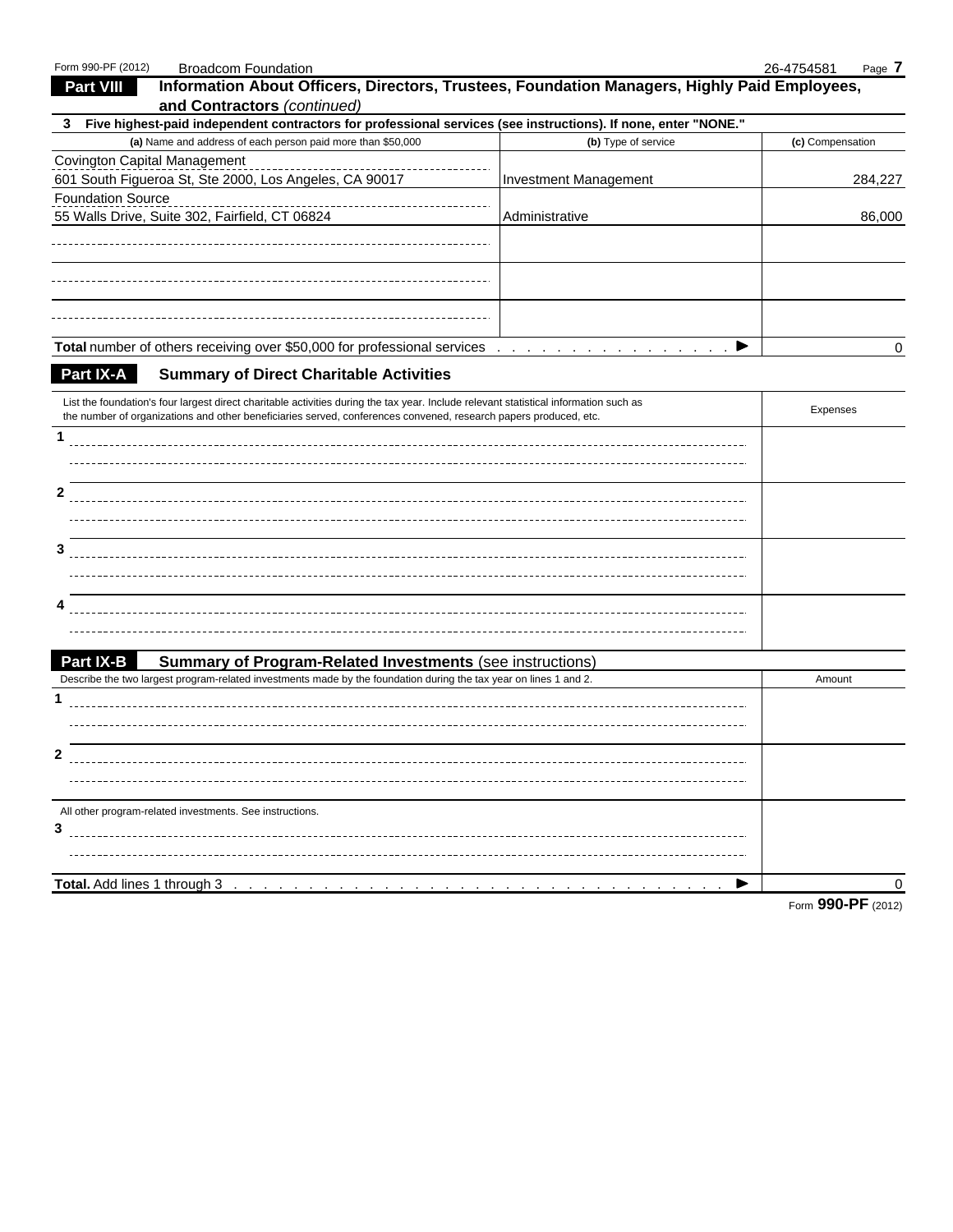|              | Form 990-PF (2012)<br><b>Broadcom Foundation</b>                                                                           | 26-4754581     | Page 8     |
|--------------|----------------------------------------------------------------------------------------------------------------------------|----------------|------------|
|              | Minimum Investment Return (All domestic foundations must complete this part. Foreign foundations,<br>Part X                |                |            |
|              | see instructions.)                                                                                                         |                |            |
|              | Fair market value of assets not used (or held for use) directly in carrying out charitable, etc.,                          |                |            |
|              | purposes:                                                                                                                  |                |            |
| a            |                                                                                                                            | 1a             | 70,147,622 |
| b            |                                                                                                                            | 1b             | 5,131,862  |
| c            |                                                                                                                            | 1 <sub>c</sub> |            |
| d            |                                                                                                                            | 1 <sub>d</sub> | 75,279,484 |
| е            | Reduction claimed for blockage or other factors reported on lines 1a and                                                   |                |            |
|              |                                                                                                                            |                |            |
| $\mathbf{2}$ |                                                                                                                            | $\mathbf{2}$   |            |
| 3            |                                                                                                                            | $\mathbf{3}$   | 75,279,484 |
| 4            | Cash deemed held for charitable activities. Enter 1 1/2 % of line 3 (for greater amount, see                               |                |            |
|              |                                                                                                                            | 4              | 1,129,192  |
| 5            | Net value of noncharitable-use assets. Subtract line 4 from line 3. Enter here and on Part V. line 4.                      | 5              | 74,150,292 |
|              |                                                                                                                            | 6              | 3,707,515  |
|              | <b>Part XI</b><br>Distributable Amount (see instructions) (Section 4942(j)(3) and (j)(5) private operating                 |                |            |
|              | foundations and certain foreign organizations check here $\blacktriangleright \Box$ and do not complete this part.)        |                |            |
| $\mathbf{1}$ |                                                                                                                            | $\mathbf{1}$   | 3,707,515  |
| 2a           | Tax on investment income for 2012 from Part VI, line 5 $\ldots$ 2 2a<br>18,328                                             |                |            |
| b            | 2b $\overline{ }$<br>Income tax for 2012. (This does not include the tax from Part VI.)                                    |                |            |
| c            |                                                                                                                            | 2c             | 18,328     |
| 3            |                                                                                                                            | 3              | 3,689,187  |
| 4            | Recoveries of amounts treated as qualifying distributions recoversal and contact and contact and an analyze of             | 4              |            |
| 5            |                                                                                                                            | 5              | 3,689,187  |
| 6            |                                                                                                                            | 6              |            |
| 7            | Distributable amount as adjusted. Subtract line 6 from line 5. Enter here and on Part XIII,                                |                |            |
|              |                                                                                                                            | $\overline{7}$ | 3,689,187  |
|              | Part XII<br><b>Qualifying Distributions (see instructions)</b>                                                             |                |            |
| $\mathbf 1$  | Amounts paid (including administrative expenses) to accomplish charitable, etc., purposes:                                 |                |            |
| a            |                                                                                                                            | 1a             | 3,845,419  |
| $\mathbf b$  |                                                                                                                            | 1 <sub>b</sub> |            |
| $\mathbf{2}$ | Amounts paid to acquire assets used (or held for use) directly in carrying out charitable, etc.,                           |                |            |
|              |                                                                                                                            | $\mathbf{2}$   |            |
| 3            | Amounts set aside for specific charitable projects that satisfy the:                                                       |                |            |
| а            |                                                                                                                            | за             |            |
| b            |                                                                                                                            | 3b             |            |
| 4            | Qualifying distributions. Add lines 1a through 3b. Enter here and on Part V, line 8, and Part XIII, line 4.                | 4              | 3,845,419  |
| 5            | Foundations that qualify under section 4940(e) for the reduced rate of tax on net investment                               |                |            |
|              |                                                                                                                            | 5              | 18,328     |
| 6            |                                                                                                                            | 6              | 3,827,091  |
|              | Note. The amount on line 6 will be used in Part V, column (b), in subsequent years when calculating whether the foundation |                |            |
|              | qualifies for the section 4940(e) reduction of tax in those years.                                                         |                |            |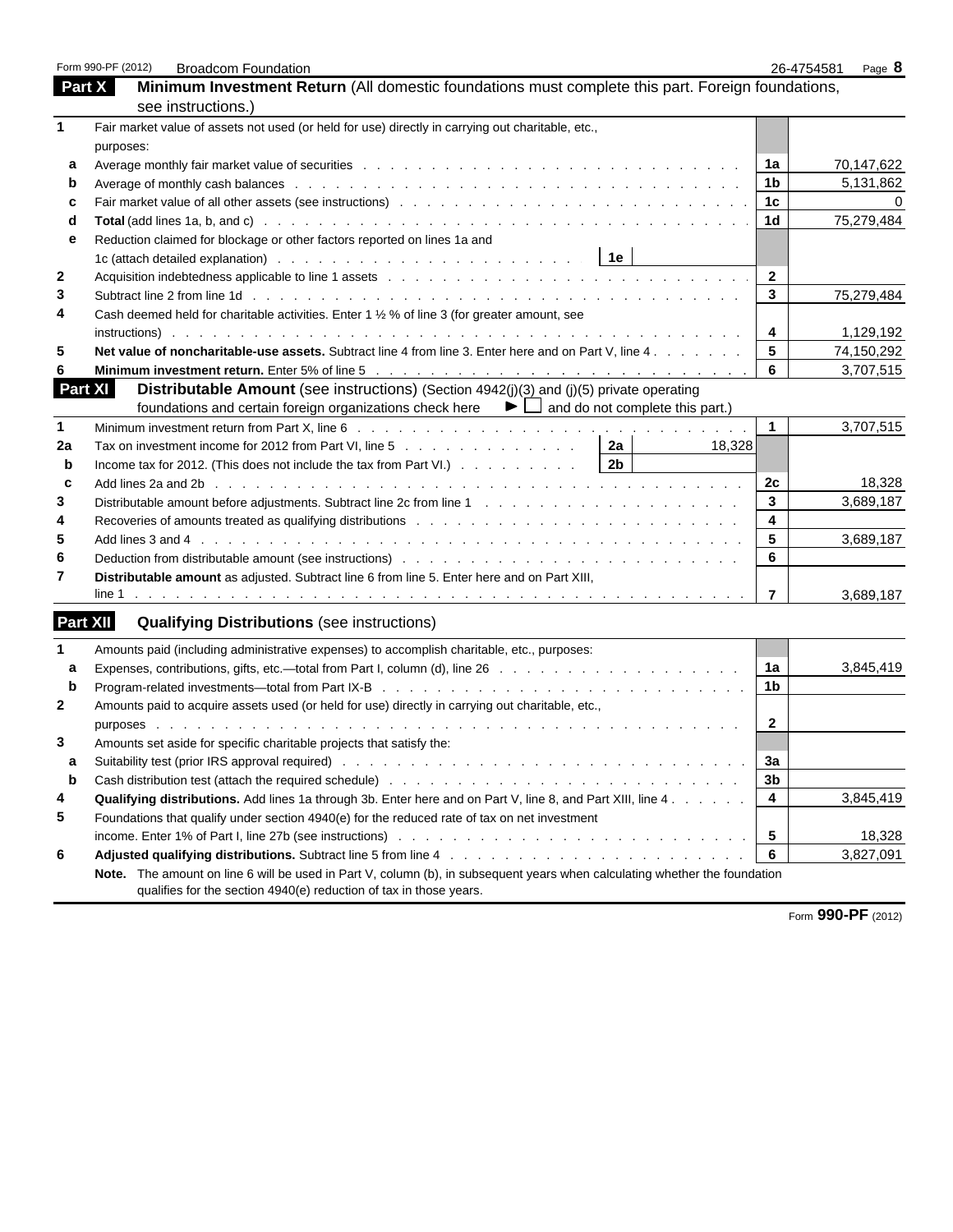Form 990-PF (2012) Broadcom Foundation 26-4754581 Page **9**

|    | Part XIII Undistributed Income (see instructions)                          |          |                     |           |           |
|----|----------------------------------------------------------------------------|----------|---------------------|-----------|-----------|
|    |                                                                            | (a)      | (b)                 | (c)       | (d)       |
| 1  | Distributable amount for 2012 from Part XI,                                | Corpus   | Years prior to 2011 | 2011      | 2012      |
|    |                                                                            |          |                     |           | 3,689,187 |
| 2  | Undistributed income, if any, as of the end of 2012:                       |          |                     |           |           |
|    | <b>a</b> Enter amount for 2011 only $\ldots$ $\ldots$ $\ldots$ $\ldots$    |          |                     | 2,115,980 |           |
|    | <b>b</b> Total for prior years: $20$ ______, $20$ _____, $20$ _____        |          |                     |           |           |
| 3  | Excess distributions carryover, if any, to 2012:                           |          |                     |           |           |
| a  | From 2007 $\ldots$ $\ldots$ $\ldots$                                       |          |                     |           |           |
|    | From 2008 $\ldots$ $\ldots$ $\ldots$                                       |          |                     |           |           |
|    | From 2009                                                                  |          |                     |           |           |
|    | <b>d</b> From 2010 $\vert$                                                 |          |                     |           |           |
| е  | From 2011 $\ldots$ $\ldots$ $\ldots$                                       |          |                     |           |           |
|    | Total of lines 3a through e                                                | $\Omega$ |                     |           |           |
|    | Qualifying distributions for 2012 from Part                                |          |                     |           |           |
|    | XII, line 4: ▶ $\frac{1}{2}$ 3,845,419                                     |          |                     |           |           |
|    | <b>a</b> Applied to 2011, but not more than line 2a                        |          |                     | 2,115,980 |           |
|    | <b>b</b> Applied to undistributed income of prior years                    |          |                     |           |           |
|    | (Election required-see instructions)                                       |          |                     |           |           |
|    | c Treated as distributions out of corpus (Election                         |          |                     |           |           |
|    | required—see instructions)                                                 |          |                     |           |           |
|    | Applied to 2012 distributable amount                                       |          |                     |           | 1,729,439 |
| е  | Remaining amount distributed out of corpus                                 |          |                     |           |           |
| 5  | Excess distributions carryover applied to 2012.                            |          |                     |           |           |
|    | (If an amount appears in column (d), the                                   |          |                     |           |           |
|    | same amount must be shown in column (a).)                                  |          |                     |           |           |
| 6  | Enter the net total of each column as<br>indicated below:                  |          |                     |           |           |
| а  | Corpus. Add lines 3f, 4c, and 4e. Subtract line 5.                         | $\Omega$ |                     |           |           |
|    | <b>b</b> Prior years' undistributed income. Subtract                       |          |                     |           |           |
|    | line 4b from line 2b $\ldots$ $\ldots$ $\ldots$ $\ldots$ $\ldots$ $\ldots$ |          | 0                   |           |           |
|    | <b>c</b> Enter the amount of prior years' undistributed                    |          |                     |           |           |
|    | income for which a notice of deficiency has                                |          |                     |           |           |
|    | been issued, or on which the section 4942(a)                               |          |                     |           |           |
|    | tax has been previously assessed                                           |          |                     |           |           |
| d  | Subtract line 6c from line 6b. Taxable                                     |          |                     |           |           |
|    | amount-see instructions                                                    |          |                     |           |           |
|    | Undistributed income for 2011. Subtract line                               |          |                     |           |           |
|    | 4a from line 2a. Taxable amount-see                                        |          |                     |           |           |
|    | instructions                                                               |          |                     | $\Omega$  |           |
| f  | Undistributed income for 2012. Subtract                                    |          |                     |           |           |
|    | lines 4d and 5 from line 1. This amount must                               |          |                     |           |           |
|    | be distributed in 2013 $\ldots$                                            |          |                     |           | 1,959,748 |
| 7  | Amounts treated as distributions out of                                    |          |                     |           |           |
|    | corpus to satisfy requirements imposed by                                  |          |                     |           |           |
|    | section $170(b)(1)(F)$ or $4942(g)(3)$ (see instructions).                 |          |                     |           |           |
| 8  | Excess distributions carryover from 2007                                   |          |                     |           |           |
|    | not applied on line 5 or line 7 (see instructions).                        |          |                     |           |           |
| 9  | Excess distributions carryover to 2013.                                    |          |                     |           |           |
|    | Subtract lines 7 and 8 from line 6a                                        |          |                     |           |           |
|    |                                                                            |          |                     |           |           |
| 10 | Analysis of line 9:                                                        |          |                     |           |           |
|    | <b>a</b> Excess from 2008                                                  |          |                     |           |           |
|    | Excess from 2009 $\ldots$ $\ldots$ $\qquad \qquad$                         |          |                     |           |           |
|    | Excess from 2010 $\ldots$ $\ldots$                                         |          |                     |           |           |
|    | Excess from 2011 <u>  _ _ _ _ _ _ _ _ _ _</u>                              |          |                     |           |           |
|    | <b>e</b> Excess from 2012 $\ldots$                                         |          |                     |           |           |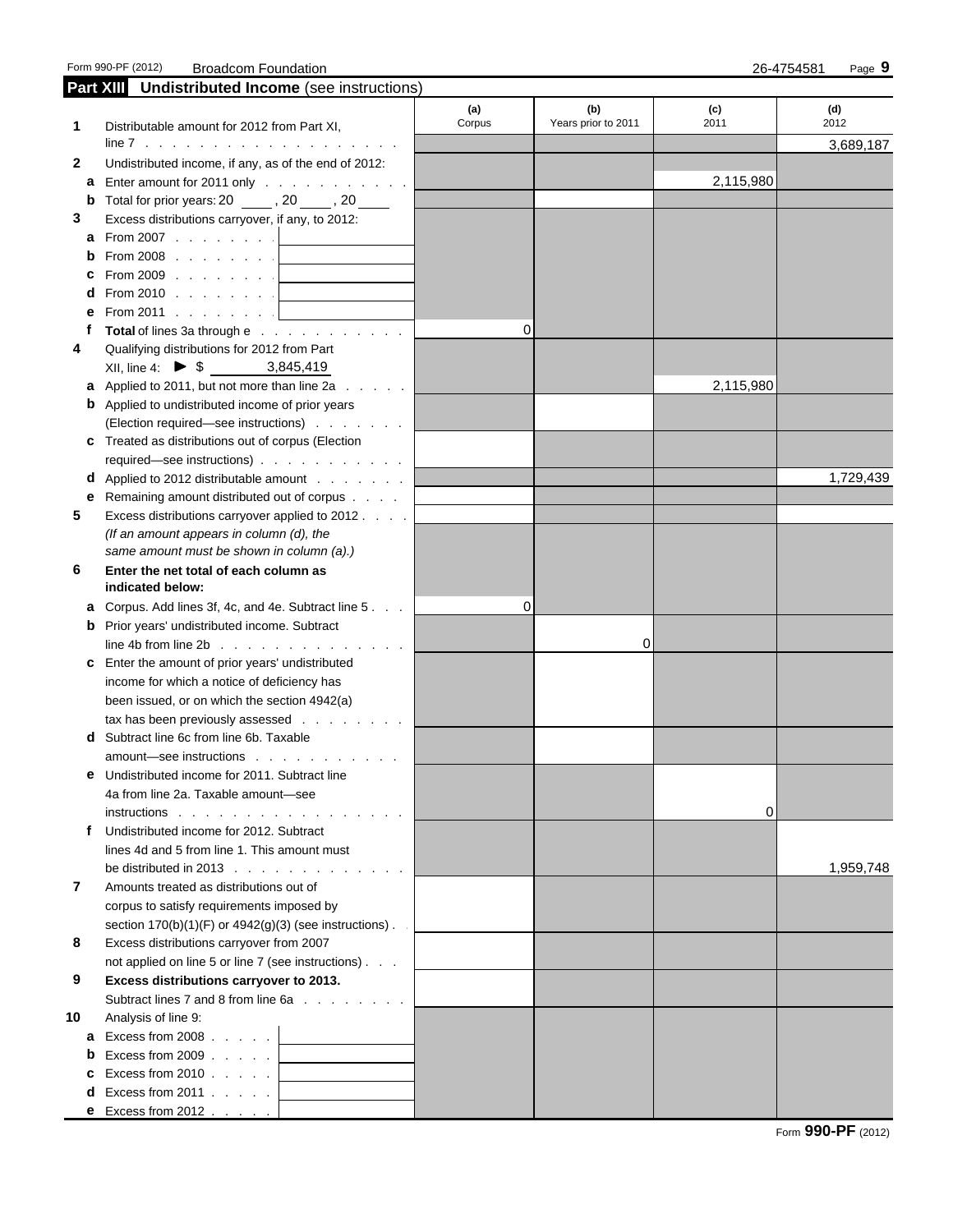|                             | Form 990-PF (2012)<br><b>Broadcom Foundation</b>                                                                                                                                                                                                                                       |            |          |               | 26-4754581    | Page 10    |
|-----------------------------|----------------------------------------------------------------------------------------------------------------------------------------------------------------------------------------------------------------------------------------------------------------------------------------|------------|----------|---------------|---------------|------------|
|                             | Part XIV Private Operating Foundations (see instructions and Part VII-A, question 9)                                                                                                                                                                                                   |            |          |               |               | N/A        |
|                             | 1 a If the foundation has received a ruling or determination letter that it is a private operating                                                                                                                                                                                     |            |          |               |               |            |
|                             | foundation, and the ruling is effective for 2012, enter the date of the ruling $\blacksquare$                                                                                                                                                                                          |            |          |               |               |            |
|                             | <b>b</b> Check box to indicate whether the foundation is a private operating foundation described in section                                                                                                                                                                           |            |          |               | 4942(j)(3) or | 4942(j)(5) |
|                             | 2 a Enter the lesser of the adjusted net<br>income from Part I or the minimum                                                                                                                                                                                                          | Tax year   |          | Prior 3 years |               | (e) Total  |
|                             | investment return from Part X for each                                                                                                                                                                                                                                                 | (a) $2012$ | (b) 2011 | $(c)$ 2010    | $(d)$ 2009    |            |
|                             | year listed                                                                                                                                                                                                                                                                            |            |          |               |               | 0          |
|                             | <b>b</b> 85% of line 2a $\ldots$ $\ldots$ $\ldots$ $\ldots$ $\ldots$                                                                                                                                                                                                                   |            |          |               |               | $\Omega$   |
|                             | c Qualifying distributions from Part XII,<br>line 4 for each year listed $\ldots$                                                                                                                                                                                                      |            |          |               |               | 0          |
|                             | d Amounts included in line 2c not used directly<br>for active conduct of exempt activities                                                                                                                                                                                             |            |          |               |               | 0          |
|                             | <b>e</b> Qualifying distributions made directly<br>for active conduct of exempt activities.<br>Subtract line 2d from line 2c                                                                                                                                                           |            |          |               |               |            |
| 3                           | Complete 3a, b, or c for the                                                                                                                                                                                                                                                           |            |          |               |               | 0          |
|                             | alternative test relied upon:                                                                                                                                                                                                                                                          |            |          |               |               |            |
|                             | a "Assets" alternative test-enter:                                                                                                                                                                                                                                                     |            |          |               |               |            |
|                             | $(1)$ Value of all assets $\ldots$ , $\ldots$ , $\ldots$                                                                                                                                                                                                                               |            |          |               |               | 0          |
|                             | (2) Value of assets qualifying<br>under section $4942(i)(3)(B)(i)$                                                                                                                                                                                                                     |            |          |               |               | 0          |
|                             | <b>b</b> "Endowment" alternative test-enter 2/3<br>of minimum investment return shown in<br>Part X, line 6 for each year listed                                                                                                                                                        |            |          |               |               | 0          |
|                             | c "Support" alternative test-enter:                                                                                                                                                                                                                                                    |            |          |               |               |            |
|                             | (1) Total support other than gross<br>investment income (interest,<br>dividends, rents, payments                                                                                                                                                                                       |            |          |               |               |            |
|                             | on securities loans (section<br>$512(a)(5)$ , or royalties)                                                                                                                                                                                                                            |            |          |               |               | 0          |
|                             | Support from general public<br>(2)<br>and 5 or more exempt                                                                                                                                                                                                                             |            |          |               |               |            |
|                             | organizations as provided in<br>section $4942(j)(3)(B)(iii)$                                                                                                                                                                                                                           |            |          |               |               | 0          |
|                             | (3) Largest amount of support<br>from an exempt organization                                                                                                                                                                                                                           |            |          |               |               | 0          |
|                             | Gross investment income<br>(4)                                                                                                                                                                                                                                                         |            |          |               |               | $\Omega$   |
|                             | Part XV<br>Supplementary Information (Complete this part only if the foundation had \$5,000 or more in                                                                                                                                                                                 |            |          |               |               |            |
|                             | assets at any time during the year-see instructions.)                                                                                                                                                                                                                                  |            |          |               |               |            |
| 1                           | <b>Information Regarding Foundation Managers:</b>                                                                                                                                                                                                                                      |            |          |               |               |            |
|                             | a List any managers of the foundation who have contributed more than 2% of the total contributions received by the foundation                                                                                                                                                          |            |          |               |               |            |
|                             | before the close of any tax year (but only if they have contributed more than \$5,000). (See section 507(d)(2).)                                                                                                                                                                       |            |          |               |               |            |
| <b>NONE</b>                 |                                                                                                                                                                                                                                                                                        |            |          |               |               |            |
|                             | <b>b</b> List any managers of the foundation who own 10% or more of the stock of a corporation (or an equally large portion of the<br>ownership of a partnership or other entity) of which the foundation has a 10% or greater interest.                                               |            |          |               |               |            |
|                             |                                                                                                                                                                                                                                                                                        |            |          |               |               |            |
| <b>NONE</b><br>$\mathbf{2}$ | Information Regarding Contribution, Grant, Gift, Loan, Scholarship, etc., Programs:                                                                                                                                                                                                    |            |          |               |               |            |
|                             | Check here $\blacktriangleright  \chi $ if the foundation only makes contributions to preselected charitable organizations and does not accept<br>unsolicited requests for funds. If the foundation makes gifts, grants, etc. (see instructions) to individuals or organizations under |            |          |               |               |            |
|                             | other conditions, complete items 2a, b, c, and d.                                                                                                                                                                                                                                      |            |          |               |               |            |
|                             | a The name, address, and telephone number or e-mail of the person to whom applications should be addressed:                                                                                                                                                                            |            |          |               |               |            |
|                             | <b>b</b> The form in which applications should be submitted and information and materials they should include:                                                                                                                                                                         |            |          |               |               |            |
|                             |                                                                                                                                                                                                                                                                                        |            |          |               |               |            |
|                             | c Any submission deadlines:                                                                                                                                                                                                                                                            |            |          |               |               |            |
|                             |                                                                                                                                                                                                                                                                                        |            |          |               |               |            |

**d** Any restrictions or limitations on awards, such as by geographical areas, charitable fields, kinds of institutions, or other factors: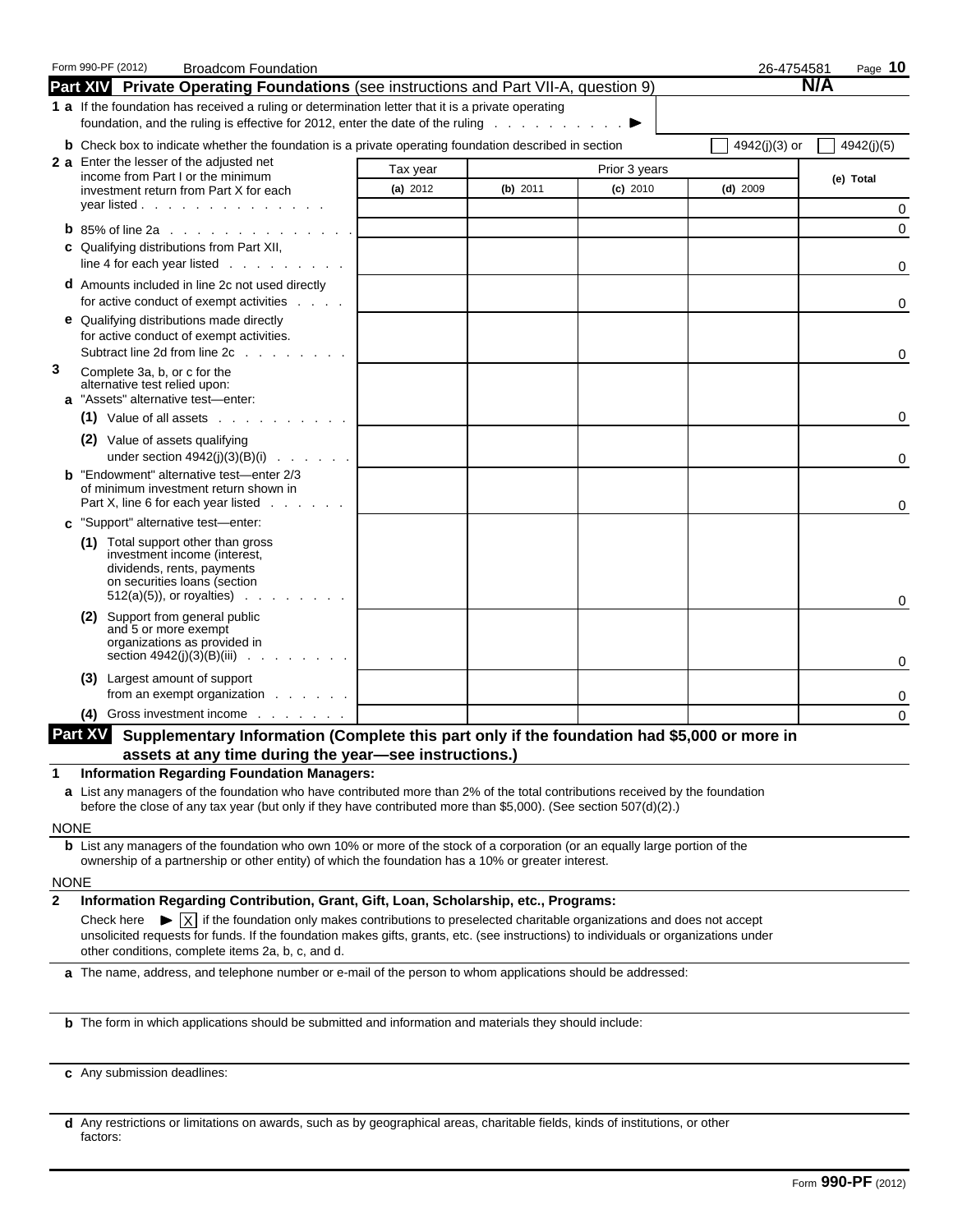#### **Part XV** Supplementary Information (continued)

### **3 Grants and Contributions Paid During the Year or Approved for Future Payment**

| Recipient                                                                | If recipient is an individual,<br>show any relationship to<br>any foundation manager | Foundation<br>status of<br>recipient | Purpose of grant or<br>contribution | Amount    |
|--------------------------------------------------------------------------|--------------------------------------------------------------------------------------|--------------------------------------|-------------------------------------|-----------|
| Name and address (home or business)                                      | or substantial contributor                                                           |                                      |                                     |           |
| Paid during the year<br>a<br>A HELPING HAND INC<br>1502 W HWY 54 STE 405 | N/A                                                                                  | 509(a)(1)                            | <b>General &amp; Unrestricted</b>   | 500       |
| DURHAM, NC 27707                                                         |                                                                                      |                                      |                                     |           |
| <b>ALEARN</b>                                                            | N/A                                                                                  | 509(a)(1)                            | <b>Math Acceleration</b>            | 2,500     |
| 3777 STEVENS CRK BLVD STE 330                                            |                                                                                      |                                      | Program (MAP)                       |           |
| SANTA CLARA, CA 95051                                                    |                                                                                      |                                      |                                     |           |
| AMER CMTE FOR WEIZMANN INST OF SCIENCE                                   | N/A                                                                                  | 509(a)(1)                            | SpaceIL Project                     | 100,000   |
| 633 3RD AVE FL 20                                                        |                                                                                      |                                      |                                     |           |
| NEW YORK, NY 10017                                                       |                                                                                      |                                      |                                     |           |
| <b>AMERICAN FORESTS</b>                                                  | N/A                                                                                  | 509(a)(2)                            | <b>General &amp; Unrestricted</b>   | 500       |
| 734 15TH ST NW STE 800                                                   |                                                                                      |                                      |                                     |           |
| WASHINGTON, DC 20005                                                     |                                                                                      |                                      |                                     |           |
| AMERICAN FRIENDS OF TEL AVIV UNIV, INC                                   | N/A                                                                                  | 509(a)(1)                            | Prof. Eran Socher's                 | 25,000    |
| 39 BROADWAY RM 1510                                                      |                                                                                      |                                      | Research Project                    |           |
| NEW YORK, NY 10006                                                       |                                                                                      |                                      |                                     |           |
| AMERICAN NATIONAL RED CROSS                                              | N/A                                                                                  | 509(a)(1)                            | Hurricane Sandy Disaster            | 10,000    |
| P.O. BOX 97089                                                           |                                                                                      |                                      | Relief                              |           |
| WASHINGTON, DC 20090                                                     |                                                                                      |                                      |                                     |           |
| ARIZONA STATE UNIVERSITY                                                 | N/A                                                                                  | 509(a)(1)                            | <b>General &amp; Unrestricted</b>   | 25,000    |
| OFC FOR RESEARCH AND SPONS PROJ                                          |                                                                                      |                                      |                                     |           |
| TEMPE, AZ 85287                                                          |                                                                                      |                                      |                                     |           |
| ARRIBA JUNTOS                                                            | N/A                                                                                  | 509(a)(1)                            | <b>IRS VITA Free Tax</b>            | 500       |
| 1850 MISSION ST                                                          |                                                                                      |                                      | Preparation                         |           |
| SAN FRANCISCO, CA 94103                                                  |                                                                                      |                                      |                                     |           |
| BEIJING TSINGHUA UNIVERSITY                                              | N/A                                                                                  | 509(a)(1)                            | Microelectronics IC                 | 25,000    |
| NO. 1 TSINGHUA YUAN, HAIDIAN DISTRICT                                    |                                                                                      |                                      | Design In Wireless                  |           |
| BEIJING 100084 China                                                     |                                                                                      |                                      | <b>Healthcare System</b>            |           |
| BEIJING TSINGHUA UNIVERSITY                                              | N/A                                                                                  | 509(a)(1)                            | Microelectronics IC                 | 25,000    |
| NO. 1 TSINGHUA YUAN, HAIDIAN DISTRICT                                    |                                                                                      |                                      | Design In Wireless                  |           |
| BEIJING 100084 China                                                     |                                                                                      |                                      | <b>Healthcare System</b>            |           |
| BIG BROTHERS BIG SISTERS ORANGE COUNTY                                   | N/A                                                                                  |                                      | <b>Big Brothers Big Sisters</b>     | 2,500     |
| 14131 YORBA ST STE 200                                                   |                                                                                      | 509(a)(1)                            | <b>Mentoring Program</b>            |           |
| <b>TUSTIN, CA 92780</b>                                                  |                                                                                      |                                      |                                     |           |
| See Attached Statement<br><b>Total</b>                                   |                                                                                      |                                      | $\blacktriangleright$ 3a            | 3,526,100 |
|                                                                          |                                                                                      |                                      |                                     |           |
| b<br>Approved for future payment                                         |                                                                                      |                                      |                                     |           |
|                                                                          |                                                                                      |                                      |                                     |           |
|                                                                          |                                                                                      |                                      |                                     |           |
|                                                                          |                                                                                      |                                      |                                     |           |
|                                                                          |                                                                                      |                                      |                                     |           |
|                                                                          |                                                                                      |                                      |                                     |           |
|                                                                          |                                                                                      |                                      |                                     |           |
|                                                                          |                                                                                      |                                      |                                     |           |
|                                                                          |                                                                                      |                                      |                                     |           |
|                                                                          |                                                                                      |                                      |                                     |           |
|                                                                          |                                                                                      |                                      |                                     |           |
|                                                                          |                                                                                      |                                      |                                     |           |
|                                                                          |                                                                                      |                                      |                                     |           |
|                                                                          |                                                                                      |                                      |                                     |           |
|                                                                          |                                                                                      |                                      |                                     |           |
|                                                                          |                                                                                      |                                      |                                     |           |
|                                                                          |                                                                                      |                                      |                                     |           |
|                                                                          |                                                                                      |                                      |                                     |           |
|                                                                          |                                                                                      |                                      |                                     |           |
| <b>Total</b>                                                             |                                                                                      |                                      | $\blacktriangleright$ 3b            | $\Omega$  |
|                                                                          |                                                                                      |                                      |                                     |           |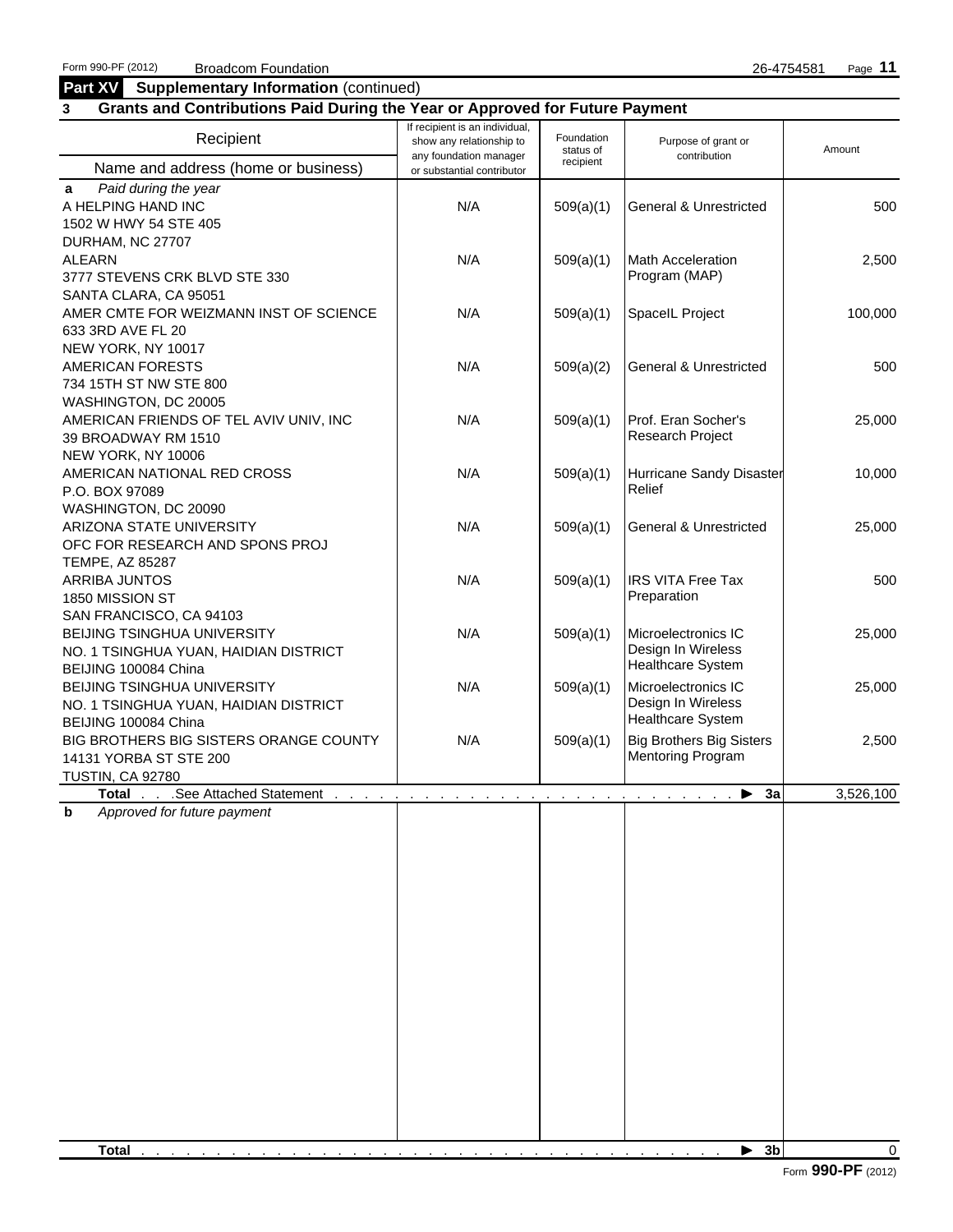| Enter gross amounts unless otherwise indicated.                                                                                                       |                             | Unrelated business income | Excluded by section 512, 513, or 514 |               | (e)                                                         |
|-------------------------------------------------------------------------------------------------------------------------------------------------------|-----------------------------|---------------------------|--------------------------------------|---------------|-------------------------------------------------------------|
|                                                                                                                                                       | (a)<br><b>Business code</b> | (b)<br>Amount             | (c)<br>Exclusion code                | (d)<br>Amount | Related or exempt<br>function income<br>(See instructions.) |
| 1 Program service revenue:                                                                                                                            |                             |                           |                                      |               |                                                             |
| a                                                                                                                                                     |                             |                           |                                      |               |                                                             |
| b<br><u> 1989 - Johann Barnett, fransk politiker (d. 1989)</u>                                                                                        |                             |                           |                                      |               |                                                             |
| c                                                                                                                                                     |                             |                           |                                      |               |                                                             |
| d<br><u> 1989 - Jan Samuel Barbara, margaret e</u> n 1980                                                                                             |                             |                           |                                      |               |                                                             |
| е                                                                                                                                                     |                             |                           |                                      |               |                                                             |
| f                                                                                                                                                     |                             |                           |                                      |               |                                                             |
| <b>g</b> Fees and contracts from government agencies                                                                                                  |                             |                           |                                      |               |                                                             |
| 2 Membership dues and assessments                                                                                                                     |                             |                           |                                      |               |                                                             |
| 3 Interest on savings and temporary cash investments                                                                                                  |                             |                           |                                      |               |                                                             |
| 4 Dividends and interest from securities                                                                                                              |                             |                           | 14                                   | 2,128,428     |                                                             |
| 5 Net rental income or (loss) from real estate:                                                                                                       |                             |                           |                                      |               |                                                             |
|                                                                                                                                                       |                             |                           |                                      |               |                                                             |
| <b>b</b> Not debt-financed property                                                                                                                   |                             |                           |                                      |               |                                                             |
| 6 Net rental income or (loss) from personal property                                                                                                  |                             |                           |                                      |               |                                                             |
| 7 Other investment income                                                                                                                             |                             |                           |                                      |               |                                                             |
| 8 Gain or (loss) from sales of assets other than inventory                                                                                            |                             |                           | 18                                   | 191,547       |                                                             |
| 9 Net income or (loss) from special events                                                                                                            |                             |                           |                                      |               |                                                             |
| 10 Gross profit or (loss) from sales of inventory                                                                                                     |                             |                           |                                      |               |                                                             |
|                                                                                                                                                       |                             |                           |                                      |               |                                                             |
| b                                                                                                                                                     |                             |                           |                                      |               |                                                             |
| c                                                                                                                                                     |                             |                           |                                      |               |                                                             |
| d                                                                                                                                                     |                             |                           |                                      |               |                                                             |
|                                                                                                                                                       |                             |                           |                                      |               |                                                             |
| е                                                                                                                                                     |                             |                           |                                      |               |                                                             |
|                                                                                                                                                       |                             | 0                         |                                      | 2,319,975     | 0                                                           |
|                                                                                                                                                       |                             |                           |                                      | 13            | 2,319,975                                                   |
| (See worksheet in line 13 instructions to verify calculations.)                                                                                       |                             |                           |                                      |               |                                                             |
|                                                                                                                                                       |                             |                           |                                      |               |                                                             |
| Explain below how each activity for which income is reported in column (e) of Part XVI-A contributed importantly to                                   |                             |                           |                                      |               |                                                             |
| the accomplishment of the foundation's exempt purposes (other than by providing funds for such purposes). (See instructions.)<br>$\blacktriangledown$ |                             |                           |                                      |               |                                                             |
|                                                                                                                                                       |                             |                           |                                      |               |                                                             |
|                                                                                                                                                       |                             |                           |                                      |               |                                                             |
|                                                                                                                                                       |                             |                           |                                      |               |                                                             |
|                                                                                                                                                       |                             |                           |                                      |               |                                                             |
|                                                                                                                                                       |                             |                           |                                      |               |                                                             |
|                                                                                                                                                       |                             |                           |                                      |               |                                                             |
|                                                                                                                                                       |                             |                           |                                      |               |                                                             |
|                                                                                                                                                       |                             |                           |                                      |               |                                                             |
|                                                                                                                                                       |                             |                           |                                      |               |                                                             |
|                                                                                                                                                       |                             |                           |                                      |               |                                                             |
|                                                                                                                                                       |                             |                           |                                      |               |                                                             |
|                                                                                                                                                       |                             |                           |                                      |               |                                                             |
|                                                                                                                                                       |                             |                           |                                      |               |                                                             |
|                                                                                                                                                       |                             |                           |                                      |               |                                                             |
|                                                                                                                                                       |                             |                           |                                      |               |                                                             |
|                                                                                                                                                       |                             |                           |                                      |               |                                                             |
| Part XVI-B Relationship of Activities to the Accomplishment of Exempt Purposes<br>Line No.                                                            |                             |                           |                                      |               |                                                             |
|                                                                                                                                                       |                             |                           |                                      |               |                                                             |
|                                                                                                                                                       |                             |                           |                                      |               |                                                             |
|                                                                                                                                                       |                             |                           |                                      |               |                                                             |
|                                                                                                                                                       |                             |                           |                                      |               |                                                             |
|                                                                                                                                                       |                             |                           |                                      |               |                                                             |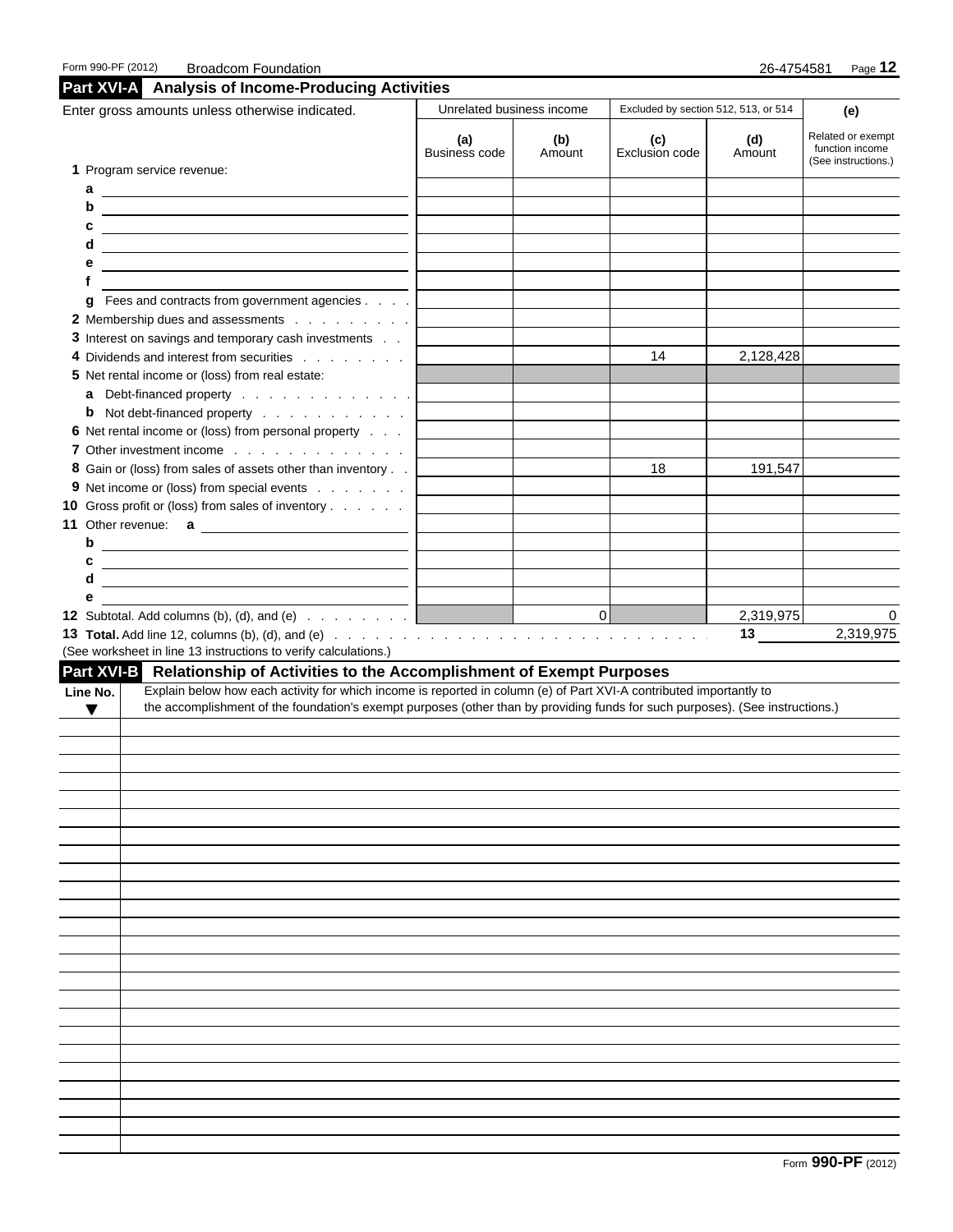| Form 990-PF (2012)  | <b>Broadcom Foundation</b>                                             |                          |                                                                                                                                                                                                                                                                                                                                                                                                    |                                                                      | 26-4754581                      |                                                                                   | Page 13            |
|---------------------|------------------------------------------------------------------------|--------------------------|----------------------------------------------------------------------------------------------------------------------------------------------------------------------------------------------------------------------------------------------------------------------------------------------------------------------------------------------------------------------------------------------------|----------------------------------------------------------------------|---------------------------------|-----------------------------------------------------------------------------------|--------------------|
| <b>Part XVII</b>    |                                                                        |                          | Information Regarding Transfers To and Transactions and Relationships With Noncharitable                                                                                                                                                                                                                                                                                                           |                                                                      |                                 |                                                                                   |                    |
|                     | <b>Exempt Organizations</b>                                            |                          |                                                                                                                                                                                                                                                                                                                                                                                                    |                                                                      |                                 |                                                                                   |                    |
| 1<br>organizations? |                                                                        |                          | Did the organization directly or indirectly engage in any of the following with any other organization described<br>in section 501(c) of the Code (other than section 501(c)(3) organizations) or in section 527, relating to political                                                                                                                                                            |                                                                      |                                 | Yes                                                                               | <b>No</b>          |
|                     |                                                                        |                          | Transfers from the reporting foundation to a noncharitable exempt organization of:                                                                                                                                                                                                                                                                                                                 |                                                                      |                                 |                                                                                   |                    |
|                     |                                                                        |                          |                                                                                                                                                                                                                                                                                                                                                                                                    |                                                                      |                                 | 1a(1)<br>1a(2)                                                                    | X<br>$\mathsf{X}$  |
| b.                  | Other transactions:                                                    |                          | (1) Sales of assets to a noncharitable exempt organization $\ldots$ , $\ldots$ , $\ldots$ , $\ldots$ , $\ldots$ , $\ldots$ , $\ldots$ , $\ldots$                                                                                                                                                                                                                                                   |                                                                      |                                 | 1 <sub>b(1)</sub>                                                                 | S.<br>х            |
|                     |                                                                        |                          | (3) Rental of facilities, equipment, or other assets by the state of the state of the state of facilities, equipment, or other assets by the state of the state of the state of the state of the state of the state of the sta                                                                                                                                                                     |                                                                      |                                 | 1 <sub>b</sub> (2)<br>1 <sub>b</sub> (3)                                          | $\mathsf{X}$<br>X. |
|                     |                                                                        |                          | (4) Reimbursement arrangements with a contract of the contract of the contract of the contract of the contract of<br>(5) Loans or loan guarantees enterprise and and a series and a series and a series of the series of the series of the series of the series of the series of the series of the series of the series of the series of the series                                                |                                                                      |                                 | 1 <sub>b(4)</sub><br>1 <sub>b</sub> (5)                                           | X<br>X             |
|                     |                                                                        |                          | (6) Performance of services or membership or fundraising solicitations (b) example to the state of services or membership or fundraising solicitations<br>Sharing of facilities, equipment, mailing lists, other assets, or paid employees                                                                                                                                                         |                                                                      |                                 | 1 <sub>b(6)</sub><br>1c                                                           | X<br>$\mathsf{X}$  |
| c                   |                                                                        |                          |                                                                                                                                                                                                                                                                                                                                                                                                    |                                                                      |                                 |                                                                                   |                    |
| d                   |                                                                        |                          | If the answer to any of the above is "Yes," complete the following schedule. Column (b) should always show the fair market<br>value of the goods, other assets, or services given by the reporting foundation. If the foundation received less than fair market<br>value in any transaction or sharing arrangement, show in column (d) the value of the goods, other assets, or services received. |                                                                      |                                 |                                                                                   |                    |
| (a) Line no.        | (b) Amount involved                                                    |                          | (c) Name of noncharitable exempt organization                                                                                                                                                                                                                                                                                                                                                      | (d) Description of transfers, transactions, and sharing arrangements |                                 |                                                                                   |                    |
|                     |                                                                        |                          |                                                                                                                                                                                                                                                                                                                                                                                                    |                                                                      |                                 |                                                                                   |                    |
|                     |                                                                        |                          |                                                                                                                                                                                                                                                                                                                                                                                                    |                                                                      |                                 |                                                                                   |                    |
|                     |                                                                        |                          |                                                                                                                                                                                                                                                                                                                                                                                                    |                                                                      |                                 |                                                                                   |                    |
|                     |                                                                        |                          |                                                                                                                                                                                                                                                                                                                                                                                                    |                                                                      |                                 |                                                                                   |                    |
|                     |                                                                        |                          |                                                                                                                                                                                                                                                                                                                                                                                                    |                                                                      |                                 |                                                                                   |                    |
|                     |                                                                        |                          |                                                                                                                                                                                                                                                                                                                                                                                                    |                                                                      |                                 |                                                                                   |                    |
|                     |                                                                        |                          |                                                                                                                                                                                                                                                                                                                                                                                                    |                                                                      |                                 |                                                                                   |                    |
|                     |                                                                        |                          |                                                                                                                                                                                                                                                                                                                                                                                                    |                                                                      |                                 |                                                                                   |                    |
|                     |                                                                        |                          |                                                                                                                                                                                                                                                                                                                                                                                                    |                                                                      |                                 |                                                                                   |                    |
|                     |                                                                        |                          |                                                                                                                                                                                                                                                                                                                                                                                                    |                                                                      |                                 |                                                                                   |                    |
|                     |                                                                        |                          |                                                                                                                                                                                                                                                                                                                                                                                                    |                                                                      |                                 |                                                                                   |                    |
|                     |                                                                        |                          |                                                                                                                                                                                                                                                                                                                                                                                                    |                                                                      |                                 |                                                                                   |                    |
|                     |                                                                        |                          |                                                                                                                                                                                                                                                                                                                                                                                                    |                                                                      |                                 |                                                                                   |                    |
|                     | If "Yes," complete the following schedule.<br>(a) Name of organization |                          | 2a Is the foundation directly or indirectly affiliated with, or related to, one or more tax-exempt organizations<br>described in section $501(c)$ of the Code (other than section $501(c)(3)$ ) or in section $527$ ?<br>(b) Type of organization                                                                                                                                                  |                                                                      | (c) Description of relationship | $\Box$ Yes $\boxed{\text{X}}$ No                                                  |                    |
|                     |                                                                        |                          |                                                                                                                                                                                                                                                                                                                                                                                                    |                                                                      |                                 |                                                                                   |                    |
|                     |                                                                        |                          |                                                                                                                                                                                                                                                                                                                                                                                                    |                                                                      |                                 |                                                                                   |                    |
|                     |                                                                        |                          |                                                                                                                                                                                                                                                                                                                                                                                                    |                                                                      |                                 |                                                                                   |                    |
|                     |                                                                        |                          |                                                                                                                                                                                                                                                                                                                                                                                                    |                                                                      |                                 |                                                                                   |                    |
|                     |                                                                        |                          | Under penalties of perjury, I declare that I have examined this return, including accompanying schedules and statements, and to the best of my knowledge and belief, it is true,                                                                                                                                                                                                                   |                                                                      |                                 |                                                                                   |                    |
| Sign<br>Here        |                                                                        |                          | correct, and complete. Declaration of preparer (other than taxpayer) is based on all information of which preparer has any knowledge.                                                                                                                                                                                                                                                              |                                                                      | instructions)?                  | May the IRS discuss this return<br>with the preparer shown below (see<br> X   Yes | No                 |
|                     | Signature of officer or trustee                                        |                          | Title<br>Date                                                                                                                                                                                                                                                                                                                                                                                      |                                                                      |                                 |                                                                                   |                    |
| Paid                | Print/Type preparer's name                                             |                          | Preparer's signature<br>Jeffrey D. Haskell                                                                                                                                                                                                                                                                                                                                                         | Date<br>8/2/2013                                                     | Check     if<br>self-employed   | PTIN<br>P01345770                                                                 |                    |
| Preparer            | Jeffrey D. Haskell<br>Firm's name<br>►.                                | <b>Foundation Source</b> |                                                                                                                                                                                                                                                                                                                                                                                                    |                                                                      | Firm's EIN<br>▸                 | 51-0398347                                                                        |                    |
| <b>Use Only</b>     | Firm's address $\blacktriangleright$                                   |                          | One Hollow Lane, Suite 212, Lake Success, NY 11042                                                                                                                                                                                                                                                                                                                                                 |                                                                      | Phone no.                       | (800) 839-1754                                                                    |                    |
|                     |                                                                        |                          |                                                                                                                                                                                                                                                                                                                                                                                                    |                                                                      |                                 | 888 BE                                                                            |                    |

 $\sim 10^{-10}$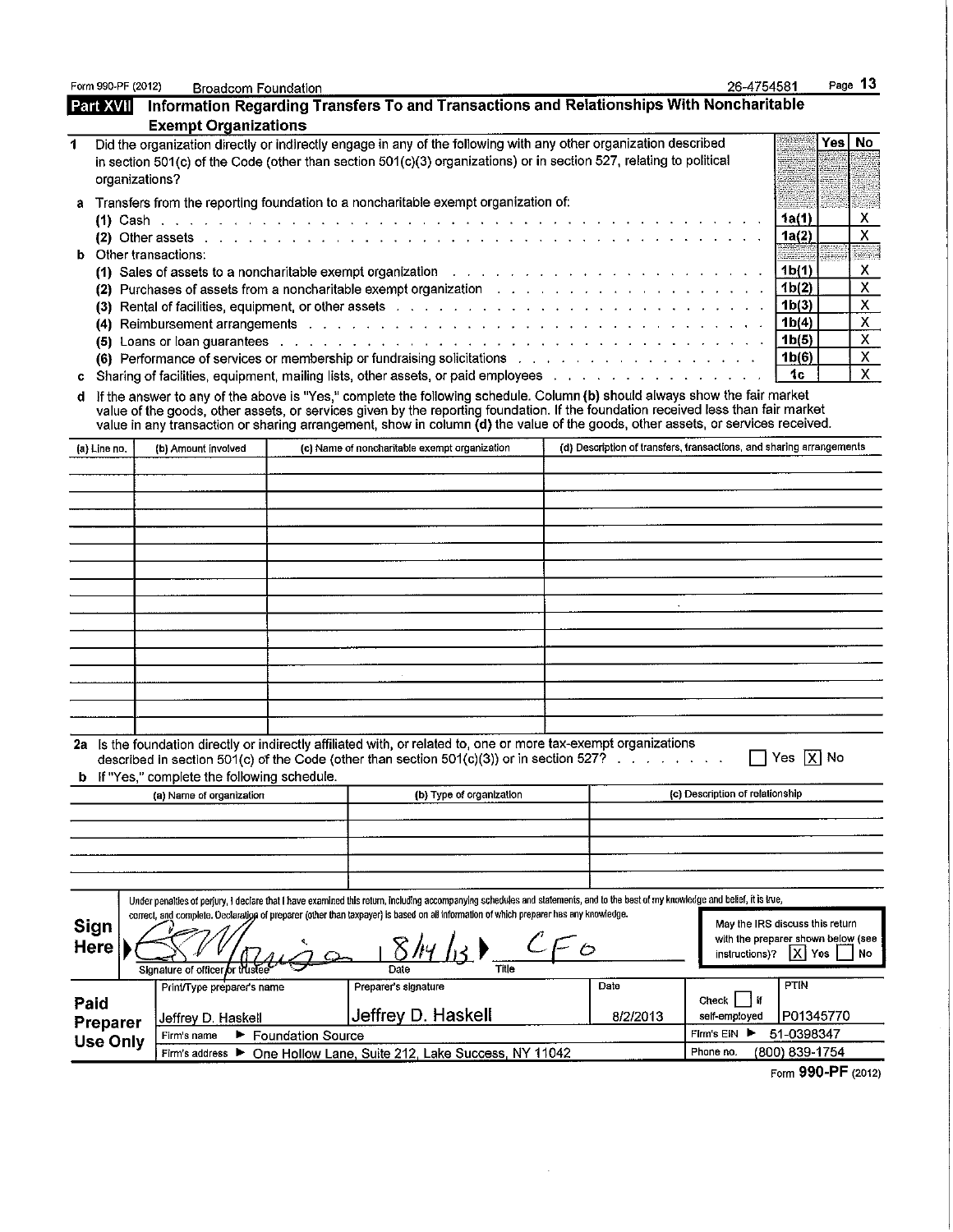| Form | Λŋ                         |
|------|----------------------------|
|      | Department of the Treasury |

 $\blacktriangleright$ 

Internal Revenue Service

| Form $2220$ |                                                      | OMB No. 1545-0142 |
|-------------|------------------------------------------------------|-------------------|
|             | <b>Underpayment of Estimated Tax by Corporations</b> |                   |

| Attach to the corporation's tax return. | ▶ |  |  |  |  |  |
|-----------------------------------------|---|--|--|--|--|--|
|-----------------------------------------|---|--|--|--|--|--|

**Information about Form 2220 and its separate instructions is at** *www.irs.gov/form2220***.**

Name **Employer identification number**

Broadcom Foundation 26-4754581

**Note:** *Generally, the corporation is not required to file Form 2220 (see Part II below for exceptions) because the IRS will figure any penalty owed and bill the corporation. However, the corporation may still use Form 2220 to figure the penalty. If so, enter the amount from page 2, line 38 on the estimated tax penalty line of the corporation's income tax return, but do not attach Form 2220.*

| Part I   | <b>Required Annual Payment</b>                                                                                                                                                                                           |    |                |                |                |            |
|----------|--------------------------------------------------------------------------------------------------------------------------------------------------------------------------------------------------------------------------|----|----------------|----------------|----------------|------------|
| 1        |                                                                                                                                                                                                                          |    |                |                | $\mathbf{1}$   | 18,328     |
| 2а       | Personal holding company tax (Schedule PH (Form 1120), line 26) included on line 1                                                                                                                                       |    | 2a             |                |                |            |
| b        | Look-back interest included on line 1 under section 460(b)(2) for completed long-term                                                                                                                                    |    |                |                |                |            |
|          | contracts or section 167(g) for depreciation under the income forecast method                                                                                                                                            |    | 2 <sub>b</sub> |                |                |            |
| c        | Credit for federal tax paid on fuels (see instructions)                                                                                                                                                                  |    | 2c             |                |                |            |
| d        |                                                                                                                                                                                                                          |    |                |                | 2d             | 0          |
| 3        | Subtract line 2d from line 1. If the result is less than \$500, do not complete or file this form. The corporation                                                                                                       |    |                |                |                |            |
|          |                                                                                                                                                                                                                          |    |                |                | 3              | 18,328     |
| 4        | Enter the tax shown on the corporation's 2011 income tax return (see instructions). Caution: If the tax is zero                                                                                                          |    |                |                |                | 16,212     |
| 5        | or the tax year was for less than 12 months, skip this line and enter the amount from line 3 on line 5<br>Required annual payment. Enter the smaller of line 3 or line 4. If the corporation is required to skip line 4, |    |                |                | 4              |            |
|          |                                                                                                                                                                                                                          |    |                |                | 5              | 16,212     |
| Part II  | Reasons for Filing-Check the boxes below that apply. If any boxes are checked, the corporation must file                                                                                                                 |    |                |                |                |            |
|          | Form 2220 even if it does not owe a penalty (see instructions).                                                                                                                                                          |    |                |                |                |            |
| 6        | The corporation is using the adjusted seasonal installment method.                                                                                                                                                       |    |                |                |                |            |
| 7        | $\mathsf X$<br>The corporation is using the annualized income installment method.                                                                                                                                        |    |                |                |                |            |
|          | $\mathsf X$<br>The corporation is a "large corporation" figuring its first required installment based on the prior year's tax.                                                                                           |    |                |                |                |            |
| Part III | <b>Figuring the Underpayment</b>                                                                                                                                                                                         |    |                |                |                |            |
|          |                                                                                                                                                                                                                          |    | (a)            | (b)            | (c)            | (d)        |
| 9        | Installment due dates. Enter in columns (a) through (d) the 15th day                                                                                                                                                     |    |                |                |                |            |
|          | of the 4th (Form 990-PF filers: Use 5th month), 6th, 9th, and 12th                                                                                                                                                       |    |                |                |                |            |
|          | months of the corporation's tax year                                                                                                                                                                                     | 9  | 5/15/2012      | 6/15/2012      | 9/17/2012      | 12/17/2012 |
| 10       | Required installments. If the box on line 6 and/or line 7 above is                                                                                                                                                       |    |                |                |                |            |
|          | checked, enter the amounts from Schedule A, line 38. If the box on                                                                                                                                                       |    |                |                |                |            |
|          | line 8 (but not 6 or 7) is checked, see instructions for the amounts<br>to enter. If none of these boxes are checked, enter 25% of line 5                                                                                |    |                |                |                |            |
|          |                                                                                                                                                                                                                          | 10 | 2,777          | 2,028          | 6,369          | 6,866      |
| 11       | Estimated tax paid or credited for each period (see instructions).                                                                                                                                                       |    |                |                |                |            |
|          | For column (a) only, enter the amount from line 11 on line 15                                                                                                                                                            | 11 | 33,921         | 17,900         | 19,900         | 0          |
|          | Complete lines 12 through 18 of one column before going to the                                                                                                                                                           |    |                |                |                |            |
|          | next column.                                                                                                                                                                                                             |    |                |                |                |            |
| 12       | Enter amount, if any, from line 18 of the preceding column                                                                                                                                                               | 12 |                | 31,144         | 47,016         | 60,547     |
| 13       |                                                                                                                                                                                                                          | 13 |                | 49,044         | 66,916         | 60,547     |
| 14       | Add amounts on lines 16 and 17 of the preceding column                                                                                                                                                                   | 14 |                | 0              | $\overline{0}$ | 0          |
| 15       | Subtract line 14 from line 13. If zero or less, enter -0-                                                                                                                                                                | 15 | 33.921         | 49,044         | 66,916         | 60.547     |
| 16       | If the amount on line 15 is zero, subtract line 13 from line 14.                                                                                                                                                         |    |                | $\overline{0}$ | 0              |            |
| 17       | Underpayment. If line 15 is less than or equal to line 10, subtract                                                                                                                                                      | 16 |                |                |                |            |
|          | line 15 from line 10. Then go to line 12 of the next column.                                                                                                                                                             |    |                |                |                |            |
|          |                                                                                                                                                                                                                          | 17 | 0              | $\mathbf 0$    | 0              | 0          |
| 18       | Overpayment. If line 10 is less than line 15, subtract line                                                                                                                                                              |    |                |                |                |            |
|          | 10 from line 15. Then go to line 12 of the next column                                                                                                                                                                   | 18 | 31,144         | 47,016         | 60,547         |            |
|          | Go to Part IV on page 2 to figure the penalty. Do not go to Part IV if there are no entries on line 17-no penalty is owed.                                                                                               |    |                |                |                |            |

For Paperwork Reduction Act Notice, see separate instructions. **Form 2220** (2012) Form 2220 (2012)

HTA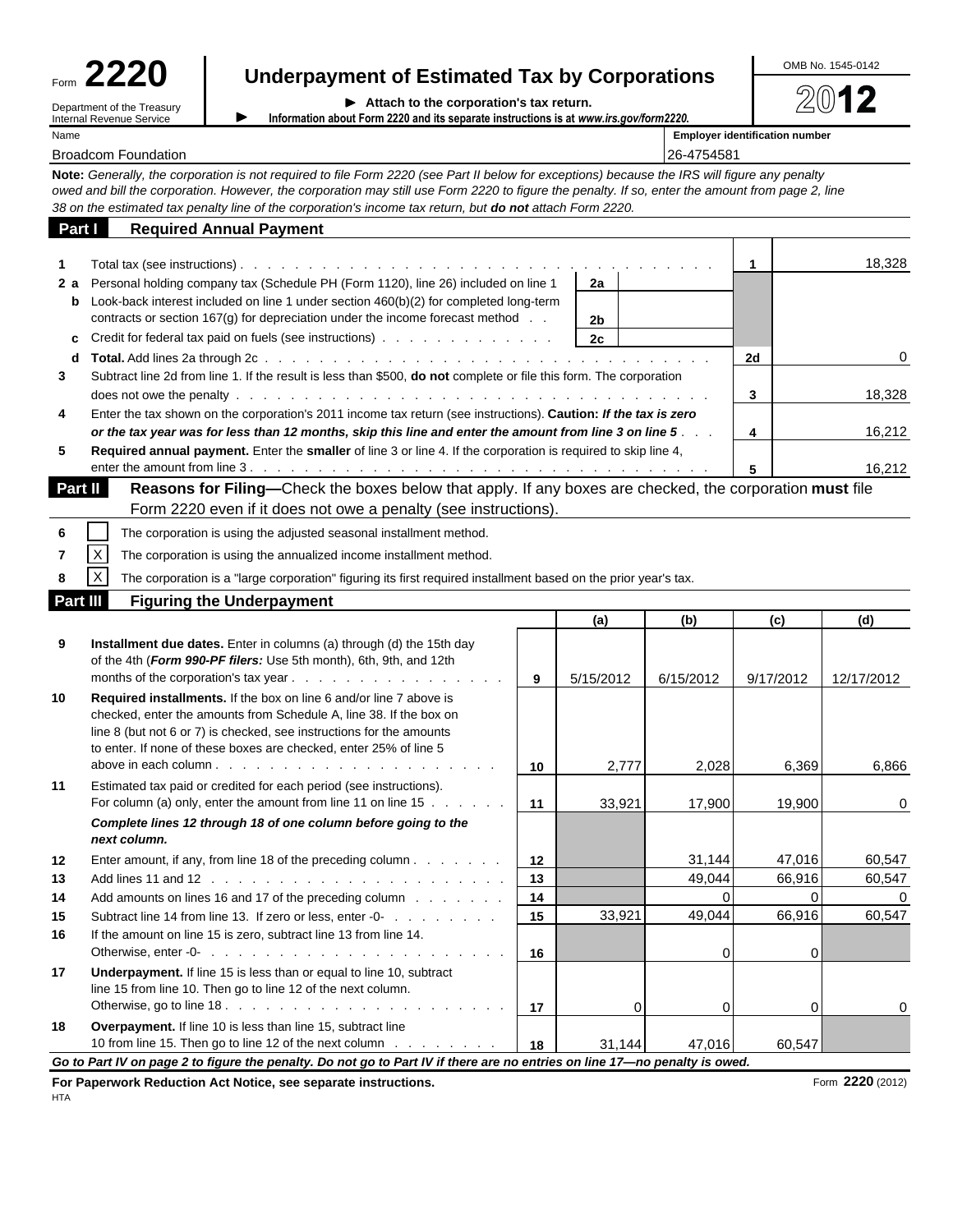|    | <b>Broadcom Foundation</b><br>Form 2220 (2012)                                                                                                                                                                                                                                                 |    |           |           | 26-4754581  | Page 2       |
|----|------------------------------------------------------------------------------------------------------------------------------------------------------------------------------------------------------------------------------------------------------------------------------------------------|----|-----------|-----------|-------------|--------------|
|    | <b>Figuring the Penalty</b><br>Part IV                                                                                                                                                                                                                                                         |    |           |           |             |              |
|    |                                                                                                                                                                                                                                                                                                |    | (a)       | (b)       | (c)         | (d)          |
| 19 | Enter the date of payment or the 15th day of the 3rd month after<br>the close of the tax year, whichever is earlier (see instructions).<br>(Form 990-PF and Form 990-T filers: Use 5th month instead<br>of 3rd month.) $\ldots$ $\ldots$ $\ldots$ $\ldots$ $\ldots$ $\ldots$ $\ldots$ $\ldots$ | 19 | 5/11/2012 | 5/11/2012 | 5/11/2012   | 5/11/2012    |
| 20 | Number of days from due date of installment on line 9 to the                                                                                                                                                                                                                                   | 20 | 0         | 0         | 0           | 0            |
| 21 | Number of days on line 20 after 4/15/2012 and before 7/1/2012                                                                                                                                                                                                                                  | 21 | 0         | 0         | 0           | 0            |
| 22 | Underpayment on line $17 \times$ Number of days on line $21 \times 3\%$<br>366                                                                                                                                                                                                                 | 22 | ا \$      | \$        | \$          | S            |
| 23 | Number of days on line 20 after 6/30/2012 and before 10/1/2012                                                                                                                                                                                                                                 | 23 | 0         | 0         | 0           |              |
| 24 | Underpayment on line $17 \times$ Number of days on line 23 $\times$ 3%<br>366                                                                                                                                                                                                                  | 24 | ا \$      | \$        | \$          | S            |
| 25 | Number of days on line 20 after 9/30/2012 and before 1/1/2013                                                                                                                                                                                                                                  | 25 | 0         | 0         | 0           |              |
| 26 | Underpayment on line $17 \times$ Number of days on line $25 \times 3\%$<br>366                                                                                                                                                                                                                 | 26 | \$        | \$        | \$          | S            |
| 27 | Number of days on line 20 after 12/31/2012 and before 4/1/2013                                                                                                                                                                                                                                 | 27 | 0         | 0         | 0           |              |
| 28 | Underpayment on line 17 x Number of days on line 27 x 3%<br>365                                                                                                                                                                                                                                | 28 | \$        | \$        | \$          | S            |
| 29 | Number of days on line 20 after 3/31/2013 and before 7/1/2013                                                                                                                                                                                                                                  | 29 | 0         | 0         | 0           |              |
| 30 | Underpayment on line 17 x Number of days on line 29 x *%<br>365                                                                                                                                                                                                                                | 30 | \$        | \$        | \$          | S            |
| 31 | Number of days on line 20 after 6/30/2013 and before 10/1/2013                                                                                                                                                                                                                                 | 31 | 0         | 0         | 0           |              |
| 32 | Underpayment on line 17 x Number of days on line 31 x *%<br>365                                                                                                                                                                                                                                | 32 | \$        | \$        | \$          | S            |
| 33 | Number of days on line 20 after 9/30/2013 and before 1/1/2014                                                                                                                                                                                                                                  | 33 | 0         | 0         | 0           |              |
|    | 34 Underpayment on line $17 \times$ Number of days on line $33 \times$ *%<br>365                                                                                                                                                                                                               | 34 | l \$      |           | \$          |              |
|    | 35 Number of days on line 20 after 12/31/2013 and before 2/16/2014                                                                                                                                                                                                                             | 35 | 0         | 0         | 0           | 0            |
| 36 | Underpayment on line 17 $\times$ Number of days on line 35 $\times$ *%<br>365                                                                                                                                                                                                                  | 36 | \$        | \$        | \$          | \$           |
| 37 | Add lines 22, 24, 26, 28, 30, 32, 34, and 36.                                                                                                                                                                                                                                                  | 37 | \$        |           | $0\sqrt{3}$ | $01$ \$<br>0 |
| 38 | Penalty. Add columns (a) through (d) of line 37. Enter the total here and on Form 1120, line 33; or the comparable line                                                                                                                                                                        |    |           |           | 38          | 0<br>1\$     |

These rates are published quarterly in an IRS News Release and in a revenue ruling in the Internal Revenue Bulletin. To obtain this information on the Internet, access the IRS website at **www.irs.gov.** You can also call 1-800-829-4933 to get interest rate information.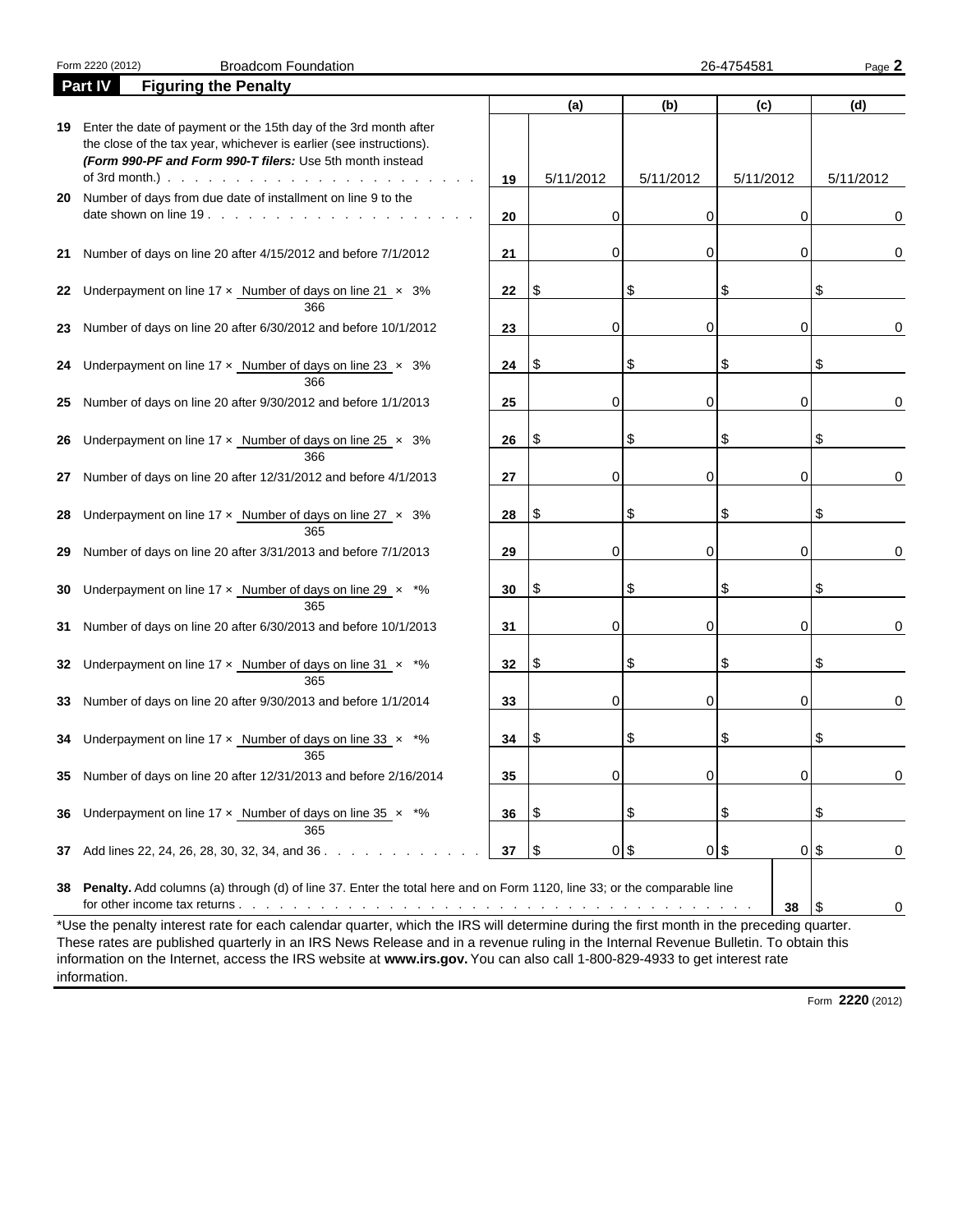|              | Form 2220 (2012)<br><b>Broadcom Foundation</b>                                                                                                                                                                                                               |                |                |                | 26-4754581     | Page 3          |
|--------------|--------------------------------------------------------------------------------------------------------------------------------------------------------------------------------------------------------------------------------------------------------------|----------------|----------------|----------------|----------------|-----------------|
|              | <b>Schedule A</b><br>Adjusted Seasonal Installment Method and Annualized Income Installment Method<br>(see instructions)<br>Form 1120S filers: For lines 1, 2, 3, and 21, below, "taxable income" refers to excess net passive income or the amount on which |                |                |                |                |                 |
|              | tax is imposed under section 1374(a), whichever applies.                                                                                                                                                                                                     |                |                |                |                |                 |
| Part I       | Adjusted Seasonal Installment Method (Caution: Use this method only if the base period percentage                                                                                                                                                            |                |                |                |                |                 |
|              | for any 6 consecutive months is at least 70%. See instructions.)                                                                                                                                                                                             |                |                |                |                |                 |
|              |                                                                                                                                                                                                                                                              |                | (a)            | (b)            | (c)            | (d)             |
|              | Enter taxable income for the following periods:                                                                                                                                                                                                              |                | First 3 months | First 5 months | First 8 months | First 11 months |
| a            | Tax year beginning in 2009.                                                                                                                                                                                                                                  | 1a             |                |                |                |                 |
|              | Tax year beginning in 2010. $\ldots$                                                                                                                                                                                                                         | 1b             |                |                |                |                 |
| c            | Tax year beginning in 2011.                                                                                                                                                                                                                                  | 1 <sub>c</sub> |                |                |                |                 |
| $\mathbf{2}$ |                                                                                                                                                                                                                                                              |                |                |                |                |                 |
|              | Enter taxable income for each period for the tax year beginning<br>in 2012 (see instructions for the treatment of extraordinary items).                                                                                                                      | $\mathbf{2}$   |                |                |                |                 |
| 3            | Enter taxable income for the following periods:                                                                                                                                                                                                              |                | First 4 months | First 6 months | First 9 months | Entire year     |
| a            | Tax year beginning in 2009.                                                                                                                                                                                                                                  | 3a             |                |                |                |                 |
| b            | Tax year beginning in 2010. $\ldots$                                                                                                                                                                                                                         | 3 <sub>b</sub> |                |                |                |                 |
| c            | Tax year beginning in 2011.                                                                                                                                                                                                                                  | 3 <sub>c</sub> |                |                |                |                 |
|              |                                                                                                                                                                                                                                                              |                |                |                |                |                 |
| 4            | Divide the amount in each column on line 1a by the amount in                                                                                                                                                                                                 |                |                |                |                |                 |
|              |                                                                                                                                                                                                                                                              | 4              | 0.00           | 0.00           | 0.00           | 0.00            |
| 5            | Divide the amount in each column on line 1b by the amount in                                                                                                                                                                                                 |                |                |                |                |                 |
|              |                                                                                                                                                                                                                                                              | 5              | 0.00           | 0.00           | 0.00           | 0.00            |
| 6            | Divide the amount in each column on line 1c by the amount in                                                                                                                                                                                                 |                |                |                |                |                 |
|              | column (d) on line $3c \ldots$ $\ldots$ $\ldots$ $\ldots$ $\ldots$ $\ldots$ $\ldots$ $\ldots$                                                                                                                                                                | 6              | 0.00           | 0.00           | 0.00           | 0.00            |
| 7            |                                                                                                                                                                                                                                                              | $\overline{7}$ | 0.00           | 0.00           | 0.00           | 0.00            |
| 8            | Divide line 7 by 3.0 $\ldots$ $\ldots$ $\ldots$ $\ldots$ $\ldots$ $\ldots$ $\ldots$ $\ldots$                                                                                                                                                                 | 8              | 0.00           | 0.00           | 0.00           | 0.00            |
| 9 a          |                                                                                                                                                                                                                                                              | 9a             | $\Omega$       | $\Omega$       | 0              | 0               |
| b            | Extraordinary items (see instructions)                                                                                                                                                                                                                       | 9b             |                |                |                |                 |
| c            |                                                                                                                                                                                                                                                              | 9c             | $\Omega$       | $\Omega$       | 0              | 0               |
| 10           | Figure the tax on the amount on line 9c using the instructions<br>for Form 1120, Schedule J, line 2 (or comparable line of                                                                                                                                   |                |                |                |                |                 |
|              |                                                                                                                                                                                                                                                              | 10             |                |                |                |                 |
|              | 11 a Divide the amount in columns (a) through (c) on line 3a by the<br>amount in column (d) on line $3a \cdot \cdot \cdot \cdot \cdot \cdot \cdot \cdot \cdot \cdot \cdot \cdot \cdot \cdot \cdot \cdot$                                                     | 11a            | 0.00           | 0.00           | 0.00           |                 |
|              | <b>b</b> Divide the amount in columns (a) through (c) on line 3b by the                                                                                                                                                                                      |                |                |                |                |                 |
|              | amount in column (d) on line $3b$ .                                                                                                                                                                                                                          | 11b            | 0.00           | 0.00           | 0.00           |                 |
|              | c Divide the amount in columns (a) through (c) on line 3c by the                                                                                                                                                                                             |                |                |                |                |                 |
|              | amount in column (d) on line $3c \cdot \cdot \cdot \cdot \cdot \cdot \cdot \cdot \cdot \cdot \cdot \cdot \cdot \cdot \cdot \cdot \cdot$                                                                                                                      | 11c            | 0.00           | 0.00           | 0.00           |                 |
|              |                                                                                                                                                                                                                                                              |                |                |                |                |                 |
| 12           | Add lines 11a through 11c.                                                                                                                                                                                                                                   | 12             | 0.00           | 0.00           | 0.00           |                 |
| 13           | Divide line 12 by 3.0 $\ldots$ $\ldots$ $\ldots$ $\ldots$ $\ldots$ $\ldots$ $\ldots$ $\ldots$                                                                                                                                                                | 13             | 0.00           | 0.00           | 0.00           |                 |
| 14           | Multiply the amount in columns (a) through (c) of line 10 by<br>columns (a) through (c) of line 13. In column (d), enter the<br>amount from line 10, column (d) $\ldots$ $\ldots$ $\ldots$ $\ldots$ $\ldots$ $\ldots$                                        | 14             | 0              | $\Omega$       | 0              | 0               |
|              |                                                                                                                                                                                                                                                              |                |                |                |                |                 |
| 15           | Enter any alternative minimum tax for each payment period (see                                                                                                                                                                                               |                |                |                |                |                 |
|              |                                                                                                                                                                                                                                                              | 15<br>16       |                |                |                |                 |
| 16<br>17     | Enter any other taxes for each payment period (see instructions).<br>Add lines 14 through 16.                                                                                                                                                                | 17             | 0              | $\Omega$       | $\Omega$       | 0               |
| 18           | For each period, enter the same type of credits as allowed on<br>Form 2220, lines 1 and 2c (see instructions)                                                                                                                                                | 18             |                |                |                |                 |
| 19           | Total tax after credits. Subtract line 18 from line 17. If zero or                                                                                                                                                                                           |                |                |                |                |                 |
|              | less, enter -0- $\ldots$ $\ldots$ $\ldots$ $\ldots$ $\ldots$ $\ldots$ $\ldots$ $\ldots$ $\ldots$                                                                                                                                                             | 19             | 0              | $\Omega$       | 0              | 0               |
|              |                                                                                                                                                                                                                                                              |                |                |                |                |                 |

Form **2220** (2012)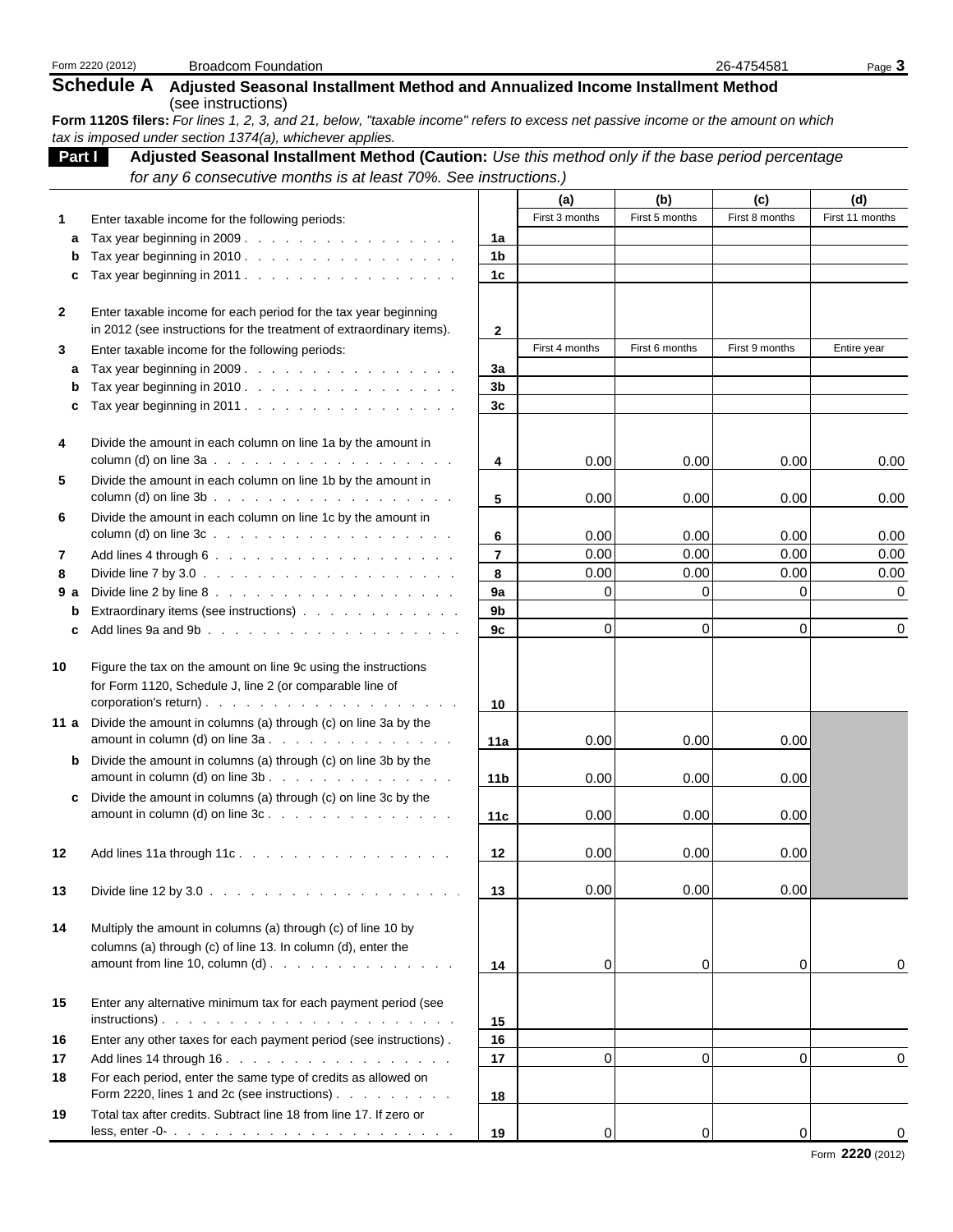|          | Form 2220 (2012)<br><b>Broadcom Foundation</b>                                                                    |                 |                         | 26-4754581<br>Page 4 |             |             |  |
|----------|-------------------------------------------------------------------------------------------------------------------|-----------------|-------------------------|----------------------|-------------|-------------|--|
| Part II  | <b>Annualized Income Installment Method</b>                                                                       |                 |                         |                      |             |             |  |
|          |                                                                                                                   |                 | (a)                     | (b)                  | (c)         | (d)         |  |
|          |                                                                                                                   |                 | $\overline{2}$<br>First | 3<br>First           | 6<br>First  | 9<br>First  |  |
| 20       | Annualization periods (see instructions)                                                                          | 20              | months                  | months               | months      | months      |  |
|          |                                                                                                                   |                 |                         |                      |             |             |  |
| 21       | Enter taxable income for each annualization period (see                                                           |                 |                         |                      |             |             |  |
|          | instructions for the treatment of extraordinary items) $\ldots$                                                   | 21              | 185,092                 | 219,021              | 682,853     | 1,227,073   |  |
|          |                                                                                                                   |                 |                         |                      |             |             |  |
| 22       | Annualization amounts (see instructions)                                                                          | 22              | 6                       | 4                    | 2           | 1.33333     |  |
|          |                                                                                                                   |                 |                         |                      |             |             |  |
|          | 23a Annualized taxable income. Multiply line 21 by line 22                                                        | 23а             | 1,110,552               | 876,083              | 1,365,706   | 1,636,093   |  |
|          | <b>b</b> Extraordinary items (see instructions)                                                                   | 23 <sub>b</sub> |                         | 84,954               | 124,067     | 167,893     |  |
|          |                                                                                                                   | 23c             | 1,110,552               | 961,037              | 1,489,773   | 1,803,986   |  |
|          |                                                                                                                   |                 |                         |                      |             |             |  |
| 24       | Figure the tax on the amount on line 23c using the instructions for                                               |                 |                         |                      |             |             |  |
|          | Form 1120, Schedule J, line 2 (or comparable line of corporation's                                                |                 |                         |                      | 14,898      |             |  |
|          |                                                                                                                   | 24              | 11,106                  | 9,610                |             | 18,040      |  |
| 25       |                                                                                                                   |                 |                         |                      |             |             |  |
|          | Enter any alternative minimum tax for each payment period (see                                                    | 25              |                         |                      |             |             |  |
|          |                                                                                                                   |                 |                         |                      |             |             |  |
| 26       | Enter any other taxes for each payment period (see instructions).                                                 | 26              |                         |                      |             |             |  |
|          |                                                                                                                   |                 |                         |                      |             |             |  |
| 27       | Total tax. Add lines 24 through 26.                                                                               | 27              | 11,106                  | 9,610                | 14,898      | 18,040      |  |
|          |                                                                                                                   |                 |                         |                      |             |             |  |
| 28       | For each period, enter the same type of credits as allowed on                                                     |                 |                         |                      |             |             |  |
|          | Form 2220, lines 1 and 2c (see instructions) $\ldots$                                                             | 28              |                         |                      |             |             |  |
|          |                                                                                                                   |                 |                         |                      |             |             |  |
| 29       | Total tax after credits. Subtract line 28 from line 27. If zero or                                                |                 |                         |                      |             |             |  |
|          | less, enter -0- $\ldots$ , $\ldots$ , $\ldots$ , $\ldots$ , $\ldots$ , $\ldots$ , $\ldots$ , $\ldots$             | 29              | 11,106                  | 9,610                | 14,898      | 18,040      |  |
|          |                                                                                                                   |                 |                         |                      |             |             |  |
| 30       |                                                                                                                   | 30              | 25%                     | 50%                  | 75%         | 100%        |  |
|          |                                                                                                                   |                 |                         |                      |             |             |  |
| 31       |                                                                                                                   | 31              | 2,777                   | 4,805                | 11,174      | 18,040      |  |
| Part III | <b>Required Installments</b>                                                                                      |                 |                         |                      |             |             |  |
|          | Note: Complete lines 32 through 38 of one column before                                                           |                 | 1st                     | 2nd                  | 3rd         | 4th         |  |
|          | completing the next column.                                                                                       |                 | installment             | installment          | installment | installment |  |
| 32       | If only Part I or Part II is completed, enter the amount in each                                                  |                 |                         |                      |             |             |  |
|          | column from line 19 or line 31. If both parts are completed, enter                                                |                 |                         |                      |             |             |  |
|          | the smaller of the amounts in each column from line 19 or line 31                                                 | 32              | 2,777                   | 4,805                | 11,174      | 18,040      |  |
|          |                                                                                                                   |                 |                         |                      |             |             |  |
| 33       | Add the amounts in all preceding columns of line 38 (see                                                          |                 |                         |                      |             |             |  |
|          |                                                                                                                   | 33              |                         | 2,777                | 4,805       | 11,174      |  |
|          |                                                                                                                   |                 |                         |                      |             |             |  |
| 34       | Adjusted seasonal or annualized income installments.<br>Subtract line 33 from line 32. If zero or less, enter -0- | 34              | 2,777                   | 2,028                | 6,369       | 6,866       |  |
|          |                                                                                                                   |                 |                         |                      |             |             |  |
| 35       | Enter 25% of line 5 on page 1 of Form 2220 in each column.                                                        |                 |                         |                      |             |             |  |
|          | Note: "Large corporations," see the instructions for line 10 for                                                  |                 |                         |                      |             |             |  |
|          |                                                                                                                   | 35              | 4,053                   | 5,111                | 4,582       | 4,582       |  |
|          |                                                                                                                   |                 |                         |                      |             |             |  |
| 36       | Subtract line 38 of the preceding column from line 37 of the                                                      |                 |                         |                      |             |             |  |
|          |                                                                                                                   | 36              |                         | 1,276                | 4,359       | 2,572       |  |
|          |                                                                                                                   |                 |                         |                      |             |             |  |
| 37       |                                                                                                                   | 37              | 4,053                   | 6,387                | 8,941       | 7,154       |  |
|          |                                                                                                                   |                 |                         |                      |             |             |  |
| 38       | Required installments. Enter the smaller of line 34 or line 37                                                    |                 |                         |                      |             |             |  |
|          | here and on page 1 of Form 2220, line 10 (see instructions)                                                       | 38              | 2,777                   | 2,028                | 6,369       | 6,866       |  |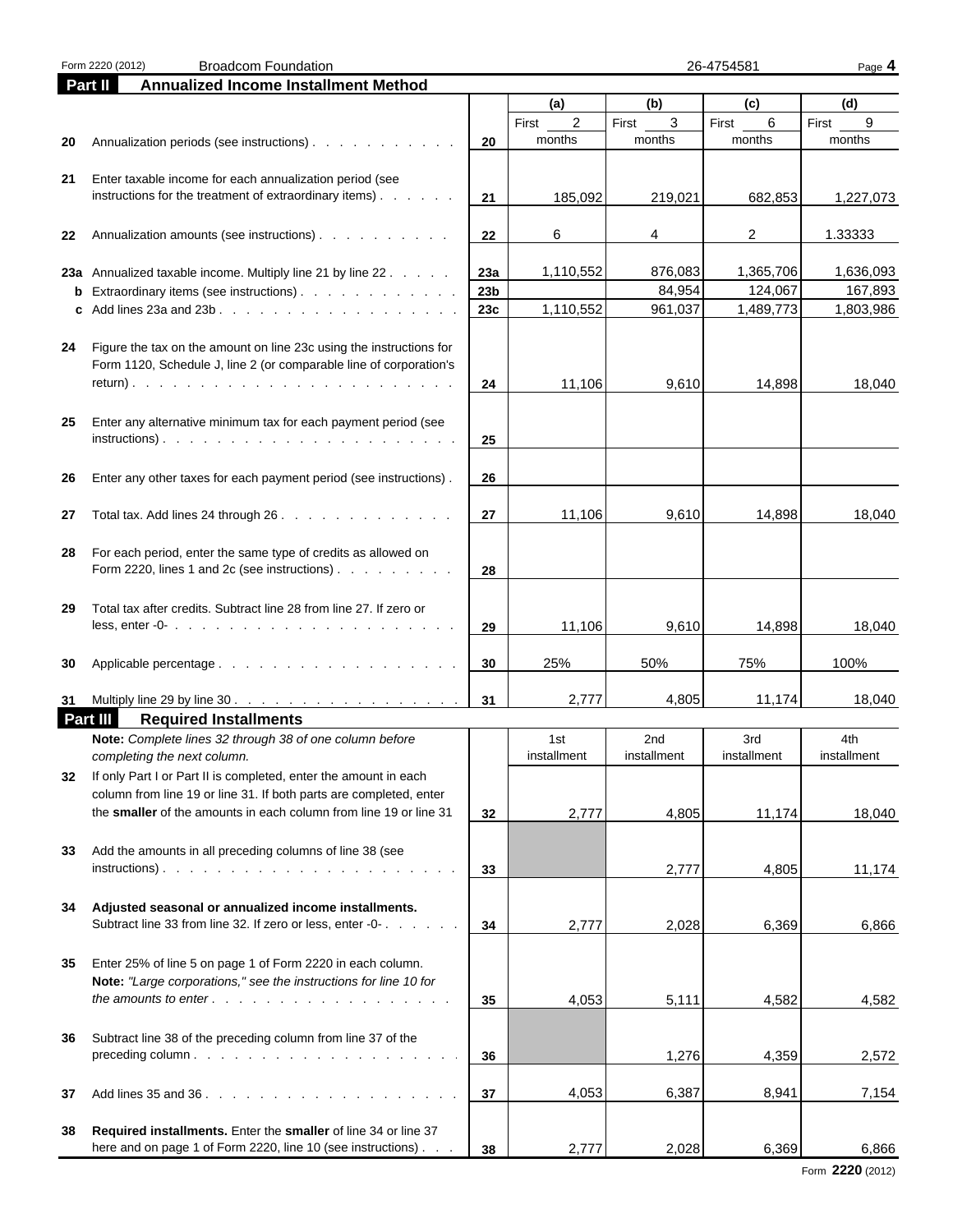## **Part I, Line 16b (990-PF) - Accounting Fees**

|                                                      | 18.433                      |                |                     | 18.433                                             |
|------------------------------------------------------|-----------------------------|----------------|---------------------|----------------------------------------------------|
|                                                      | Revenue and<br>Expenses per | Net Investment | <b>Adjusted Net</b> | <b>Disbursements</b><br>for Charitable<br>Purposes |
| Description                                          | <b>Books</b>                | Income         | Income              | (Cash Basis Only)                                  |
| <b>Review of Annual Return and Tax Consultations</b> | 2,563                       |                |                     | 2,563                                              |
| Annual Audit of Financial Statements                 | 15,870                      |                |                     | 15,870                                             |

### **Part I, Line 16c (990-PF) - Other Professional Fees**

|                                         | 314.613      | 284.227        |                     | 30,386               |
|-----------------------------------------|--------------|----------------|---------------------|----------------------|
|                                         |              |                |                     | <b>Disbursements</b> |
|                                         | Revenue and  |                |                     | for Charitable       |
|                                         | Expenses per | Net Investment | <b>Adjusted Net</b> | Purposes             |
| <b>Description</b>                      | <b>Books</b> | Income         | Income              | (Cash Basis Only)    |
| <b>Investment Management Services</b>   | 284,227      | 284.227        |                     |                      |
| <b>Volunteer Portal Project</b>         | 11,638       |                |                     | 11,638               |
| <b>Photography Services</b>             | 640          |                |                     | 640                  |
| Video Pproduction for Volunteer Program | 8,320        |                |                     | 8,320                |
| Annual Report Design Costs              | 9,788        |                |                     | 9,788                |

## **Part I, Line 18 (990-PF) - Taxes**

|                                | 62.180       | 6.980          |            |                |
|--------------------------------|--------------|----------------|------------|----------------|
|                                | Revenue      |                |            | Disbursements  |
|                                | and Expenses | Net Investment | Adjusted   | for Charitable |
| Description                    | per Books    | Income         | Net Income | Purposes       |
| <b>IEstimated Tax for 2012</b> | 55,200       |                |            |                |
| Foreign Tax Paid               | 6,980        | 6,980          |            | 0١             |

## **Part I, Line 23 (990-PF) - Other Expenses**

|                     | 86.141      | 141            |                     | 86,000          |
|---------------------|-------------|----------------|---------------------|-----------------|
|                     | Revenue and |                |                     | Disbursements   |
|                     | Expenses    | Net Investment | <b>Adjusted Net</b> | for Charitable  |
| Description         | per Books   | Income         | Income              | <b>Purposes</b> |
| Administrative Fees | 86,000      |                |                     | 86,000          |
| <b>Bank Charges</b> | 141         | 141            |                     |                 |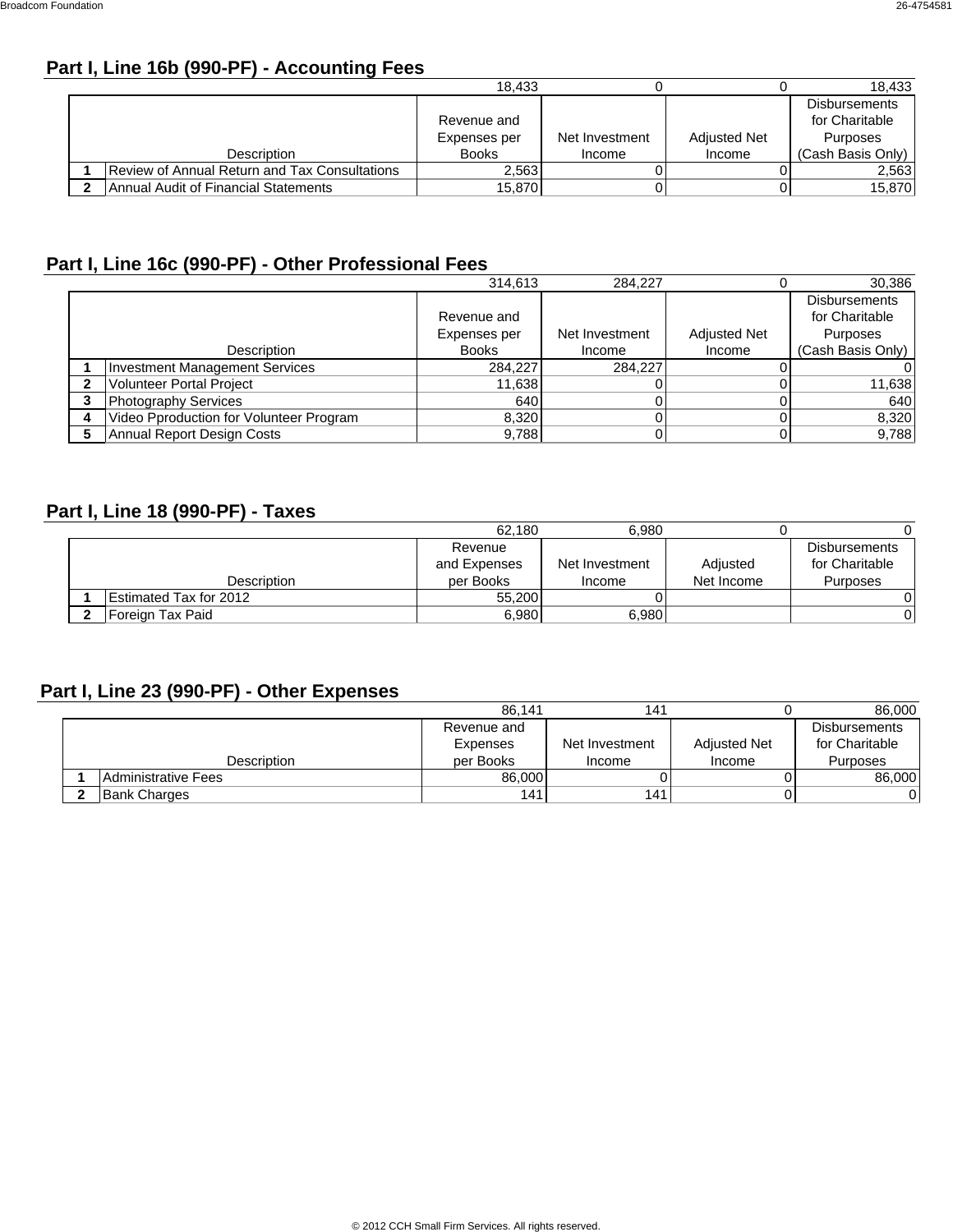# **Part II, Line 10a (990-PF) - Investments - U.S. and State Government Obligations**

|    |                                         | Federal      | $\Omega$          | 10,437,859        | 0            | 10,582,324  |             |
|----|-----------------------------------------|--------------|-------------------|-------------------|--------------|-------------|-------------|
|    |                                         | State/Local  | 13,905,912        | 7,248,606         | 0            | 7,444,241   |             |
|    |                                         | Num. Shares/ | <b>Book Value</b> | <b>Book Value</b> | <b>FMV</b>   | <b>FMV</b>  | State/Local |
|    | Description                             | Face Value   | Beg. of Year      | End of Year       | Beg. of Year | End of Year | Obligation  |
|    | ALAMEDA FING-B - 4.482% - 7/1/2017      | 400,000      |                   | 400,000           |              | 434,260     | X           |
|    | CALIFORNIA ST GO - 05.750% - 03/01/2011 | 1,400,000    |                   | 1,623,664         |              | 1,605,828   | X           |
| 3  | CUYAHOGA ECON TXB G - 5.000% - 12/01    | 600,000      |                   | 586,500           |              | 680,160     | X           |
| 4  | FFCB - 2.180% - 09/20/2021              | 1,000,000    |                   | 1,003,440         |              | 1,004,690   |             |
| 5  | FFCB - 2.190% - 03/13/2020              | 1,000,000    |                   | 990,000           |              | 1,004,030   |             |
| 6  | FFCB - 2.850% - 11/26/2018              | 600,000      |                   | 585,018           |              | 655,164     |             |
|    | FFCB CONS BD - 1.890% - 08/20/2020      | 545,000      |                   | 544,046           |              | 547,006     |             |
| 8  | FFCB CONS BD - 2.20% - 08/27/2021       | 750,000      |                   | 750,000           |              | 753,398     |             |
| 9  | FFCB CONS-2.30%-03/26/2019              | 675,000      |                   | 682,425           |              | 677,909     |             |
| 10 | FHLB 2.430% 10/11/2022                  | 900,000      |                   | 900,000           |              | 900,522     |             |
| 11 | FHLB - 1.200% - 03/30/2022              | 750,000      |                   | 750,000           |              | 759,045     |             |
| 12 | FHLB - 2.10% - 09/27/2021               | 1,415,000    |                   | 1,412,524         |              | 1,415,226   |             |
| 13 | FHLB - 5.625% - 06/13/2016              | 700,000      |                   | 770,718           |              | 811,524     |             |
| 14 | FNMA 1.700% 11/13/2019                  | 1,000,000    |                   | 1,000,000         |              | 1,002,560   |             |
| 15 | LOS ANGELES CALIF 05.08100% 07/01/20    | 875,000      |                   | 1,058,680         |              | 1,046,684   | X           |
| 16 | INEW YORK N Y SER. 2010 D-1 - 4.649% 11 | 400,000      |                   | 451,340           |              | 461,016     | X           |
| 17 | INEW YORK ST DORM AUTH REV TXBL-NI      | 800,000      |                   | 800,000           |              | 826,952     | X           |
| 18 | IPIERCE SWR-TXB-B-BABS - 2.625% - 08/0  | 700,000      |                   | 708,442           |              | 736,561     | X           |
| 19 | UNIVERSITY NC CHAPEL HILL REV-01.89     | 1,000,000    |                   | 1,000,000         |              | 1,011,260   | X           |
| 20 | US T BILL - 2.125% - 08/15/2021         | 1,000,000    |                   | 1,049,688         |              | 1,051,250   |             |
| 21 | WASHINGTON ST UNIV 3.93% 10/01/15       | 600,000      |                   | 619,980           |              | 641,520     | X           |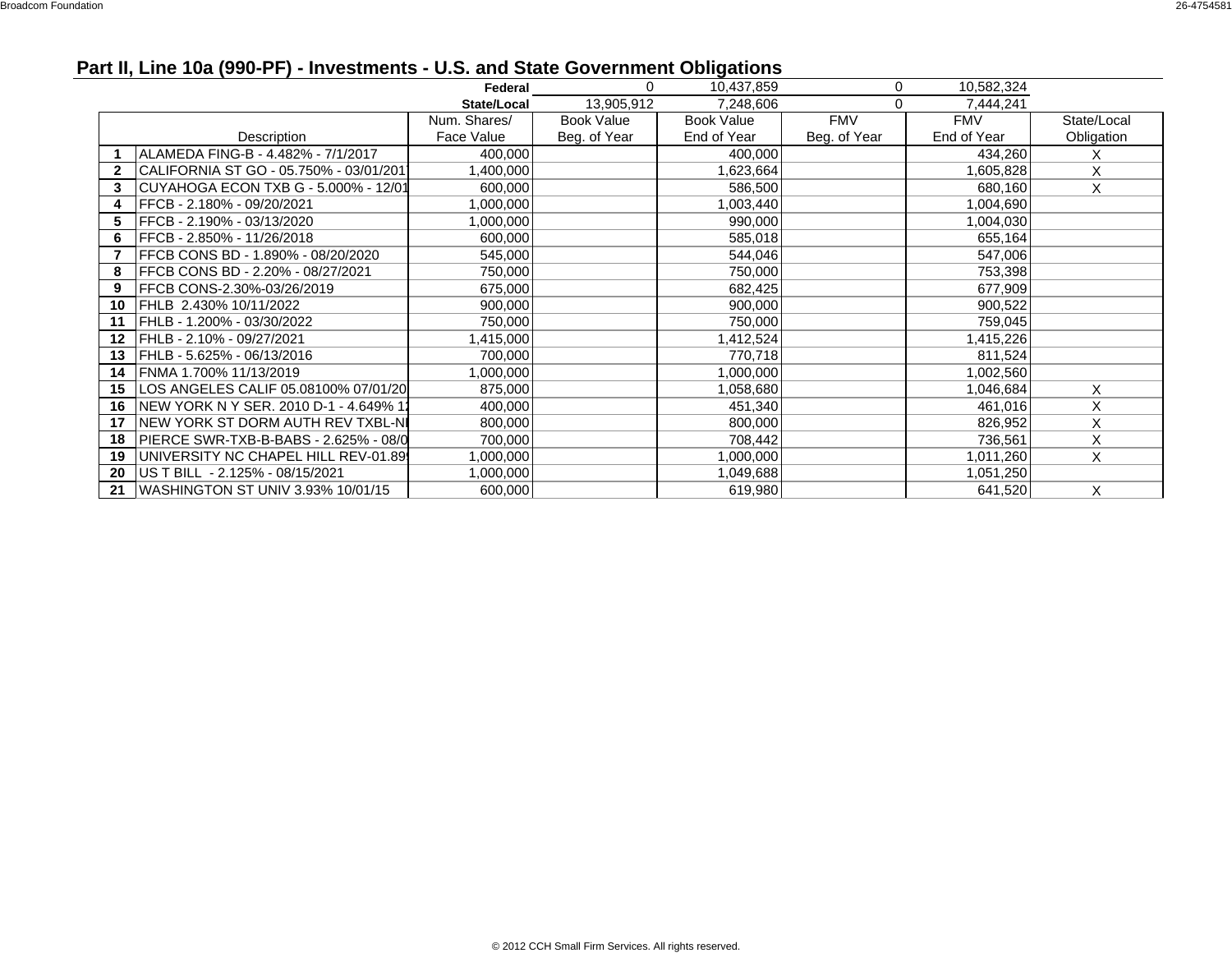### **Part II, Line 10b (990-PF) - Investments - Corporate Stock**

|              |                                              |              | 23,041,462        | 26,987,669        | 0            | 29,720,254  |
|--------------|----------------------------------------------|--------------|-------------------|-------------------|--------------|-------------|
|              |                                              | Num. Shares/ | <b>Book Value</b> | <b>Book Value</b> | <b>FMV</b>   | <b>FMV</b>  |
|              | Description                                  | Face Value   | Beg. of Year      | End of Year       | Beg. of Year | End of Year |
| -1           | 3M <sub>CO</sub>                             | 4,000        |                   | 326,681           |              | 371,400     |
| $\mathbf{2}$ | <b>ABBOTT LABS</b>                           | 6,000        |                   | 314,738           |              | 393,000     |
| 3            | <b>ACCENTURE PLC</b>                         | 4,000        |                   | 162,183           |              | 266,000     |
| 4            | <b>ACE LTD</b>                               | 4,250        |                   | 215,937           |              | 339,150     |
| 5            | AFLAC INC.                                   | 4,500        |                   | 225,387           |              | 239,040     |
| 6            | AIR PRODS & CHEM INC.                        | 4,000        |                   | 326,530           |              | 336,080     |
| 7            | AMERICAN EXPRESS CO                          | 5,600        |                   | 258,726           |              | 321,888     |
| 8            | ANALOG DEVICES INC.                          | 6,500        |                   | 243,410           |              | 273,390     |
| 9            | APACHE CORPORATION                           | 3,500        |                   | 340,069           |              | 274,750     |
| 10           | APPLE INC.                                   | 600          |                   | 348,900           |              | 319,304     |
| 11           | AUTOMATIC DATA PROCESSING INC.               | 4,500        |                   | 203,488           |              | 256,185     |
| 12           | <b>BARRICK GOLD CORP COM</b>                 | 14,000       |                   | 549,447           |              | 490,140     |
| 13           | <b>BECTON DICKINSON &amp; CO</b>             | 3,000        |                   | 221,099           |              | 234,570     |
| 14           | <b>BHP BILLITON LIMITED</b>                  | 4,500        |                   | 350,769           |              | 352,890     |
| 15           | <b>BLACKROCK INC</b>                         | 2,000        |                   | 324,403           |              | 413,420     |
| 16           | <b>BOEING CO</b>                             | 4,000        |                   | 261,694           |              | 301,440     |
| 17           | <b>CHEVRON CORP</b>                          | 4,250        |                   | 370,464           |              | 459,595     |
| 18           | <b>CHUBB CORP</b>                            | 4,500        |                   | 245,486           |              | 338,940     |
| 19           | <b>CISCO SYSTEMS INC</b>                     | 15,500       |                   | 257,154           |              | 304,560     |
| 20           | <b>CLOROX CO</b>                             | 5,500        |                   | 362,202           |              | 402,710     |
| 21           | <b>COLGATE-PALMOLIVE COMPANY</b>             | 4,000        |                   | 322,228           |              | 418,160     |
| 22           | <b>CONOCOPHILLIPS</b>                        | 6,000        |                   | 280,363           |              | 347,940     |
| 23           | <b>CUMMINS INC</b>                           | 3,750        |                   | 461,032           |              | 406,313     |
| 24           | <b>DEVON ENERGY CORPORATION</b>              | 4,000        |                   | 251,568           |              | 208,160     |
| 25           | DOMINION RESOURCES INC                       | 7,000        |                   | 324,995           |              | 362,600     |
| 26           | DOUBLELINE TOTAL RETURN BOND                 | 22,341       |                   | 254,102           |              | 253,125     |
| 27           | DU PONT DE NEMOURS                           | 6,000        |                   | 299,669           |              | 269,871     |
| 28           | <b>EMERSON ELECTRIC CO.</b>                  | 7,500        |                   | 364,299           |              | 397,200     |
| 29           | <b>EXXON MOBIL CORP</b>                      | 5,500        |                   | 392,705           |              | 476,025     |
| 30           | <b>FLAHERTY&amp;CRUMRINE CLAYMORE P</b>      | 60,000       |                   | 1,024,802         |              | 1,172,999   |
| 31           | <b>FREEPORT-MCMORAN COPPER &amp; GOLD II</b> | 9,000        |                   | 401,577           |              | 307,800     |
| 32           | <b>GENERAL ELECTRIC CO</b>                   | 17,500       |                   | 311,301           |              | 367,325     |
| 33           | <b>GOOGLE INC CLA</b>                        | 450          |                   | 222,619           |              | 318,321     |
| 34           | <b>INTEL CORP</b>                            | 14,750       |                   | 327,885           |              | 304,145     |
| 35           | INTERNATIONAL BUSINESS MACHINES              | 1,750        |                   | 290,295           |              | 335,213     |
| 36           | <b>INTUIT</b>                                | 4,500        |                   | 265,714           |              | 267,660     |
| 37           | ISHARES BARCLAYS 1-3 YR CD BD FD             | 20,000       |                   | 2,102,691         |              | 2,109,599   |
| 38           | ISHARES IBOXX \$ HIGH YIELD CORPORAT         | 2,750        |                   | 243,904           |              | 256,713     |
| 39           | ISHARES MSCI BRAZIL FREE INDEX FD            | 3,000        |                   | 216,663           |              | 167,820     |
| 40           | <b>ISHARES MSCI CANADA INDEX FD</b>          | 6,000        |                   | 174,156           |              | 170,400     |
| 41           | JOHNSON & JOHNSON                            | 6,000        |                   | 390,840           |              | 420,600     |
| 42           | JP MORGAN CHASE & CO                         | 8,000        |                   | 334,165           |              | 351,752     |
| 43           | KRAFT FOODS GROUP, INC.                      | 6,500        |                   | 261,486           |              | 295,555     |
| 44           | LOWES COMPANIES INC.                         | 10,000       |                   | 233,387           |              | 355,200     |
| 45           | MCDONALD'S CORP                              | 4,000        |                   | 303,074           |              | 352,840     |
| 46           | MEAD JOHNSON NUTRITI                         | 3,600        |                   | 212,535           |              | 237,204     |
| 47           | <b>MEDTRONIC INC</b>                         | 7,750        |                   | 306,624           |              | 317,905     |
| 48           | MERCK & CO INC.                              | 10,000       |                   | 366,748           |              | 409,400     |

© 2012 CCH Small Firm Services. All rights reserved.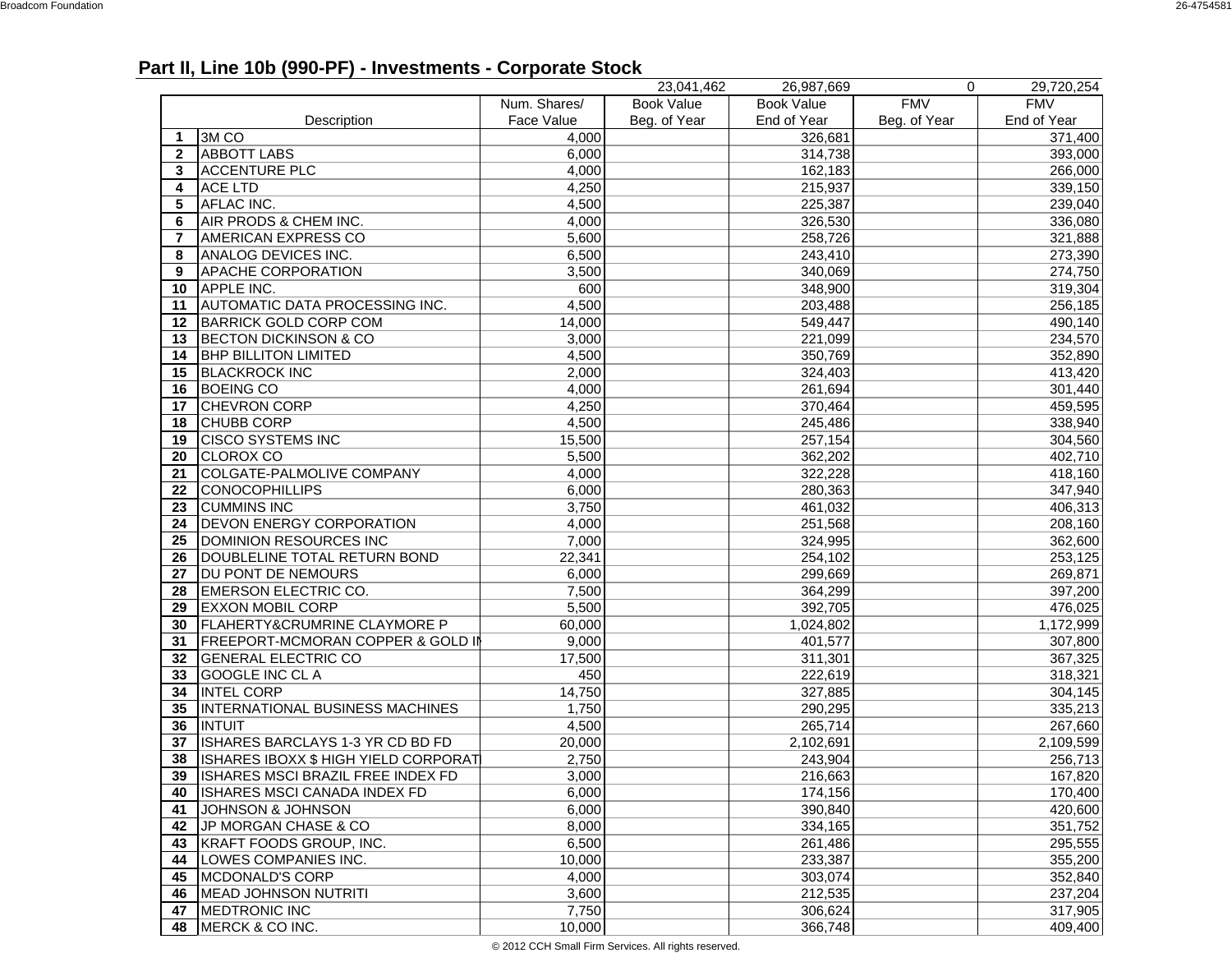## **Part II, Line 10b (990-PF) - Investments - Corporate Stock**

|    |                                          |              | 23,041,462        | 26,987,669        | $\Omega$     | 29,720,254  |
|----|------------------------------------------|--------------|-------------------|-------------------|--------------|-------------|
|    |                                          | Num. Shares/ | <b>Book Value</b> | <b>Book Value</b> | <b>FMV</b>   | <b>FMV</b>  |
|    | Description                              | Face Value   | Beg. of Year      | End of Year       | Beg. of Year | End of Year |
| 49 | <b>MICROSOFT CORPORATION</b>             | 10,000       |                   | 286,811           |              | 267,097     |
| 50 | MONDELEZ INTERNATIONAL INC               | 9,000        |                   | 194,026           |              | 229,079     |
| 51 | <b>NEXTERA ENERGY, INC</b>               | 5,500        |                   | 281,627           |              | 380,545     |
| 52 | NIKE INC-CL B                            | 7,000        |                   | 277,188           |              | 361,200     |
| 53 | <b>NYSE EURONEXT INC</b>                 | 11,000       |                   | 304,683           |              | 346,940     |
| 54 | ORACLE CORP                              | 8,000        |                   | 208,779           |              | 266,560     |
| 55 | <b>PEPSICO INC</b>                       | 5,500        |                   | 359,467           |              | 376,365     |
| 56 | PIMCO 0-5 YEAR H/Y CORP BOND             | 2,500        |                   | 248,768           |              | 258,575     |
| 57 | PIMCO ALL ASSET FUND INSTITUTIONAL       | 40,573       |                   | 512,484           |              | 510,415     |
| 58 | PLUM CREEK TIMBER REIT                   | 5,000        |                   | 184,452           |              | 221,850     |
| 59 | POWERSHARES CEF INCOME COMPOSITE         | 15,000       |                   | 373,386           |              | 377,100     |
| 60 | POWERSHARES II PFD                       | 80,000       |                   | 1,125,215         |              | 1,174,399   |
| 61 | <b>PROCTER GAMBLE CO</b>                 | 5,500        |                   | 344,680           |              | 373,395     |
| 62 | ROCHE HOLDING LTD ADR                    | 6.000        |                   | 219,985           |              | 303,000     |
| 63 | <b>ROYAL DUTCH SHELL PLC</b>             | 5,500        |                   | 364,849           |              | 379,225     |
| 64 | <b>SCHLUMBERGER LTD</b>                  | 4,000        |                   | 344,803           |              | 277,194     |
| 65 | <b>SPDR S&amp;P EMERGING MARKETS DIV</b> | 5,000        |                   | 239,558           |              | 235,900     |
| 66 | <b>STRYKER CORPORATION</b>               | 5,000        |                   | 261,309           |              | 274,100     |
| 67 | <b>TARGET CORPORATION</b>                | 6,000        |                   | 322,565           |              | 355,020     |
| 68 | <b>TJX COMPANIES INC</b>                 | 6,750        |                   | 282,469           |              | 286,538     |
| 69 | <b>UNION PACIFIC</b>                     | 2,750        |                   | 261,402           |              | 345,730     |
| 70 | UNITED PARCEL SERVICE                    | 4,500        |                   | 327,409           |              | 331,785     |
| 71 | UNITED TECHNOLOGIES CORP                 | 4,000        |                   | 297,313           |              | 328,040     |
| 72 | <b>VFCORP</b>                            | 2,500        |                   | 207,277           |              | 377,425     |
| 73 | VANGUARD MSCI EUROPEAN ETF               | 4,000        |                   | 194,887           |              | 195,360     |
| 74 | <b>VERIZON COMMUNICATIONS</b>            | 7,000        |                   | 217,083           |              | 302,890     |
| 75 | VODAFONE GROUP PLC                       | 11,600       |                   | 291,159           |              | 292,204     |
| 76 | WAL-MART STORES INC.                     | 6,000        |                   | 323,268           |              | 409,380     |
| 77 | WALT DISNEY HOLDINGS CO.                 | 7,500        |                   | 269,222           |              | 373,425     |
| 78 | <b>WASTE MANAGEMENT INC.</b>             | 9,000        |                   | 312,340           |              | 303,660     |
| 79 | <b>WELLS FARGO &amp; CO.</b>             | 7,749        |                   | 258,730           |              | 264,861     |
| 80 | <b>WILLIAMS COS</b>                      | 10,000       |                   | 179,010           |              | 327,400     |
| 81 | <b>WISDOMTREE EMERGING MARKETS DEBT</b>  | 5,000        |                   | 261,271           |              | 267,300     |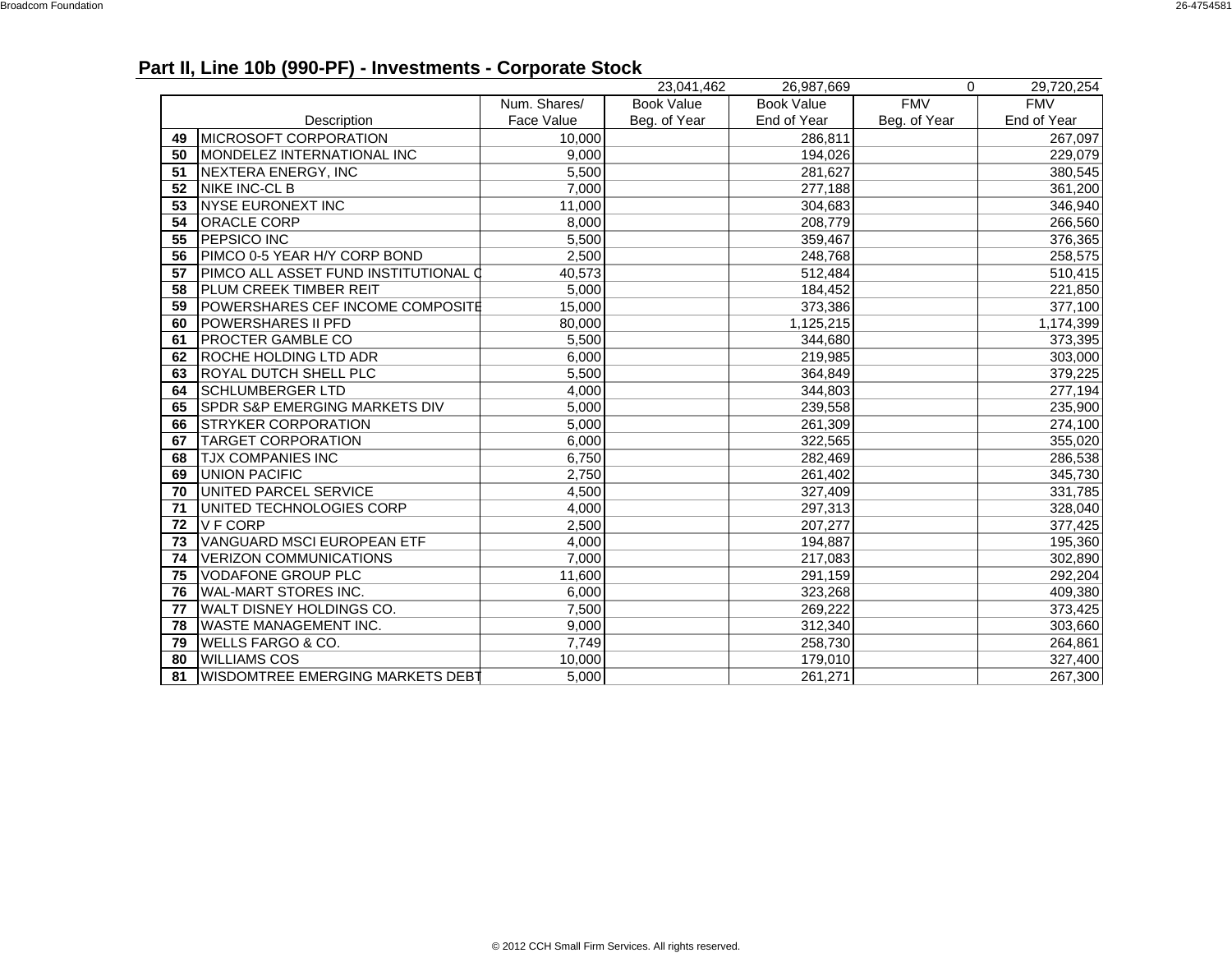## **Part II, Line 10c (990-PF) - Investments - Corporate Bonds**

|              |                                          |          |          | 33.300.374        | 23.935.774        | $\Omega$     | 24,529,950  |
|--------------|------------------------------------------|----------|----------|-------------------|-------------------|--------------|-------------|
|              |                                          | Interest | Maturity | <b>Book Value</b> | <b>Book Value</b> | <b>FMV</b>   | <b>FMV</b>  |
|              | Description                              | Rate     | Date     | Beg. of Year      | End of Year       | Beg. of Year | End of Year |
| 1            | AMERICAN EXPRESS CR CORP - 5.125% -      |          |          |                   | 660,613           |              | 642,804     |
| $\mathbf{2}$ | AMGEN INC BOND - 2.125% - 05/15/2017     |          |          |                   | 698,747           |              | 725,158     |
| 3            | ANHEUSER-BUSCH INBEV WOR NT - 1.500      |          |          |                   | 175,205           |              | 177,527     |
| 4            | CAMPBELL SOUP CO-0.7426%-08/01/2014      |          |          |                   | 1,475,000         |              | 1,480,265   |
| 5            | CITIGROUP INC PERP NT 5.950% 12/31/204   |          |          |                   | 253,750           |              | 253,125     |
| 6            | EXPRESS SCRIPTS INC NOTE 6.25% 06/15/    |          |          |                   | 272,800           |              | 269,220     |
| 7            | GE CAP CORP SR UNSERUES 5.625% 9/15      |          |          |                   | 828,435           |              | 884,462     |
| 8            | GENERAL ELEC CAP CORP - 1.13825% - 05    |          |          |                   | 793,080           |              | 801,016     |
| 9            | GENERAL ELEC CAP CORP-6.250%-12/31/2     |          |          |                   | 100,760           |              | 108,898     |
| 10           | GENERAL ELEC CO 5.25% DUE 12-06-2017     |          |          |                   | 484,277           |              | 501,139     |
| 11           | GOLDMAN SACHS GROUP INC - 1.135% - 0     |          |          |                   | 565,368           |              | 597,498     |
| 12           | GTE CORP 6.840% 4/15/2018                |          |          |                   | 1,220,583         |              | 1,251,970   |
| 13           | HEWLETT PACKARD CO NT - 03.300% - 12/    |          |          |                   | 648,635           |              | 661,629     |
| 14           | INTL PAPER CO-5.250%-04/01/2016          |          |          |                   | 274,050           |              | 277,550     |
| 15           | JPMORGAN CHASE & CO - 2.600% - 01/15/2   |          |          |                   | 966,416           |              | 1,013,581   |
| 16           | JPMORGAN CHASE & CO SR NT - 6.000%       |          |          |                   | 166,395           |              | 179,579     |
| 17           | KINDER MORGAN ENER PARTNERS 6.0%         |          |          |                   | 1,426,867         |              | 1,489,212   |
| 18           | MERRILL LYNCH & CO MTN 06.15000% 04/     |          |          |                   | 366,646           |              | 365,778     |
| 19           | IMETLIFE INC SR NT 6.75000% 06/01/2016   |          |          |                   | 727,500           |              | 710,610     |
| 20           | MORGAN STANLEY - 6.000% - 01/24/2020     |          |          |                   | 593,559           |              | 620,280     |
| 21           | MORGAN STANLEY 5.45% 1/9/17              |          |          |                   | 897,514           |              | 995,922     |
| 22           | OCCIDENTAL PETE CORP-1.50%-02/15/201     |          |          |                   | 849,303           |              | 860,914     |
| 23           | ONTARIO NOTE-3.150%-12/15/2017           |          |          |                   | 1,434,452         |              | 1,453,763   |
| 24           | ORACLE CORP NOTES 05.75000% 04/15/20     |          |          |                   | 956,541           |              | 973,608     |
| 25           | <b>PROGRESS ENERGY INC MAKE WHOLE 04</b> |          |          |                   | 1,133,170         |              | 1,146,720   |
| 26           | RFMSI 2004-S6 3A2 4.5% 06/25/19          |          |          |                   | 348,916           |              | 349,983     |
| 27           | SCHWAB CHARLES CORP NEW - 0.000% -       |          |          |                   | 265,000           |              | 286,115     |
| 28           | SIMON PPTY GROUP - 2.150% - 09/15/2017   |          |          |                   | 324,395           |              | 337,106     |
| 29           | SIMON PROPERTY GROUP LP - 02.800%        |          |          |                   | 848.414           |              | 870,532     |
| 30           | STARBUCKS CORP NOTE CALL 6.25% 08/1      |          |          |                   | 708,660           |              | 721,716     |
| 31           | TEXAS INSTRS INC NT - 2.375% - 05/16/201 |          |          |                   | 499,465           |              | 523,300     |
| 32           | TIME WARNER INC 5.875% 11/15/2016 MAK    |          |          |                   | 807,484           |              | 819,623     |
| 33           | WELLS FARGO & CO NEWSR NT 4.37500%       |          |          |                   | 634,854           |              | 601,782     |
| 34           | WELLS FARGO CO MTN - 2.100% - 05/08/20   |          |          |                   | 498,630           |              | 516,935     |
| 35           | WESTPAC BANKING CORP - 3.000% - 12/09    |          |          |                   | 1,030,290         |              | 1,060,630   |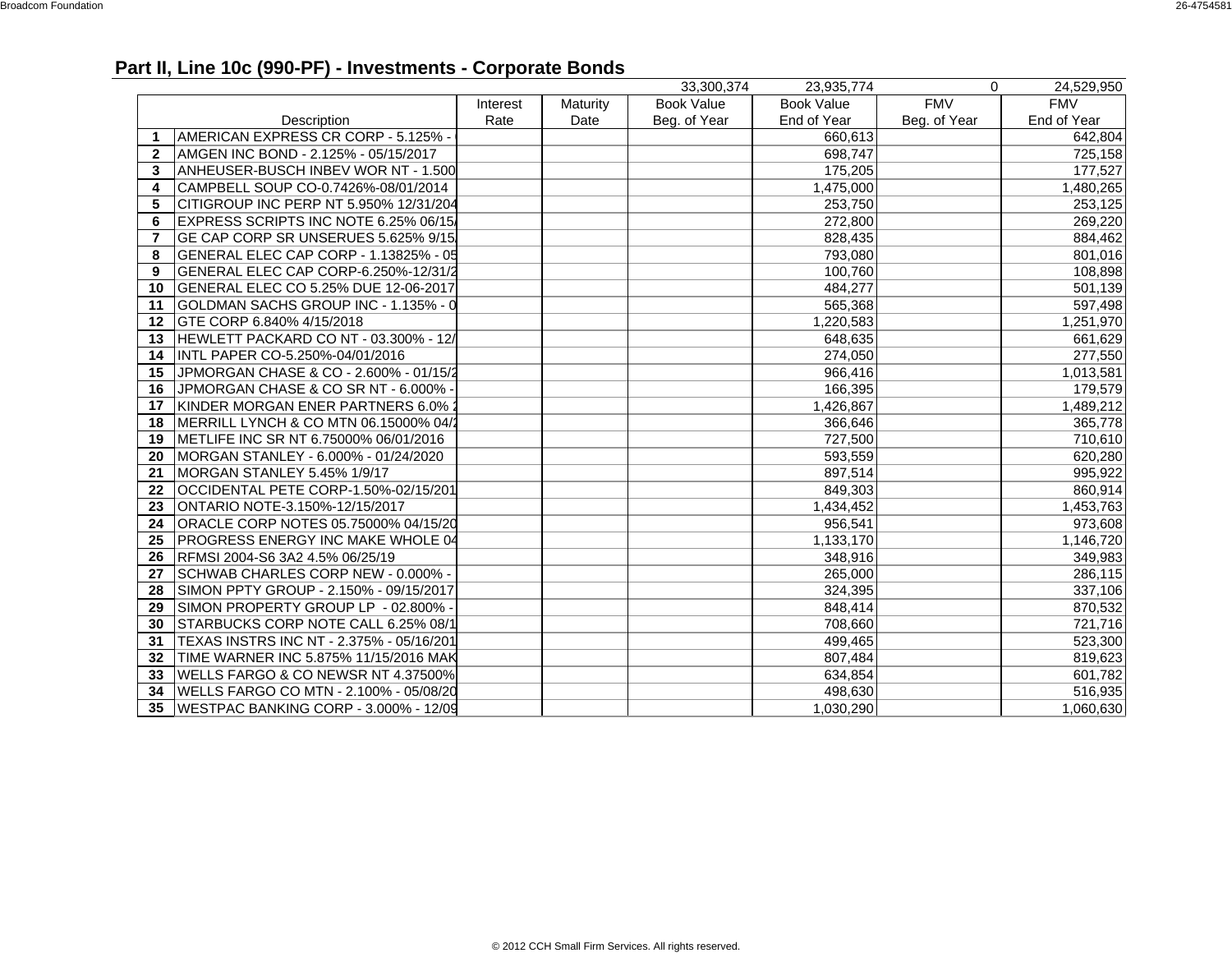### **Part VII-B, Line 5c (990-PF) - Expenditure Responsibility**

|                |                                                                                                      | Check "X"   |                                |           |       |                 |                                                             |                   |                     |                                                                            | Amt. Expended |                                                   | Any Diversion   Dates of Reports         | Date of      |                |
|----------------|------------------------------------------------------------------------------------------------------|-------------|--------------------------------|-----------|-------|-----------------|-------------------------------------------------------------|-------------------|---------------------|----------------------------------------------------------------------------|---------------|---------------------------------------------------|------------------------------------------|--------------|----------------|
|                | Grantee Name                                                                                         | if Business | Street                         | City      | State | Zip Code        | Foreign Country                                             | <b>Grant Date</b> | <b>Grant Amount</b> | <b>Grant Purpose</b>                                                       | by Grantee    | by Grantee?                                       | by Grantee                               | Verification | Verification   |
|                | Universita degli Studi di Pavia                                                                      |             | Corso Strada Nuova 65          | Pavia     |       |                 | Italy                                                       | 12/22/2010        |                     | 25,000 Funding for the High Efficiency Power<br>Amplifier Research Project |               | 25,000 Not to the<br>knowledge of<br>the grantor  | 9/6/11 and 7/3/12                        |              | None necessary |
| $\overline{2}$ | Universita degli Studi di Pavia                                                                      |             | Corso Strada Nuova 65          | Pavia     |       |                 | Italy                                                       | 12/19/2011        |                     | 25,000 Scientific Research                                                 |               | Not to the<br>knowledge of<br>the grantor         | 7/3/12                                   |              | None necessary |
| -3             | Universita degli Studi di Pavia                                                                      |             | Corso Strada Nuova 65          | Pavia     |       |                 | Italy                                                       | 11/20/2012        |                     | 25,000 Scientific Research                                                 |               | Not to the<br>knowledge of<br>the grantor         | Report Expected<br>$\frac{1}{2}$ in 2013 |              | None necessary |
|                | Heart and Stroke Foundation of<br>Ontario                                                            |             | 2300 Yonge St Suite 1300       | Toronto   |       | M4P IE4         | Canada                                                      | 9/9/2011          |                     | 2,500 To support the Becel Heart and Stroke<br>Ride for Heart Project.     |               | Not to the<br>knowledge of<br>the grantor         | Report Expected<br>in 2013               |              | None necessary |
|                | Technion Research and<br>Development Foundation Ltd                                                  |             | <b>Technion City</b>           | Haifa     |       | 32000           | <b>Israel</b>                                               | 1/6/2012          |                     | 50,000 To support the Wii Kinect Enhanced<br>Active Vision Project.        |               | ) Not to the<br>knowledge of<br>the grantor       | Report Expected<br>in 2013               |              | None necessary |
|                | Institute of Communication and<br>Computer Systems/National<br><b>Technical University of Athens</b> |             | Iroon Politechniou 9           | Athens    |       | 157 73          | Greece                                                      | 2/1/2012          |                     | 25,000 To support the Terahertz Spectrum<br>Project                        |               | Not to the<br>knowledge of<br>the grantor         | Report Expected<br>in 2013               |              | None necessary |
|                | Cure Cancer Australia Foundation                                                                     |             | 15-17 Young Street Level 6     | Sydney    |       | <b>NSW 2000</b> | Australia                                                   | 4/17/2012         |                     | 500 To hire individuals working on a<br>scientific research project.       |               | Not to the<br>knowledge of in 2013<br>the grantor | Report Expected                          |              | None necessary |
| 8              | Cambridge University                                                                                 |             | W Gates Bldg 15 JJ Thomson Ave | Cambridge |       | CB3 OFD         | United Kingdom (England, Northern Ireland, Scotla 5/16/2012 |                   |                     | 25,000 To support the Raspberry Pi Compute<br>Project.                     |               | 25,000 Not to the<br>knowledge of<br>the grantor  | 3/26/13                                  |              | None necessary |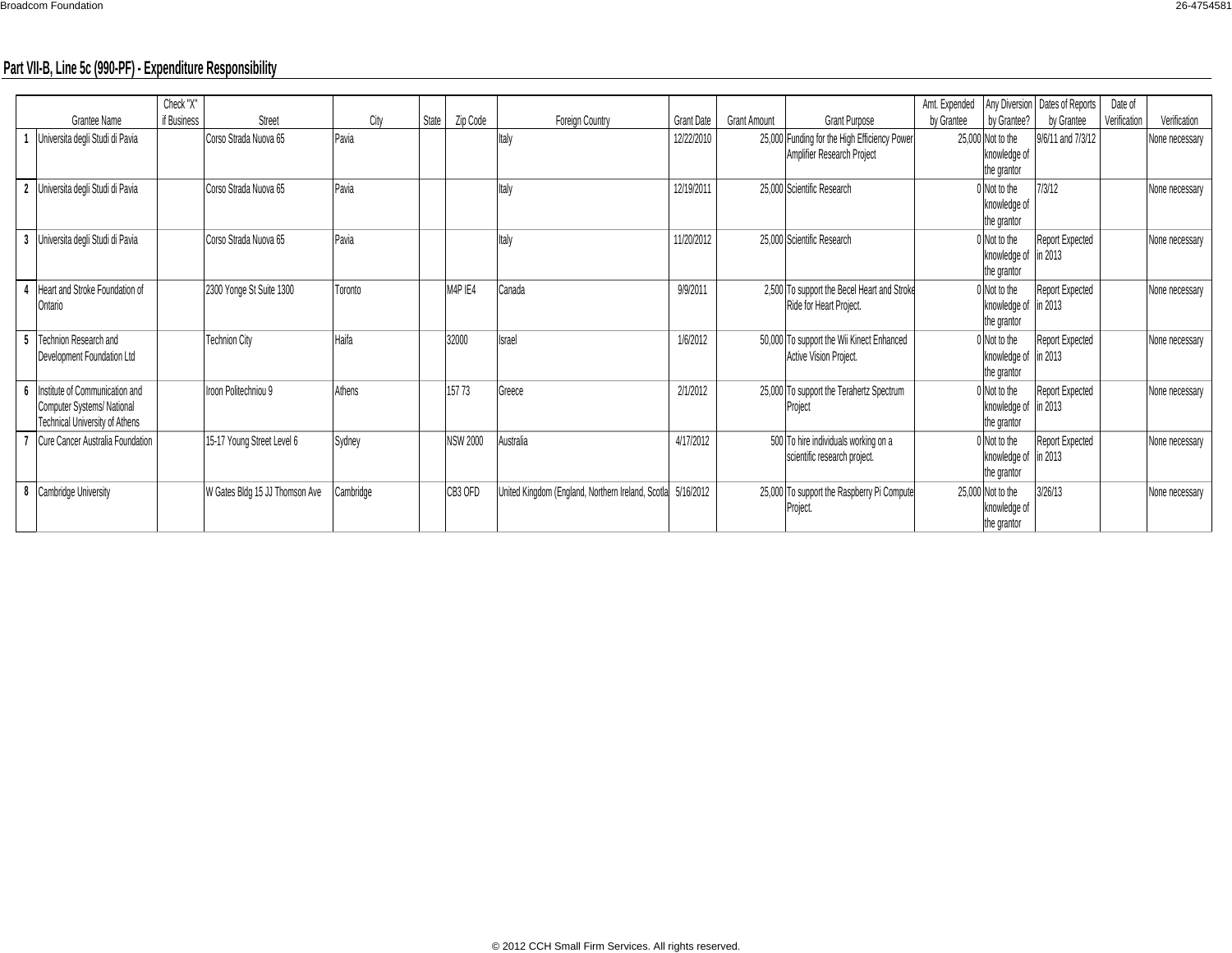# **Part VIII, Line 1 (990-PF) - Compensation of Officers, Directors, Trustees and Foundation Managers**

|   |                      |                          |                                    |        |       |          |                 |             |                     | $\mathbf{0}$ | $\Omega$        |                    |
|---|----------------------|--------------------------|------------------------------------|--------|-------|----------|-----------------|-------------|---------------------|--------------|-----------------|--------------------|
|   | Name                 | Check "X"<br>if Business | Street                             | City   | State | Zip Code | Foreign Country | Title       | Avg Hrs<br>Per Week | Compensation | <b>Benefits</b> | Expense<br>Account |
|   | <b>Eric K Brandt</b> |                          | 5300 California Street Suite 14067 | Irvine | CA    | 92617    |                 | Director    | 1.00                |              |                 |                    |
|   |                      |                          |                                    |        |       |          |                 |             |                     |              |                 |                    |
|   | Arthur Chong         |                          | 5300 California Street Suite 14067 | Irvine | CA    | 92617    |                 | Director    | 1.00                |              |                 | $\overline{0}$     |
|   |                      |                          |                                    |        |       |          |                 |             |                     |              |                 |                    |
|   | Lauri Fischer        |                          | 5300 California Street Suite 14067 | Irvine | CA    | 92617    |                 | Secretary   | 1.00                |              |                 | $\overline{0}$     |
| 3 |                      |                          |                                    |        |       |          |                 |             |                     |              |                 |                    |
|   | Scott A McGregor     |                          | 5300 California Street Suite 14067 | Irvine | CA    | 92617    |                 | President / | 1.00                |              |                 | $\overline{0}$     |
|   |                      |                          |                                    |        |       |          |                 | Director    |                     |              |                 |                    |
|   | Gregg S Morrison     |                          | 5300 California Street Suite 14067 | Irvine | CA    | 92617    |                 | CFO         | 1.00                |              |                 | $\overline{0}$     |
| 5 |                      |                          |                                    |        |       |          |                 |             |                     |              |                 |                    |
|   | Henry Samueli        |                          | 5300 California Street Suite 14067 | Irvine | CA    | 92617    |                 | Director    | 1.00                |              |                 | $\overline{0}$     |
| 6 |                      |                          |                                    |        |       |          |                 |             |                     |              |                 |                    |
|   | Terri L Timberman    |                          | 5300 California Street Suite 14067 | Irvine | CA    | 92617    |                 | Director    | 1.00                |              |                 | $\overline{0}$     |
|   |                      |                          |                                    |        |       |          |                 |             |                     |              |                 |                    |
|   | Maria Wronski        |                          | 5300 California Street Suite 14067 | Irvine | CA    | 92617    |                 | Treasurer   | 1.00                |              |                 | $\overline{0}$     |
| 8 |                      |                          |                                    |        |       |          |                 |             |                     |              |                 |                    |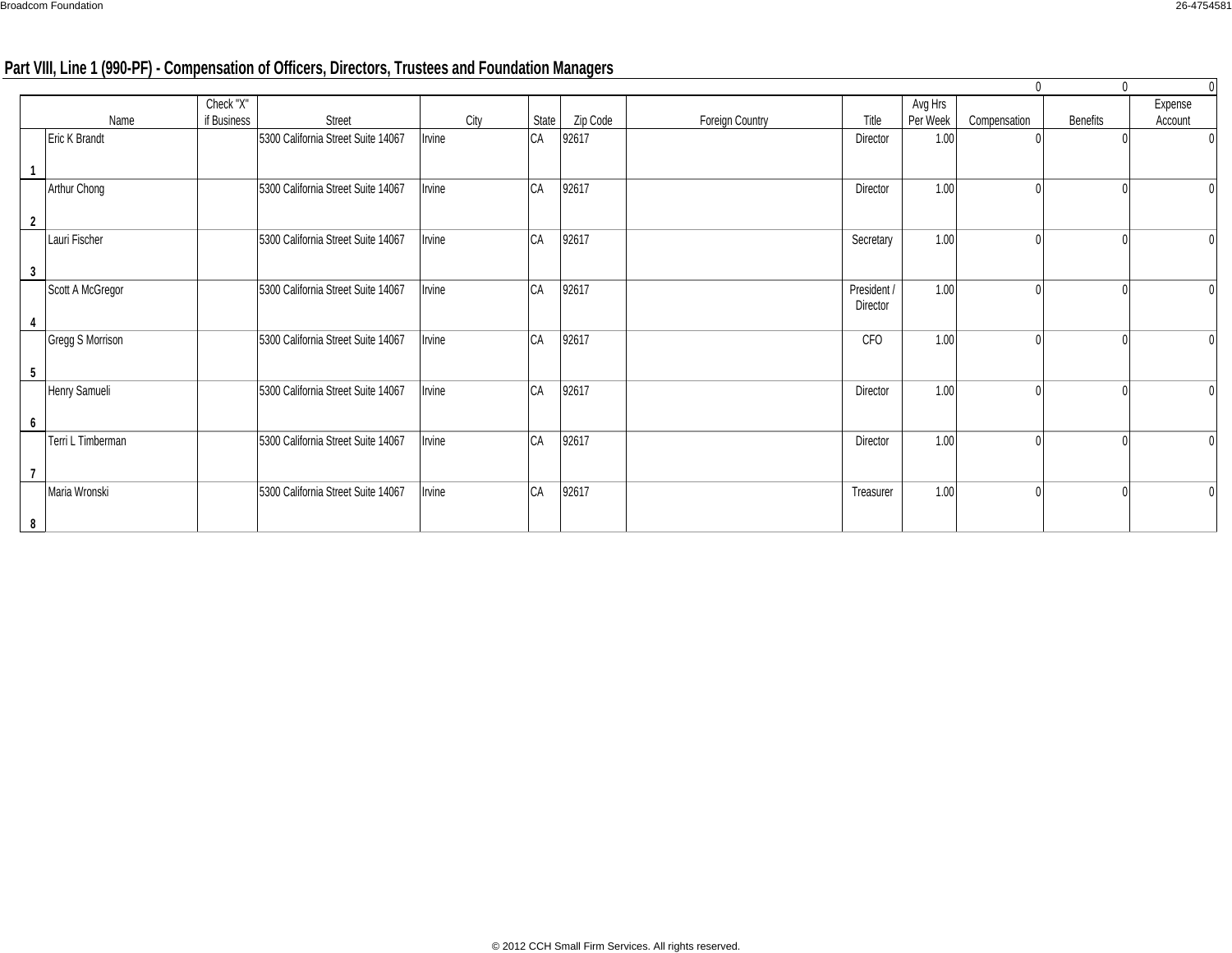| Continuation of Part XV, Line 3a (990-PF) - Grants and Contributions Paid During the Year |                                       |                    |                          |                                          |               |        |
|-------------------------------------------------------------------------------------------|---------------------------------------|--------------------|--------------------------|------------------------------------------|---------------|--------|
| Recipient(s) paid during the year                                                         |                                       |                    |                          |                                          |               |        |
| <b>Name</b><br>BOY SCOUTS OF AMERICA - CRADLE OF LIBERTY COUNCIL                          |                                       |                    |                          |                                          |               |        |
| <b>Street</b>                                                                             |                                       |                    |                          |                                          |               |        |
| 1485 VALLEY FORGE RD                                                                      |                                       |                    |                          |                                          |               |        |
| City<br>WAYNE                                                                             |                                       | PA                 | State Zip Code<br>19087  | <b>Foreign Country</b>                   |               |        |
| Relationship                                                                              | <b>Foundation Status</b>              |                    |                          |                                          |               |        |
| N/A                                                                                       | 509(a)(1)                             |                    |                          |                                          |               |        |
| <b>Purpose of grant/contribution</b><br>General & Unrestricted                            |                                       |                    |                          |                                          | <b>Amount</b> |        |
|                                                                                           |                                       |                    |                          |                                          |               | 500    |
| <b>Name</b><br>BOYS AND GIRLS CLUB OF SANTA ANA INC                                       |                                       |                    |                          |                                          |               |        |
| <b>Street</b>                                                                             |                                       |                    |                          |                                          |               |        |
| 950 HIGHLAND ST                                                                           |                                       |                    |                          |                                          |               |        |
| $\overline{City}$                                                                         |                                       |                    | State Zip Code           | <b>Foreign Country</b>                   |               |        |
| SANTA ANA<br>Relationship                                                                 | <b>Foundation Status</b>              | CA                 | 92703                    |                                          |               |        |
| N/A                                                                                       | 509(a)(2)                             |                    |                          |                                          |               |        |
| Purpose of grant/contribution                                                             |                                       |                    |                          |                                          | Amount        |        |
| ClubTech Project                                                                          |                                       |                    |                          |                                          |               | 1,000  |
| Name                                                                                      |                                       |                    |                          |                                          |               |        |
| BUDDHIST TZU CHI FOUNDATION<br><b>Street</b>                                              |                                       |                    |                          |                                          |               |        |
| 1100 S VALLEY CENTER AVE                                                                  |                                       |                    |                          |                                          |               |        |
| City                                                                                      |                                       | <b>State</b>       | Zip Code                 | <b>Foreign Country</b>                   |               |        |
| <b>SAN DIMAS</b>                                                                          | <b>Foundation Status</b>              | CA                 | 91773                    |                                          |               |        |
| Relationship<br>N/A                                                                       | 509(a)(1)                             |                    |                          |                                          |               |        |
| <b>Purpose of grant/contribution</b>                                                      |                                       |                    |                          |                                          | Amount        |        |
| <b>General &amp; Unrestricted</b>                                                         |                                       |                    |                          |                                          |               | 500    |
| Name                                                                                      |                                       |                    |                          |                                          |               |        |
| CALIFORNIA INSTITUTE OF TECHNOLOGY                                                        |                                       |                    |                          |                                          |               |        |
| <b>Street</b><br>M/C 5-32, 1200 E. CALIFORNIA BLVD                                        |                                       |                    |                          |                                          |               |        |
| City                                                                                      |                                       | <b>State</b>       | <b>Zip Code</b>          | <b>Foreign Country</b>                   |               |        |
| PASADENA                                                                                  |                                       | CA                 | 91125                    |                                          |               |        |
| Relationship                                                                              | <b>Foundation Status</b><br>509(a)(1) |                    |                          |                                          |               |        |
| N/A<br><b>Purpose of grant/contribution</b>                                               |                                       |                    |                          |                                          | <b>Amount</b> |        |
| General & Unrestricted                                                                    |                                       |                    |                          |                                          |               | 25,000 |
| <b>Name</b>                                                                               |                                       |                    |                          |                                          |               |        |
| CAMBRIDGE UNIVERSITY - COMPUTER LABORATORY                                                |                                       |                    |                          |                                          |               |        |
| <b>Street</b>                                                                             |                                       |                    |                          |                                          |               |        |
| WILLIAM GATES BLDG, 15 JJ THOMSON AVE<br>City                                             |                                       | <b>State</b>       | <b>Zip Code</b>          | <b>Foreign Country</b>                   |               |        |
| CAMBRIDGE                                                                                 |                                       |                    | CB3 OFD                  | United Kingdom (England, Northern Irelar |               |        |
| Relationship                                                                              | <b>Foundation Status</b>              |                    |                          |                                          |               |        |
| N/A<br><b>Purpose of grant/contribution</b>                                               | Other                                 |                    |                          |                                          |               |        |
| <b>Expenditure Responsibility Grant</b>                                                   |                                       |                    |                          |                                          | <b>Amount</b> | 25,000 |
|                                                                                           |                                       |                    |                          |                                          |               |        |
| Name<br><b>CHAPMAN UNIVERSITY</b>                                                         |                                       |                    |                          |                                          |               |        |
| <b>Street</b>                                                                             |                                       |                    |                          |                                          |               |        |
| 1 UNIVERSITY DR                                                                           |                                       |                    |                          |                                          |               |        |
| City<br><b>ORANGE</b>                                                                     |                                       | <b>State</b><br>CA | <b>Zip Code</b><br>92866 | <b>Foreign Country</b>                   |               |        |
| Relationship                                                                              | <b>Foundation Status</b>              |                    |                          |                                          |               |        |
| N/A                                                                                       | 509(a)(1)                             |                    |                          |                                          |               |        |
| Purpose of grant/contribution                                                             |                                       |                    |                          |                                          | Amount        |        |
| <b>General &amp; Unrestricted</b>                                                         |                                       |                    |                          |                                          |               | 40,000 |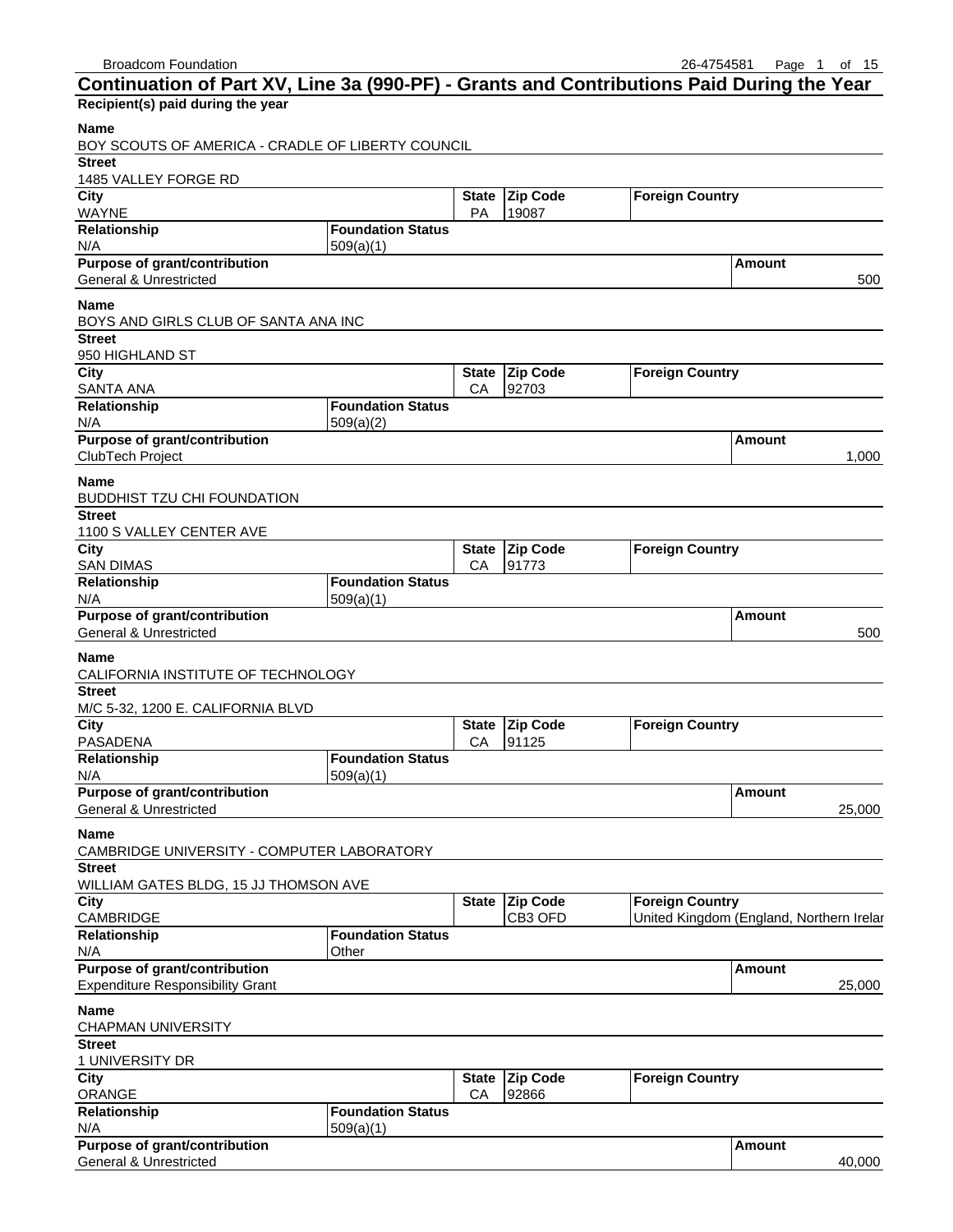$\ddot{\phantom{a}}$ 

| Continuation of Part XV, Line 3a (990-PF) - Grants and Contributions Paid During the Year |                          |              |                 |                        |               |       |
|-------------------------------------------------------------------------------------------|--------------------------|--------------|-----------------|------------------------|---------------|-------|
| Recipient(s) paid during the year                                                         |                          |              |                 |                        |               |       |
| <b>Name</b>                                                                               |                          |              |                 |                        |               |       |
| CHARITABLE VENTURES OF ORANGE COUNTY INC                                                  |                          |              |                 |                        |               |       |
| <b>Street</b>                                                                             |                          |              |                 |                        |               |       |
| 1505 E 17TH ST STE 101                                                                    |                          |              |                 |                        |               |       |
| City                                                                                      |                          | State        | Zip Code        | <b>Foreign Country</b> |               |       |
| <b>SANTA ANA</b>                                                                          |                          | CA           | 92705           |                        |               |       |
| Relationship                                                                              | <b>Foundation Status</b> |              |                 |                        |               |       |
| N/A                                                                                       | 509(a)(2)                |              |                 |                        |               |       |
| <b>Purpose of grant/contribution</b>                                                      |                          |              |                 |                        | Amount        |       |
| General & Unrestricted                                                                    |                          |              |                 |                        |               | 2,500 |
| <b>Name</b>                                                                               |                          |              |                 |                        |               |       |
| <b>CHINMAYA MISSION SAN JOSE</b>                                                          |                          |              |                 |                        |               |       |
| <b>Street</b>                                                                             |                          |              |                 |                        |               |       |
| 1050 PARK AVE                                                                             |                          |              |                 |                        |               |       |
| City                                                                                      |                          | <b>State</b> | <b>Zip Code</b> | <b>Foreign Country</b> |               |       |
| <b>SAN JOSE</b>                                                                           |                          | CA           | 95126           |                        |               |       |
| Relationship                                                                              | <b>Foundation Status</b> |              |                 |                        |               |       |
| N/A                                                                                       | 509(a)(1)                |              |                 |                        |               |       |
| <b>Purpose of grant/contribution</b>                                                      |                          |              |                 |                        | Amount        |       |
| <b>General &amp; Unrestricted</b>                                                         |                          |              |                 |                        |               | 500   |
| <b>Name</b>                                                                               |                          |              |                 |                        |               |       |
| <b>CHOC FOUNDATION</b>                                                                    |                          |              |                 |                        |               |       |
| <b>Street</b>                                                                             |                          |              |                 |                        |               |       |
| 455 S. MAIN ST                                                                            |                          |              |                 |                        |               |       |
| City                                                                                      |                          | <b>State</b> | <b>Zip Code</b> | <b>Foreign Country</b> |               |       |
| ORANGE                                                                                    |                          | CA           | 92868           |                        |               |       |
| Relationship                                                                              | <b>Foundation Status</b> |              |                 |                        |               |       |
| N/A                                                                                       | 509(a)(1)                |              |                 |                        |               |       |
| <b>Purpose of grant/contribution</b>                                                      |                          |              |                 |                        | Amount        |       |
| Radio Lollipop                                                                            |                          |              |                 |                        |               | 500   |
| <b>Name</b>                                                                               |                          |              |                 |                        |               |       |
| <b>CHOC FOUNDATION</b>                                                                    |                          |              |                 |                        |               |       |
| <b>Street</b>                                                                             |                          |              |                 |                        |               |       |
| 455 S. MAIN ST                                                                            |                          |              |                 |                        |               |       |
| City                                                                                      |                          | <b>State</b> | Zip Code        | <b>Foreign Country</b> |               |       |
| <b>ORANGE</b>                                                                             |                          | CA           | 92868           |                        |               |       |
| Relationship                                                                              | <b>Foundation Status</b> |              |                 |                        |               |       |
| N/A                                                                                       | 509(a)(1)                |              |                 |                        |               |       |
| <b>Purpose of grant/contribution</b>                                                      |                          |              |                 |                        | <b>Amount</b> |       |
| Healthkick - Talium Taekwondo                                                             |                          |              |                 |                        |               | 5,000 |
| Name                                                                                      |                          |              |                 |                        |               |       |
| <b>CITY OF IRVINE</b>                                                                     |                          |              |                 |                        |               |       |
| <b>Street</b>                                                                             |                          |              |                 |                        |               |       |
| PO BOX 19575                                                                              |                          |              |                 |                        |               |       |
| City                                                                                      |                          | <b>State</b> | <b>Zip Code</b> | <b>Foreign Country</b> |               |       |
| <b>IRVINE</b>                                                                             |                          | CA           | 92623           |                        |               |       |
| Relationship                                                                              | <b>Foundation Status</b> |              |                 |                        |               |       |
| N/A                                                                                       | 509(a)(1)                |              |                 |                        |               |       |
| Purpose of grant/contribution                                                             |                          |              |                 |                        | Amount        |       |
| CSI (Crime Scene Investigation) 2011                                                      |                          |              |                 |                        |               | 2,500 |
| <b>Name</b>                                                                               |                          |              |                 |                        |               |       |
| COMMUNITY ACTION PARTNERSHIP OF ORANGE COUNTY                                             |                          |              |                 |                        |               |       |
| <b>Street</b>                                                                             |                          |              |                 |                        |               |       |
| 11870 MONARCH ST                                                                          |                          |              |                 |                        |               |       |
| City                                                                                      |                          |              | State Zip Code  | <b>Foreign Country</b> |               |       |
| <b>GARDEN GROVE</b>                                                                       |                          | CА           | 92841           |                        |               |       |
| Relationship                                                                              | <b>Foundation Status</b> |              |                 |                        |               |       |
| N/A                                                                                       | 509(a)(1)                |              |                 |                        |               |       |
| Purpose of grant/contribution                                                             |                          |              |                 |                        | <b>Amount</b> |       |

| Purpose or grant/contribution | <b>I Amount</b> |       |
|-------------------------------|-----------------|-------|
| National Family Volunteer Day |                 | 2.500 |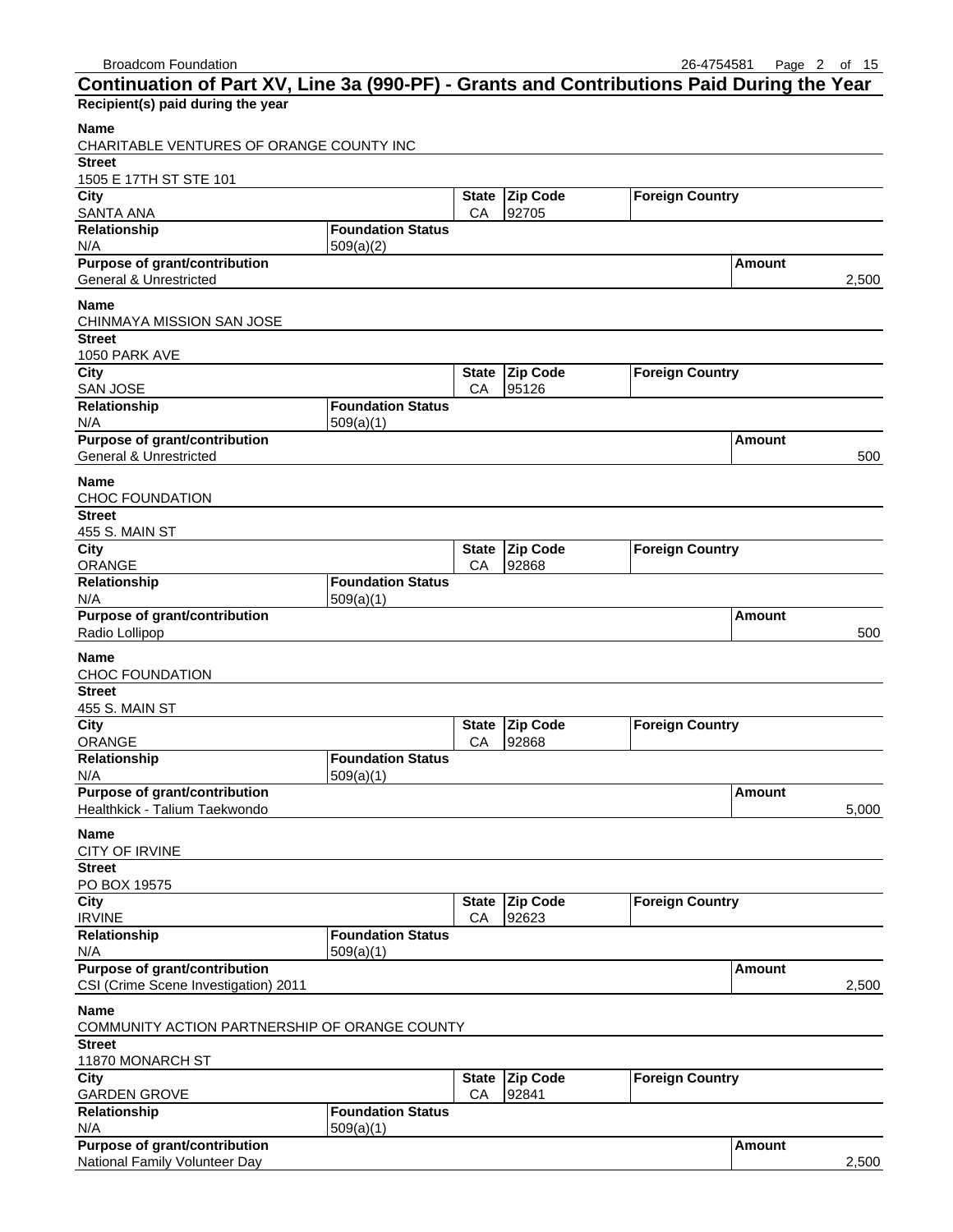| Continuation of Part XV, Line 3a (990-PF) - Grants and Contributions Paid During the Year |                          |                    |                          |                        |               |        |
|-------------------------------------------------------------------------------------------|--------------------------|--------------------|--------------------------|------------------------|---------------|--------|
| Recipient(s) paid during the year                                                         |                          |                    |                          |                        |               |        |
| Name<br>COMPUTER HISTORY MUSEUM                                                           |                          |                    |                          |                        |               |        |
| <b>Street</b>                                                                             |                          |                    |                          |                        |               |        |
| 1401 N SHORELINE BLVD                                                                     |                          |                    |                          |                        |               |        |
| City<br><b>MOUNTAIN VIEW</b>                                                              |                          | <b>State</b><br>CA | <b>Zip Code</b><br>94043 | <b>Foreign Country</b> |               |        |
| Relationship                                                                              | <b>Foundation Status</b> |                    |                          |                        |               |        |
| N/A                                                                                       | 509(a)(1)                |                    |                          |                        |               |        |
| <b>Purpose of grant/contribution</b><br>Investigate Innovation Project                    |                          |                    |                          |                        | <b>Amount</b> | 2,500  |
| <b>Name</b><br><b>CREATIVE OPPORTUNITIES UNLIMITED</b>                                    |                          |                    |                          |                        |               |        |
| <b>Street</b>                                                                             |                          |                    |                          |                        |               |        |
| 1631 ROCKYBEND DR                                                                         |                          |                    |                          |                        |               |        |
| City<br><b>SACRAMENTO</b>                                                                 |                          | <b>State</b><br>CA | <b>Zip Code</b><br>95833 | <b>Foreign Country</b> |               |        |
| Relationship                                                                              | <b>Foundation Status</b> |                    |                          |                        |               |        |
| N/A                                                                                       | 509(a)(1)                |                    |                          |                        |               |        |
| Purpose of grant/contribution                                                             |                          |                    |                          |                        | Amount        |        |
| Silicon Valley Odyssey of the Mind Division                                               |                          |                    |                          |                        |               | 500    |
| <b>Name</b>                                                                               |                          |                    |                          |                        |               |        |
| CURE CANCER AUSTRALIA FOUNDATION                                                          |                          |                    |                          |                        |               |        |
| <b>Street</b>                                                                             |                          |                    |                          |                        |               |        |
| 15-17 YOUNG ST, LEVEL 6                                                                   |                          |                    |                          |                        |               |        |
| City                                                                                      |                          | <b>State</b>       | <b>Zip Code</b>          | <b>Foreign Country</b> |               |        |
| SYDNEY                                                                                    | <b>Foundation Status</b> |                    | <b>NSW 2000</b>          | Australia              |               |        |
| Relationship<br>N/A                                                                       | Other                    |                    |                          |                        |               |        |
| Purpose of grant/contribution                                                             |                          |                    |                          |                        | Amount        |        |
| <b>Expenditure Responsibility Grant</b>                                                   |                          |                    |                          |                        |               | 500    |
| <b>Name</b>                                                                               |                          |                    |                          |                        |               |        |
| DELAWARE VALLEY SCIENCE FAIRS INC                                                         |                          |                    |                          |                        |               |        |
| <b>Street</b>                                                                             |                          |                    |                          |                        |               |        |
| 236 RANDELL HALL 3141 CHESTNUT                                                            |                          |                    |                          |                        |               |        |
| City                                                                                      |                          | <b>State</b>       | <b>Zip Code</b>          | <b>Foreign Country</b> |               |        |
| PHILADELPHIA                                                                              |                          | PA                 | 19104                    |                        |               |        |
| Relationship                                                                              | <b>Foundation Status</b> |                    |                          |                        |               |        |
| N/A                                                                                       | 509(a)(1)                |                    |                          |                        |               |        |
| <b>Purpose of grant/contribution</b><br>Delaware Valley Science Fairs                     |                          |                    |                          |                        | <b>Amount</b> | 2,500  |
|                                                                                           |                          |                    |                          |                        |               |        |
| <b>Name</b><br>DISCOVERY SCIENCE CENTER OF ORANGE COUNTY                                  |                          |                    |                          |                        |               |        |
| <b>Street</b>                                                                             |                          |                    |                          |                        |               |        |
| 2500 N MAIN ST                                                                            |                          |                    |                          |                        |               |        |
| City                                                                                      |                          | <b>State</b>       | <b>Zip Code</b>          | <b>Foreign Country</b> |               |        |
| <b>SANTA ANA</b><br>Relationship                                                          | <b>Foundation Status</b> | CA                 | 92705                    |                        |               |        |
| N/A                                                                                       | 509(a)(1)                |                    |                          |                        |               |        |
| Purpose of grant/contribution                                                             |                          |                    |                          |                        | <b>Amount</b> |        |
| Phase II on FSEA Curriculum - Development of Circuit Board                                |                          |                    |                          |                        |               | 25,000 |
| <b>Name</b>                                                                               |                          |                    |                          |                        |               |        |
| ENGINEERING CENTER EDUCATION TRUST                                                        |                          |                    |                          |                        |               |        |
| <b>Street</b>                                                                             |                          |                    |                          |                        |               |        |
| ONE WALNUT ST                                                                             |                          |                    |                          |                        |               |        |
| City                                                                                      |                          | <b>State</b>       | <b>Zip Code</b>          | <b>Foreign Country</b> |               |        |
| <b>BOSTON</b>                                                                             |                          | МA                 | 02108                    |                        |               |        |
| Relationship                                                                              | <b>Foundation Status</b> |                    |                          |                        |               |        |
| N/A                                                                                       | 509(a)(1)                |                    |                          |                        |               |        |
| Purpose of grant/contribution<br>The DIGITS Project                                       |                          |                    |                          |                        | <b>Amount</b> | 2,500  |
|                                                                                           |                          |                    |                          |                        |               |        |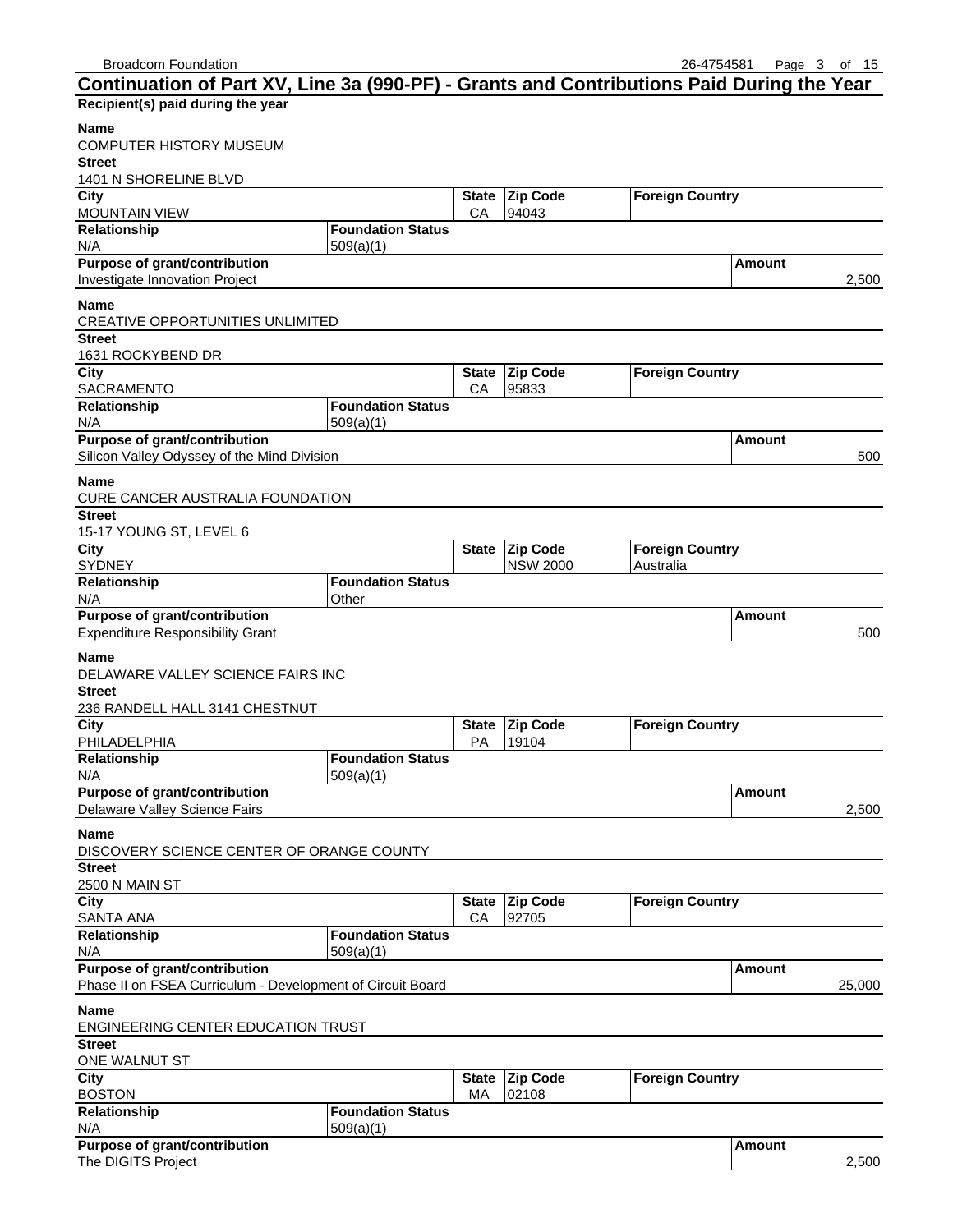| <b>Broadcom Foundation</b>                                                                |                          |                    |                 | 26-4754581             |               | Page 4 of 15 |
|-------------------------------------------------------------------------------------------|--------------------------|--------------------|-----------------|------------------------|---------------|--------------|
| Continuation of Part XV, Line 3a (990-PF) - Grants and Contributions Paid During the Year |                          |                    |                 |                        |               |              |
| Recipient(s) paid during the year                                                         |                          |                    |                 |                        |               |              |
| <b>Name</b>                                                                               |                          |                    |                 |                        |               |              |
| GIRL SCOUTS OF SAN GORGONIO COUNCIL                                                       |                          |                    |                 |                        |               |              |
| <b>Street</b>                                                                             |                          |                    |                 |                        |               |              |
| 1751 PLUM LN                                                                              |                          |                    |                 |                        |               |              |
| City                                                                                      |                          | <b>State</b>       | Zip Code        | <b>Foreign Country</b> |               |              |
| <b>REDLANDS</b>                                                                           |                          | CA                 | 92374           |                        |               |              |
| Relationship                                                                              | <b>Foundation Status</b> |                    |                 |                        |               |              |
| N/A                                                                                       | 509(a)(1)                |                    |                 |                        |               |              |
| <b>Purpose of grant/contribution</b>                                                      |                          |                    |                 |                        | Amount        |              |
| Girl Scout Troop 523, Fontana, CA                                                         |                          |                    |                 |                        |               | 500          |
| <b>Name</b>                                                                               |                          |                    |                 |                        |               |              |
| GIRLS INCORPORATED OF ORANGE COUNTY                                                       |                          |                    |                 |                        |               |              |
| <b>Street</b>                                                                             |                          |                    |                 |                        |               |              |
| 1815 ANAHEIM AVE                                                                          |                          |                    |                 |                        |               |              |
| City                                                                                      |                          | <b>State</b>       | <b>Zip Code</b> | <b>Foreign Country</b> |               |              |
| <b>COSTA MESA</b><br>Relationship                                                         | <b>Foundation Status</b> | CA                 | 92627           |                        |               |              |
| N/A                                                                                       | 509(a)(1)                |                    |                 |                        |               |              |
| Purpose of grant/contribution                                                             |                          |                    |                 |                        | Amount        |              |
| Eureka! Project                                                                           |                          |                    |                 |                        |               | 2,500        |
|                                                                                           |                          |                    |                 |                        |               |              |
| <b>Name</b>                                                                               |                          |                    |                 |                        |               |              |
| GREATER SAN DIEGO SCIENCE AND ENGINEERING FAIR INC                                        |                          |                    |                 |                        |               |              |
| <b>Street</b><br>PO BOX 22658                                                             |                          |                    |                 |                        |               |              |
| City                                                                                      |                          | <b>State</b>       | <b>Zip Code</b> | <b>Foreign Country</b> |               |              |
| <b>SAN DIEGO</b>                                                                          |                          | СA                 | 92192           |                        |               |              |
| Relationship                                                                              | <b>Foundation Status</b> |                    |                 |                        |               |              |
| N/A                                                                                       | 509(a)(1)                |                    |                 |                        |               |              |
| Purpose of grant/contribution                                                             |                          |                    |                 |                        | Amount        |              |
| <b>General &amp; Unrestricted</b>                                                         |                          |                    |                 |                        |               | 2,500        |
| <b>Name</b>                                                                               |                          |                    |                 |                        |               |              |
| GWINNETT COUNTY PUBLIC SCHOOLS FOUNDATION FUND INC                                        |                          |                    |                 |                        |               |              |
| <b>Street</b>                                                                             |                          |                    |                 |                        |               |              |
| 437 OLD PEACHTREE RD NW                                                                   |                          |                    |                 |                        |               |              |
| City                                                                                      |                          | <b>State</b>       | <b>Zip Code</b> | <b>Foreign Country</b> |               |              |
| <b>SUWANEE</b>                                                                            |                          | GA                 | 30024           |                        |               |              |
| <b>Relationship</b>                                                                       | <b>Foundation Status</b> |                    |                 |                        |               |              |
| N/A                                                                                       | 509(a)(1)                |                    |                 |                        |               |              |
| Purpose of grant/contribution                                                             |                          |                    |                 |                        | Amount        |              |
| <b>Gwinnett Regional Fair</b>                                                             |                          |                    |                 |                        |               | 2,500        |
| <b>Name</b>                                                                               |                          |                    |                 |                        |               |              |
| HABITAT FOR HUMANITY INTERNATIONAL INC                                                    |                          |                    |                 |                        |               |              |
| <b>Street</b>                                                                             |                          |                    |                 |                        |               |              |
| 513 VALLEY WAY                                                                            |                          |                    |                 |                        |               |              |
| City                                                                                      |                          | <b>State</b>       | <b>Zip Code</b> | <b>Foreign Country</b> |               |              |
| <b>MILPITAS</b>                                                                           |                          | CA                 | 95035           |                        |               |              |
| Relationship                                                                              | <b>Foundation Status</b> |                    |                 |                        |               |              |
| N/A<br><b>Purpose of grant/contribution</b>                                               | 509(a)(1)                |                    |                 |                        | <b>Amount</b> |              |
| <b>General &amp; Unrestricted</b>                                                         |                          |                    |                 |                        |               | 5,000        |
|                                                                                           |                          |                    |                 |                        |               |              |
| Name                                                                                      |                          |                    |                 |                        |               |              |
| HABITAT FOR HUMANITY INTERNATIONAL INC - GWINNETT HABITAT                                 |                          |                    |                 |                        |               |              |
| <b>Street</b>                                                                             |                          |                    |                 |                        |               |              |
| PO BOX 870408<br>City                                                                     |                          |                    | <b>Zip Code</b> | <b>Foreign Country</b> |               |              |
| <b>STONE MOUNTAIN</b>                                                                     |                          | <b>State</b><br>GA | 30087           |                        |               |              |
| Relationship                                                                              | <b>Foundation Status</b> |                    |                 |                        |               |              |

| 117.00000110111 <b>0</b>             | . . vanaanvn vlatav |        |       |
|--------------------------------------|---------------------|--------|-------|
| N/A                                  | .509(a)(1)          |        |       |
| <b>Purpose of grant/contribution</b> |                     | Amount |       |
| <b>Charitable Event</b>              |                     |        | 2,500 |
|                                      |                     |        |       |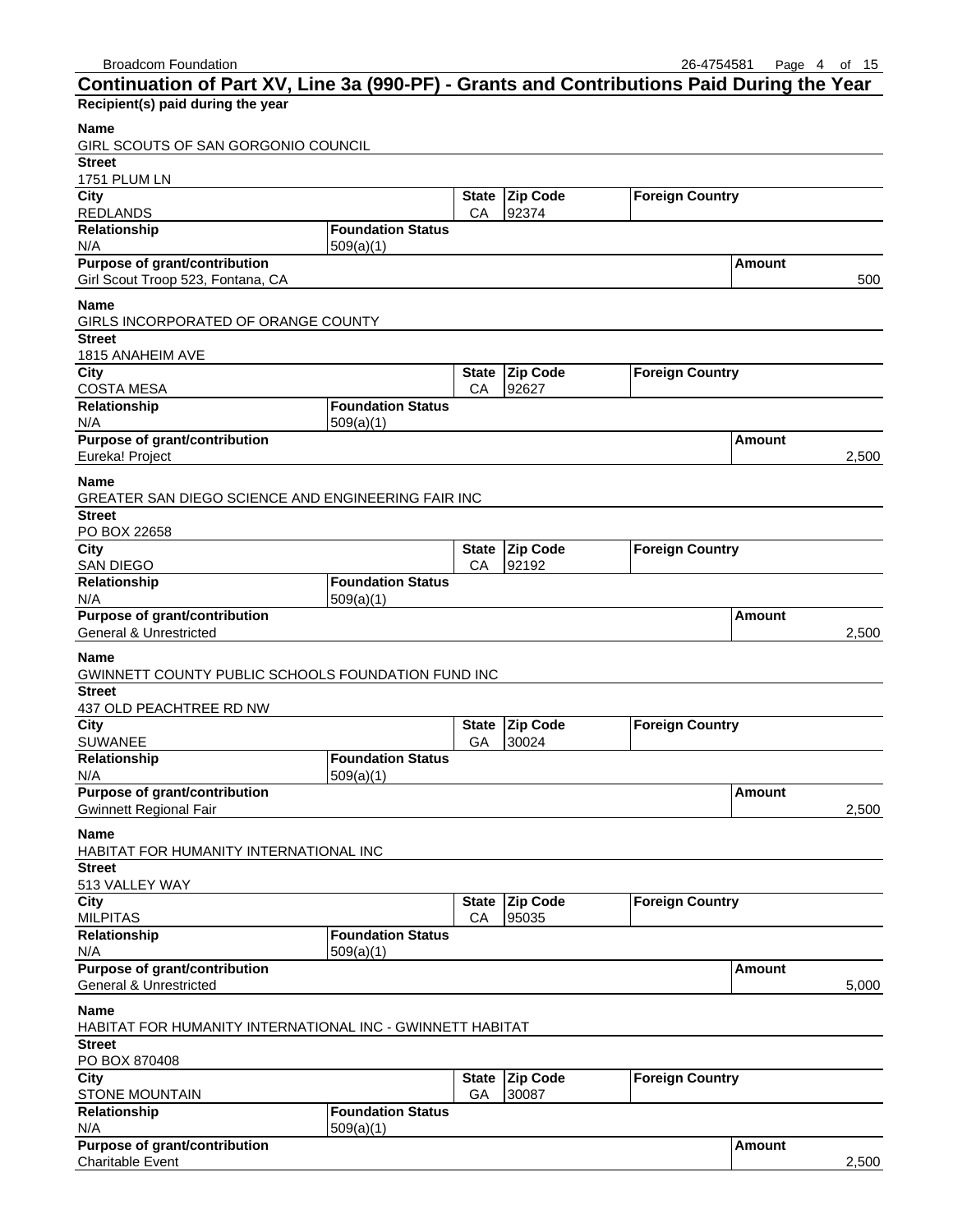| Continuation of Part XV, Line 3a (990-PF) - Grants and Contributions Paid During the Year |                          |              |                 |                        |               |        |
|-------------------------------------------------------------------------------------------|--------------------------|--------------|-----------------|------------------------|---------------|--------|
| Recipient(s) paid during the year                                                         |                          |              |                 |                        |               |        |
| Name                                                                                      |                          |              |                 |                        |               |        |
| HABITAT FOR HUMANITY OF ORANGE COUNTY                                                     |                          |              |                 |                        |               |        |
| <b>Street</b>                                                                             |                          |              |                 |                        |               |        |
| 2200 S RITCHEY ST                                                                         |                          |              |                 |                        |               |        |
| City                                                                                      |                          | <b>State</b> | <b>Zip Code</b> | <b>Foreign Country</b> |               |        |
| <b>SANTA ANA</b>                                                                          |                          | CA           | 92705           |                        |               |        |
| Relationship                                                                              | <b>Foundation Status</b> |              |                 |                        |               |        |
| N/A                                                                                       | 509(a)(1)                |              |                 |                        |               |        |
| <b>Purpose of grant/contribution</b>                                                      |                          |              |                 |                        | Amount        |        |
| <b>General &amp; Unrestricted</b>                                                         |                          |              |                 |                        |               | 2,500  |
| Name                                                                                      |                          |              |                 |                        |               |        |
| HELP THEM GROW INC                                                                        |                          |              |                 |                        |               |        |
| <b>Street</b>                                                                             |                          |              |                 |                        |               |        |
| 1030 E EL CAMINO REAL                                                                     |                          |              |                 |                        |               |        |
| City                                                                                      |                          | <b>State</b> | Zip Code        | <b>Foreign Country</b> |               |        |
| SUNNYVALE                                                                                 |                          | CA           | 94087           |                        |               |        |
| Relationship                                                                              | <b>Foundation Status</b> |              |                 |                        |               |        |
| N/A                                                                                       | 509(a)(1)                |              |                 |                        |               |        |
| Purpose of grant/contribution                                                             |                          |              |                 |                        | Amount        |        |
| <b>General &amp; Unrestricted</b>                                                         |                          |              |                 |                        |               | 500    |
| Name                                                                                      |                          |              |                 |                        |               |        |
| HELP THEM GROW INC                                                                        |                          |              |                 |                        |               |        |
| <b>Street</b>                                                                             |                          |              |                 |                        |               |        |
| 1030 E EL CAMINO REAL                                                                     |                          |              |                 |                        |               |        |
| City                                                                                      |                          | <b>State</b> | <b>Zip Code</b> | <b>Foreign Country</b> |               |        |
| SUNNYVALE                                                                                 |                          | CA           | 94087           |                        |               |        |
| Relationship                                                                              | <b>Foundation Status</b> |              |                 |                        |               |        |
| N/A                                                                                       | 509(a)(1)                |              |                 |                        |               |        |
| Purpose of grant/contribution                                                             |                          |              |                 |                        | Amount        |        |
| Sikshana Project                                                                          |                          |              |                 |                        |               | 7,500  |
|                                                                                           |                          |              |                 |                        |               |        |
| Name<br>HOAG HOSPITAL FOUNDATION                                                          |                          |              |                 |                        |               |        |
| <b>Street</b>                                                                             |                          |              |                 |                        |               |        |
| 500 SUPERIOR AVE, STE 350                                                                 |                          |              |                 |                        |               |        |
| City                                                                                      |                          | <b>State</b> | <b>Zip Code</b> | <b>Foreign Country</b> |               |        |
| <b>NEWPORT BEACH</b>                                                                      |                          | СA           | 92663           |                        |               |        |
| Relationship                                                                              | <b>Foundation Status</b> |              |                 |                        |               |        |
| N/A                                                                                       | 509(a)(1)                |              |                 |                        |               |        |
| <b>Purpose of grant/contribution</b>                                                      |                          |              |                 |                        | <b>Amount</b> |        |
| Nursing Scholarship Fund                                                                  |                          |              |                 |                        |               | 15,000 |
| Name                                                                                      |                          |              |                 |                        |               |        |
| INDIAN INSTITUTE OF SCIENCE                                                               |                          |              |                 |                        |               |        |
| <b>Street</b>                                                                             |                          |              |                 |                        |               |        |
| C.V. RAMAN RD                                                                             |                          |              |                 |                        |               |        |
| City                                                                                      |                          |              | State Zip Code  | <b>Foreign Country</b> |               |        |
| <b>BANGALORE</b>                                                                          |                          |              | 560012          | India                  |               |        |
| Relationship                                                                              | <b>Foundation Status</b> |              |                 |                        |               |        |
| N/A                                                                                       | 509(a)(1)                |              |                 |                        |               |        |
| <b>Purpose of grant/contribution</b>                                                      |                          |              |                 |                        | <b>Amount</b> |        |
| General & Unrestricted                                                                    |                          |              |                 |                        |               | 5,000  |
| Name                                                                                      |                          |              |                 |                        |               |        |
| INSTITUTE OF COMMUNICATION AND COMPUTER SYSTEMS/ NATIONAL TECHNICAL UNIVERSITY OF ATHENS  |                          |              |                 |                        |               |        |
| <b>Street</b>                                                                             |                          |              |                 |                        |               |        |
| <b>IROON POLITECHNIOU 9</b>                                                               |                          |              |                 |                        |               |        |
| City                                                                                      |                          | <b>State</b> | <b>Zip Code</b> | <b>Foreign Country</b> |               |        |
| <b>ATHENS</b>                                                                             |                          |              | 157 73          | Greece                 |               |        |
| Relationship                                                                              | <b>Foundation Status</b> |              |                 |                        |               |        |
| N/A                                                                                       | Other                    |              |                 |                        |               |        |
|                                                                                           |                          |              |                 |                        |               |        |

| Purpose of grant/contribution              | <b>\mount</b> |      |
|--------------------------------------------|---------------|------|
| <b>Expenditure Responsibility</b><br>Grant |               | .000 |
|                                            |               |      |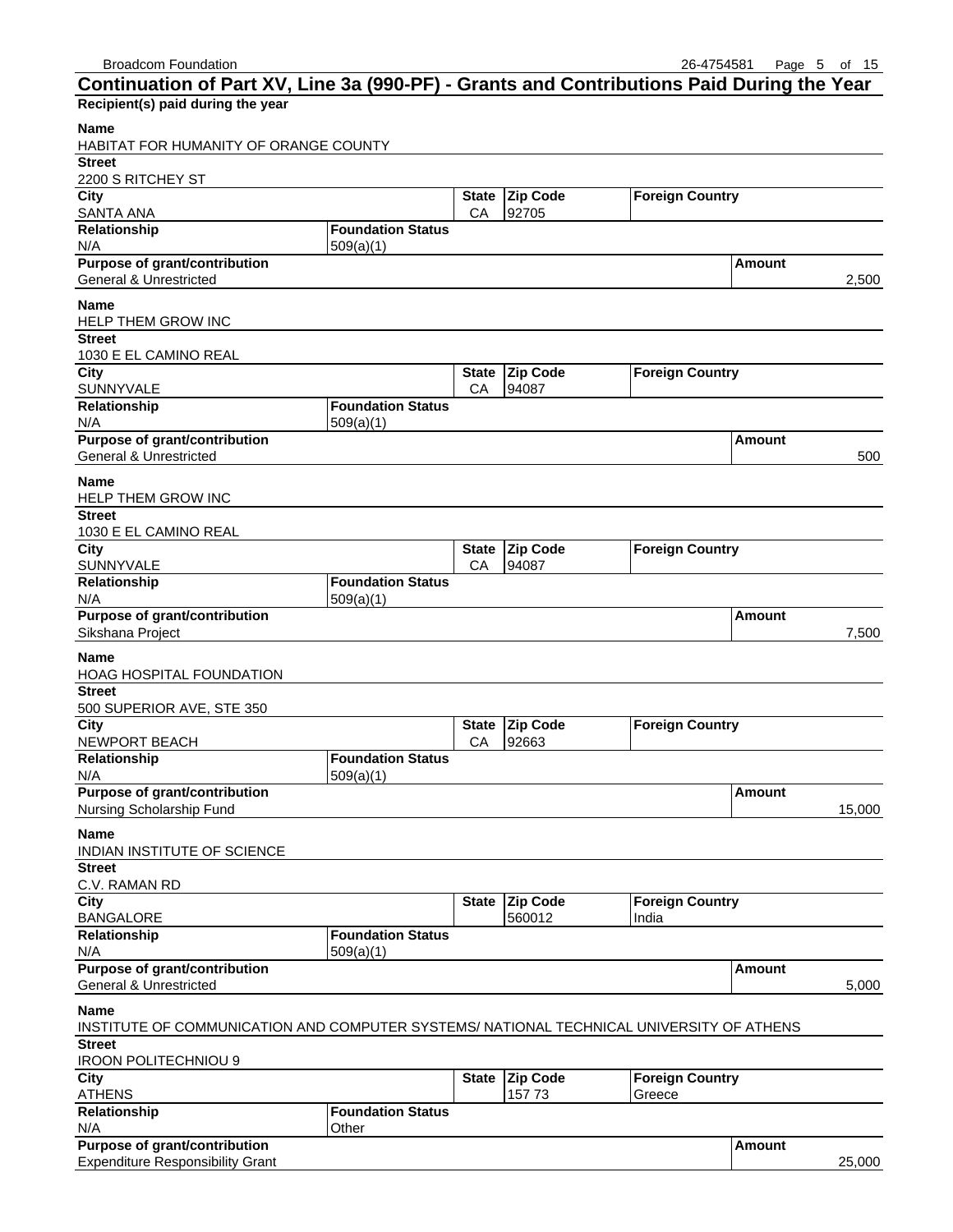| <b>Broadcom Foundation</b>                                                                |                          |              |                 | 26-4754581             | Page          | - 6<br>of 15 |
|-------------------------------------------------------------------------------------------|--------------------------|--------------|-----------------|------------------------|---------------|--------------|
| Continuation of Part XV, Line 3a (990-PF) - Grants and Contributions Paid During the Year |                          |              |                 |                        |               |              |
| Recipient(s) paid during the year                                                         |                          |              |                 |                        |               |              |
| <b>Name</b><br>IOWA STATE UNIVERSITY FOUNDATION                                           |                          |              |                 |                        |               |              |
| <b>Street</b>                                                                             |                          |              |                 |                        |               |              |
| <b>PO BOX 22</b>                                                                          |                          |              |                 |                        |               |              |
| City                                                                                      |                          | <b>State</b> | <b>Zip Code</b> | <b>Foreign Country</b> |               |              |
| AMES                                                                                      |                          | IA           | 50010           |                        |               |              |
| Relationship                                                                              | <b>Foundation Status</b> |              |                 |                        |               |              |
| N/A                                                                                       | 509(a)(1)                |              |                 |                        |               |              |
| Purpose of grant/contribution                                                             |                          |              |                 |                        | Amount        |              |
| <b>General &amp; Unrestricted</b>                                                         |                          |              |                 |                        |               | 50,000       |
| <b>Name</b>                                                                               |                          |              |                 |                        |               |              |
| IRVINE PUBLIC SCHOOLS FOUNDATION                                                          |                          |              |                 |                        |               |              |
| <b>Street</b>                                                                             |                          |              |                 |                        |               |              |
| 18552 MACARTHUR BLVD STE 200                                                              |                          |              |                 |                        |               |              |
| City                                                                                      |                          | <b>State</b> | <b>Zip Code</b> | <b>Foreign Country</b> |               |              |
| <b>IRVINE</b>                                                                             |                          | CA           | 92612           |                        |               |              |
| Relationship                                                                              | <b>Foundation Status</b> |              |                 |                        |               |              |
| N/A<br>Purpose of grant/contribution                                                      | 509(a)(1)                |              |                 |                        | Amount        |              |
| IUSD Science Fair & Science Career Conference                                             |                          |              |                 |                        |               | 10,200       |
|                                                                                           |                          |              |                 |                        |               |              |
| <b>Name</b>                                                                               |                          |              |                 |                        |               |              |
| KIDS AGAINST HUNGER INC                                                                   |                          |              |                 |                        |               |              |
| <b>Street</b>                                                                             |                          |              |                 |                        |               |              |
| 5401 BOONE AVE N                                                                          |                          |              |                 |                        |               |              |
| City                                                                                      |                          | <b>State</b> | Zip Code        | <b>Foreign Country</b> |               |              |
| <b>NEW HOPE</b>                                                                           | <b>Foundation Status</b> | ΜN           | 55428           |                        |               |              |
| Relationship<br>N/A                                                                       | 509(a)(1)                |              |                 |                        |               |              |
| Purpose of grant/contribution                                                             |                          |              |                 |                        | Amount        |              |
| 2012 San Diego Packaging Event                                                            |                          |              |                 |                        |               | 4,600        |
|                                                                                           |                          |              |                 |                        |               |              |
| <b>Name</b>                                                                               |                          |              |                 |                        |               |              |
| KIDWORKS COMMUNITY DEVELOPMENT CORPORATION                                                |                          |              |                 |                        |               |              |
| <b>Street</b>                                                                             |                          |              |                 |                        |               |              |
| 1902 W CHESTNUT AVE<br>City                                                               |                          | <b>State</b> | Zip Code        | <b>Foreign Country</b> |               |              |
| <b>SANTA ANA</b>                                                                          |                          | CA           | 92703           |                        |               |              |
| Relationship                                                                              | <b>Foundation Status</b> |              |                 |                        |               |              |
| N/A                                                                                       | 509(a)(1)                |              |                 |                        |               |              |
| Purpose of grant/contribution                                                             |                          |              |                 |                        | Amount        |              |
| STEM After School for Under-served Youth                                                  |                          |              |                 |                        |               | 2,000        |
| <b>Name</b>                                                                               |                          |              |                 |                        |               |              |
| MASSACHUSETTS INSTITUTE OF TECH                                                           |                          |              |                 |                        |               |              |
| <b>Street</b>                                                                             |                          |              |                 |                        |               |              |
| 77 MASSACHUSETTS AVE NE49-3142                                                            |                          |              |                 |                        |               |              |
| <b>City</b>                                                                               |                          | <b>State</b> | Zip Code        | <b>Foreign Country</b> |               |              |
| CAMBRIDGE                                                                                 |                          | МA           | 02139           |                        |               |              |
| Relationship                                                                              | <b>Foundation Status</b> |              |                 |                        |               |              |
| N/A                                                                                       | 509(a)(1)                |              |                 |                        |               |              |
| Purpose of grant/contribution                                                             |                          |              |                 |                        | <b>Amount</b> |              |
| <b>General &amp; Unrestricted</b>                                                         |                          |              |                 |                        |               | 30,000       |
| <b>Name</b>                                                                               |                          |              |                 |                        |               |              |
| MASSACHUSETTS STATE SCIENCE & ENGINEERING FAIR INC                                        |                          |              |                 |                        |               |              |
| <b>Street</b>                                                                             |                          |              |                 |                        |               |              |
| 955 MASSACHUSETTS AVE                                                                     |                          |              |                 |                        |               |              |
| City                                                                                      |                          |              | State Zip Code  | <b>Foreign Country</b> |               |              |

| City                                 |                          |    | State   Zip Code | <b>IForeign Country</b> |          |        |
|--------------------------------------|--------------------------|----|------------------|-------------------------|----------|--------|
| <b>CAMBRIDGE</b>                     |                          | MA | 02139            |                         |          |        |
| <b>Relationship</b>                  | <b>Foundation Status</b> |    |                  |                         |          |        |
| N/A                                  | 509(a)(1)                |    |                  |                         |          |        |
| <b>Purpose of grant/contribution</b> |                          |    |                  |                         | l Amount |        |
| Science Fair Video Project           |                          |    |                  |                         |          | 15.000 |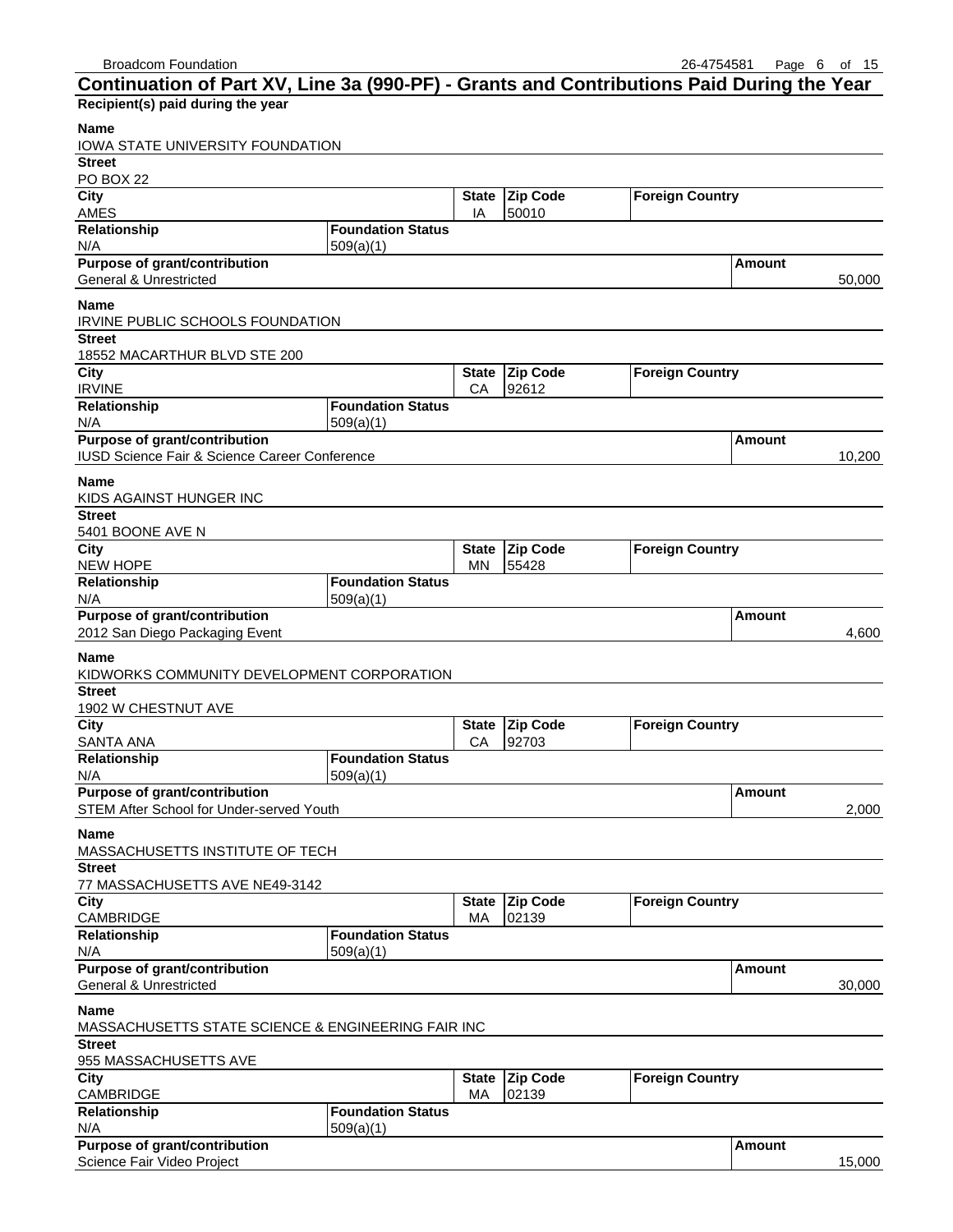| Continuation of Part XV, Line 3a (990-PF) - Grants and Contributions Paid During the Year |                          |              |                 |                        |               |        |
|-------------------------------------------------------------------------------------------|--------------------------|--------------|-----------------|------------------------|---------------|--------|
| Recipient(s) paid during the year                                                         |                          |              |                 |                        |               |        |
| <b>Name</b>                                                                               |                          |              |                 |                        |               |        |
| MASSACHUSETTS STATE SCIENCE & ENGINEERING FAIR INC                                        |                          |              |                 |                        |               |        |
| <b>Street</b>                                                                             |                          |              |                 |                        |               |        |
| 955 MASSACHUSETTS AVE                                                                     |                          |              |                 |                        |               |        |
| City                                                                                      |                          | <b>State</b> | Zip Code        | <b>Foreign Country</b> |               |        |
| CAMBRIDGE                                                                                 |                          | МA           | 02139           |                        |               |        |
| Relationship                                                                              | <b>Foundation Status</b> |              |                 |                        |               |        |
| N/A                                                                                       | 509(a)(1)                |              |                 |                        |               |        |
| <b>Purpose of grant/contribution</b>                                                      |                          |              |                 |                        | Amount        |        |
| <b>General &amp; Unrestricted</b>                                                         |                          |              |                 |                        |               | 3,000  |
|                                                                                           |                          |              |                 |                        |               |        |
| <b>Name</b>                                                                               |                          |              |                 |                        |               |        |
| NATIONAL FOUNDATION FOR AUTISM RESEARCH                                                   |                          |              |                 |                        |               |        |
| <b>Street</b>                                                                             |                          |              |                 |                        |               |        |
| PO BOX 502177                                                                             |                          |              |                 |                        |               |        |
| City                                                                                      |                          |              | State Zip Code  | <b>Foreign Country</b> |               |        |
| <b>SAN DIEGO</b>                                                                          | <b>Foundation Status</b> | CA           | 92150           |                        |               |        |
| Relationship                                                                              |                          |              |                 |                        |               |        |
| N/A                                                                                       | 509(a)(2)                |              |                 |                        |               |        |
| <b>Purpose of grant/contribution</b>                                                      |                          |              |                 |                        | Amount        |        |
| Race for Autism 2012                                                                      |                          |              |                 |                        |               | 2,500  |
| <b>Name</b>                                                                               |                          |              |                 |                        |               |        |
| NORTH MUSEUM CORPORATION                                                                  |                          |              |                 |                        |               |        |
| <b>Street</b>                                                                             |                          |              |                 |                        |               |        |
| 400 COLLEGE AVE                                                                           |                          |              |                 |                        |               |        |
| City                                                                                      |                          | <b>State</b> | <b>Zip Code</b> | <b>Foreign Country</b> |               |        |
| LANCASTER                                                                                 |                          | PA           | 17603           |                        |               |        |
| Relationship                                                                              | <b>Foundation Status</b> |              |                 |                        |               |        |
| N/A                                                                                       | 509(a)(1)                |              |                 |                        |               |        |
| <b>Purpose of grant/contribution</b>                                                      |                          |              |                 |                        | Amount        |        |
| North Museum Science and Engineering Fair                                                 |                          |              |                 |                        |               | 2,500  |
|                                                                                           |                          |              |                 |                        |               |        |
| <b>Name</b><br>ORANGE COUNTY SCIENCE AND ENGINEERING FAIR INC                             |                          |              |                 |                        |               |        |
| <b>Street</b>                                                                             |                          |              |                 |                        |               |        |
| PO BOX 1361                                                                               |                          |              |                 |                        |               |        |
| City                                                                                      |                          | <b>State</b> | <b>Zip Code</b> | <b>Foreign Country</b> |               |        |
| <b>HUNTINGTN BCH</b>                                                                      |                          | CA           | 92647           |                        |               |        |
| Relationship                                                                              | <b>Foundation Status</b> |              |                 |                        |               |        |
| N/A                                                                                       | 509(a)(1)                |              |                 |                        |               |        |
| Purpose of grant/contribution                                                             |                          |              |                 |                        |               |        |
| <b>General &amp; Unrestricted</b>                                                         |                          |              |                 |                        | <b>Amount</b> | 30,000 |
|                                                                                           |                          |              |                 |                        |               |        |
| Name                                                                                      |                          |              |                 |                        |               |        |
| ORANGE COUNTY SCIENCE AND ENGINEERING FAIR INC                                            |                          |              |                 |                        |               |        |
| Street                                                                                    |                          |              |                 |                        |               |        |
| PO BOX 1361                                                                               |                          |              |                 |                        |               |        |
| City                                                                                      |                          | <b>State</b> | <b>Zip Code</b> | <b>Foreign Country</b> |               |        |
| <b>HUNTINGTN BCH</b>                                                                      |                          | CA           | 92647           |                        |               |        |
| Relationship                                                                              | <b>Foundation Status</b> |              |                 |                        |               |        |
| N/A                                                                                       | 509(a)(1)                |              |                 |                        |               |        |
| Purpose of grant/contribution                                                             |                          |              |                 |                        | Amount        |        |
| Orange County Science and Engineering Fair                                                |                          |              |                 |                        |               | 2,500  |
|                                                                                           |                          |              |                 |                        |               |        |
| Name                                                                                      |                          |              |                 |                        |               |        |
| OREGON STATE UNIVERSITY FOUNDATION                                                        |                          |              |                 |                        |               |        |
| <b>Street</b>                                                                             |                          |              |                 |                        |               |        |
| 850 SW 35TH ST                                                                            |                          |              |                 |                        |               |        |
| City                                                                                      |                          |              | State Zip Code  | <b>Foreign Country</b> |               |        |
| <b>CORVALLIS</b>                                                                          | <b>Foundation Status</b> | OR.          | 97333           |                        |               |        |
| Relationship                                                                              |                          |              |                 |                        |               |        |
| N/A<br>Purpose of grant/contribution                                                      | 509(a)(1)                |              |                 |                        | <b>Amount</b> |        |
|                                                                                           |                          |              |                 |                        |               |        |

General & Unrestricted 50,000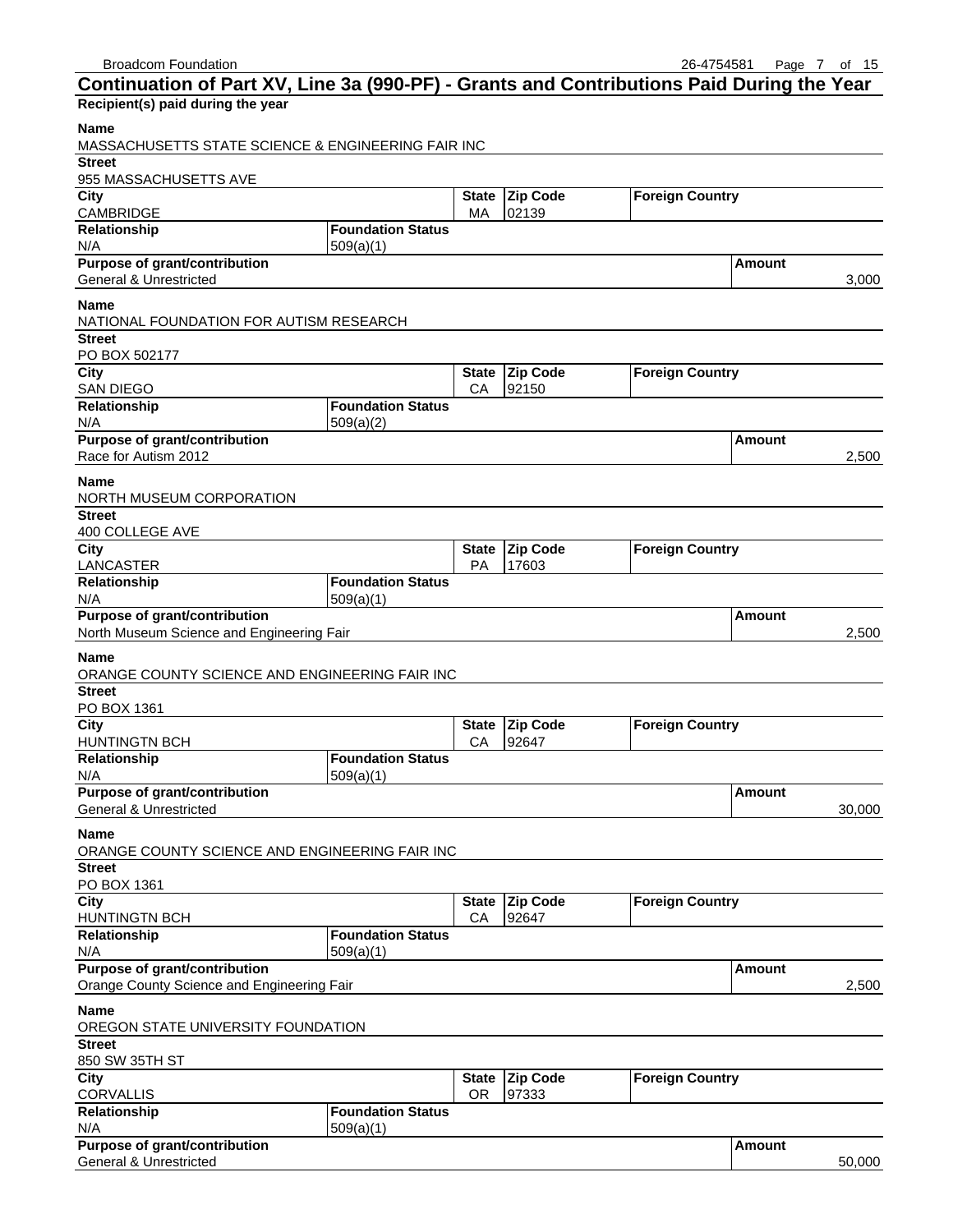| Continuation of Part XV, Line 3a (990-PF) - Grants and Contributions Paid During the Year |                          |                    |                   |                        |               |
|-------------------------------------------------------------------------------------------|--------------------------|--------------------|-------------------|------------------------|---------------|
| Recipient(s) paid during the year                                                         |                          |                    |                   |                        |               |
| <b>Name</b><br>PEKING UNIVERSITY EDUCATION FOUNDATION USA                                 |                          |                    |                   |                        |               |
| <b>Street</b>                                                                             |                          |                    |                   |                        |               |
| 510 BROADWAY STE 300<br>City                                                              |                          |                    | <b>Zip Code</b>   |                        |               |
| <b>MILLBRAE</b>                                                                           |                          | <b>State</b><br>CA | 94030             | <b>Foreign Country</b> |               |
| Relationship                                                                              | <b>Foundation Status</b> |                    |                   |                        |               |
| N/A                                                                                       | 509(a)(1)                |                    |                   |                        |               |
| <b>Purpose of grant/contribution</b>                                                      |                          |                    |                   |                        | Amount        |
| Professor Wen Gao's Research at Peking University                                         |                          |                    |                   |                        | 25,000        |
| <b>Name</b>                                                                               |                          |                    |                   |                        |               |
| REGENTS OF THE UNIVERSITY OF CALIFORNIA - UC DAVIS<br><b>Street</b>                       |                          |                    |                   |                        |               |
| 1 SHIELDS AVE                                                                             |                          |                    |                   |                        |               |
| <b>City</b>                                                                               |                          | <b>State</b>       | <b>Zip Code</b>   | <b>Foreign Country</b> |               |
| <b>DAVIS</b>                                                                              |                          | CA                 | 95616             |                        |               |
| Relationship                                                                              | <b>Foundation Status</b> |                    |                   |                        |               |
| N/A                                                                                       | 509(a)(1)                |                    |                   |                        |               |
| <b>Purpose of grant/contribution</b>                                                      |                          |                    |                   |                        | <b>Amount</b> |
| <b>General &amp; Unrestricted</b>                                                         |                          |                    |                   |                        | 50,000        |
| <b>Name</b>                                                                               |                          |                    |                   |                        |               |
| REGENTS OF THE UNIVERSITY OF CALIFORNIA AT BERKELEY                                       |                          |                    |                   |                        |               |
| <b>Street</b><br>2195 HEARST AVE RM 120 MC 1104                                           |                          |                    |                   |                        |               |
| City                                                                                      |                          | <b>State</b>       | <b>Zip Code</b>   | <b>Foreign Country</b> |               |
| <b>BERKELEY</b>                                                                           |                          | CA                 | 94720             |                        |               |
| Relationship                                                                              | <b>Foundation Status</b> |                    |                   |                        |               |
| N/A                                                                                       | 509(a)(1)                |                    |                   |                        |               |
| Purpose of grant/contribution                                                             |                          |                    |                   |                        | Amount        |
| <b>General &amp; Unrestricted</b>                                                         |                          |                    |                   |                        | 50,000        |
| <b>Name</b>                                                                               |                          |                    |                   |                        |               |
| REGENTS OF THE UNIVERSITY OF CALIFORNIA AT SAN DIEGO                                      |                          |                    |                   |                        |               |
| <b>Street</b>                                                                             |                          |                    |                   |                        |               |
| 9500 GILMAN DR, MAIL CODE 0940<br>City                                                    |                          | <b>State</b>       | <b>Zip Code</b>   | <b>Foreign Country</b> |               |
| LA JOLLA                                                                                  |                          | СA                 | 92093             |                        |               |
| Relationship                                                                              | <b>Foundation Status</b> |                    |                   |                        |               |
| N/A                                                                                       | 509(a)(1)                |                    |                   |                        |               |
| Purpose of grant/contribution                                                             |                          |                    |                   |                        | Amount        |
| <b>General &amp; Unrestricted</b>                                                         |                          |                    |                   |                        | 140,000       |
| <b>Name</b>                                                                               |                          |                    |                   |                        |               |
| REGENTS OF THE UNIVERSITY OF MICHIGAN                                                     |                          |                    |                   |                        |               |
| <b>Street</b>                                                                             |                          |                    |                   |                        |               |
| 3003 S STATE ST G395<br>City                                                              |                          | <b>State</b>       | Zip Code          | <b>Foreign Country</b> |               |
| ANN ARBOR                                                                                 |                          | MI                 | 48109             |                        |               |
| Relationship                                                                              | <b>Foundation Status</b> |                    |                   |                        |               |
| N/A                                                                                       | 509(a)(1)                |                    |                   |                        |               |
| Purpose of grant/contribution                                                             |                          |                    |                   |                        | <b>Amount</b> |
| <b>General &amp; Unrestricted</b>                                                         |                          |                    |                   |                        | 50,000        |
| <b>Name</b>                                                                               |                          |                    |                   |                        |               |
| REGENTS UNIVERSITY OF CALIFORNIA LOS ANGELES                                              |                          |                    |                   |                        |               |
| <b>Street</b>                                                                             |                          |                    |                   |                        |               |
| 10920 WILSHIRE BLVD STE 620                                                               |                          |                    |                   |                        |               |
| City<br>LOS ANGELES                                                                       |                          | <b>State</b><br>CA | Zip Code<br>90024 | <b>Foreign Country</b> |               |
| Relationship                                                                              | <b>Foundation Status</b> |                    |                   |                        |               |
| N/A                                                                                       | 509(a)(1)                |                    |                   |                        |               |
| Purpose of grant/contribution                                                             |                          |                    |                   |                        | <b>Amount</b> |
| <b>General &amp; Unrestricted</b>                                                         |                          |                    |                   |                        | 200,000       |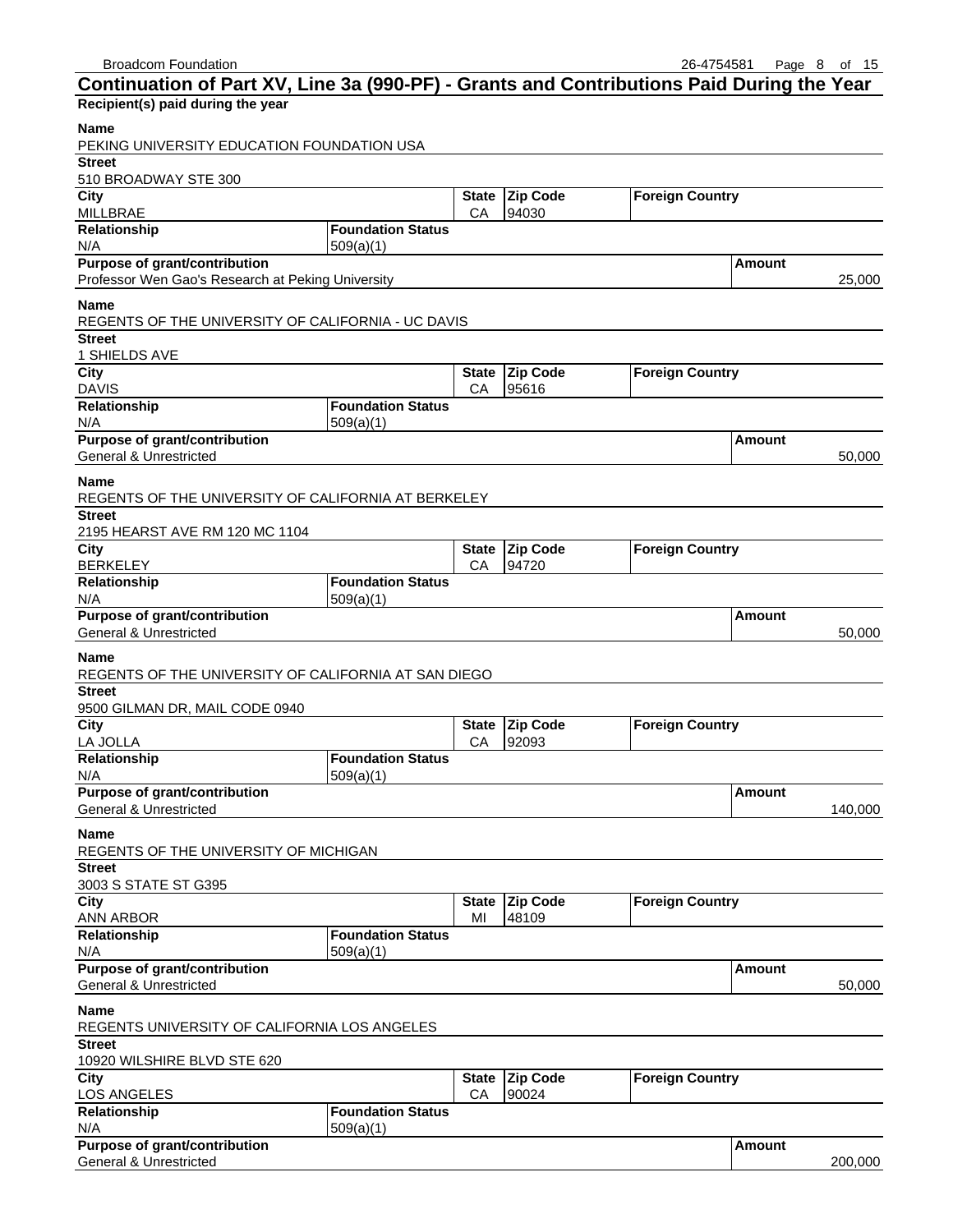| Continuation of Part XV, Line 3a (990-PF) - Grants and Contributions Paid During the Year |                          |                    |                          |                        |                   |
|-------------------------------------------------------------------------------------------|--------------------------|--------------------|--------------------------|------------------------|-------------------|
| Recipient(s) paid during the year                                                         |                          |                    |                          |                        |                   |
| <b>Name</b><br>REGENTS UNIVERSITY OF CALIFORNIA LOS ANGELES                               |                          |                    |                          |                        |                   |
| <b>Street</b>                                                                             |                          |                    |                          |                        |                   |
| HENRY SAMUELI SCHOOL OF ENGINEERING & APPLIED SCIENCE<br>City                             |                          |                    | State Zip Code           | <b>Foreign Country</b> |                   |
| LOS ANGELES                                                                               |                          | CA                 | 90095                    |                        |                   |
| Relationship                                                                              | <b>Foundation Status</b> |                    |                          |                        |                   |
| N/A                                                                                       | 509(a)(1)                |                    |                          |                        |                   |
| Purpose of grant/contribution<br>Broadcom Foundation First Year Fellowship Program        |                          |                    |                          |                        | Amount<br>250,000 |
| <b>Name</b>                                                                               |                          |                    |                          |                        |                   |
| SANTA CLARA VALLEY SCIENCE FAIR ASN                                                       |                          |                    |                          |                        |                   |
| <b>Street</b><br>PO BOX 307                                                               |                          |                    |                          |                        |                   |
| City                                                                                      |                          | <b>State</b>       | <b>Zip Code</b>          | <b>Foreign Country</b> |                   |
| LOS ALTOS                                                                                 |                          | CA                 | 94023                    |                        |                   |
| Relationship                                                                              | <b>Foundation Status</b> |                    |                          |                        |                   |
| N/A<br>Purpose of grant/contribution                                                      | 509(a)(1)                |                    |                          |                        | Amount            |
| Science Fair Sponsorship                                                                  |                          |                    |                          |                        | 5,000             |
| <b>Name</b>                                                                               |                          |                    |                          |                        |                   |
| <b>SCIENCE BUDDIES</b>                                                                    |                          |                    |                          |                        |                   |
| <b>Street</b>                                                                             |                          |                    |                          |                        |                   |
| PO BOX 5038                                                                               |                          |                    |                          |                        |                   |
| City<br>CARMEL                                                                            |                          | <b>State</b><br>CA | <b>Zip Code</b><br>93921 | <b>Foreign Country</b> |                   |
| Relationship                                                                              | <b>Foundation Status</b> |                    |                          |                        |                   |
| N/A                                                                                       | 509(a)(1)                |                    |                          |                        |                   |
| Purpose of grant/contribution                                                             |                          |                    |                          |                        | <b>Amount</b>     |
| Regional Support for New Engineering Process Guide                                        |                          |                    |                          |                        | 25,000            |
| <b>Name</b><br>SEWA INTERNATIONAL INC                                                     |                          |                    |                          |                        |                   |
| <b>Street</b>                                                                             |                          |                    |                          |                        |                   |
| 4510 COLONY HILLS DR                                                                      |                          |                    |                          |                        |                   |
| City                                                                                      |                          | <b>State</b>       | <b>Zip Code</b>          | <b>Foreign Country</b> |                   |
| <b>SUGAR LAND</b><br>Relationship                                                         | <b>Foundation Status</b> | TX                 | 77479                    |                        |                   |
| N/A                                                                                       | 509(a)(2)                |                    |                          |                        |                   |
| Purpose of grant/contribution                                                             |                          |                    |                          |                        | <b>Amount</b>     |
| <b>General &amp; Unrestricted</b>                                                         |                          |                    |                          |                        | 500               |
| <b>Name</b>                                                                               |                          |                    |                          |                        |                   |
| SILICON VALLEY EDUCATION FOUNDATION                                                       |                          |                    |                          |                        |                   |
| <b>Street</b><br>1400 PARKMOOR AVE, STE 200                                               |                          |                    |                          |                        |                   |
| City                                                                                      |                          | <b>State</b>       | <b>Zip Code</b>          | <b>Foreign Country</b> |                   |
| <b>SAN JOSE</b>                                                                           |                          | CA                 | 95126                    |                        |                   |
| Relationship                                                                              | <b>Foundation Status</b> |                    |                          |                        |                   |
| N/A<br>Purpose of grant/contribution                                                      | 509(a)(1)                |                    |                          |                        | <b>Amount</b>     |
| <b>STEM Education Project</b>                                                             |                          |                    |                          |                        | 2,500             |
| <b>Name</b>                                                                               |                          |                    |                          |                        |                   |
| SOCIETY FOR SCIENCE & THE PUBLIC                                                          |                          |                    |                          |                        |                   |
| <b>Street</b>                                                                             |                          |                    |                          |                        |                   |
| 1719 N ST NW                                                                              |                          |                    |                          |                        |                   |
| City<br><b>WASHINGTON</b>                                                                 |                          | <b>State</b><br>DC | <b>Zip Code</b><br>20036 | <b>Foreign Country</b> |                   |
| Relationship                                                                              | <b>Foundation Status</b> |                    |                          |                        |                   |
| N/A                                                                                       | 509(a)(2)                |                    |                          |                        |                   |
| Purpose of grant/contribution                                                             |                          |                    |                          |                        | <b>Amount</b>     |
| Broadcom MASTERS Program                                                                  |                          |                    |                          |                        | 1,000,000         |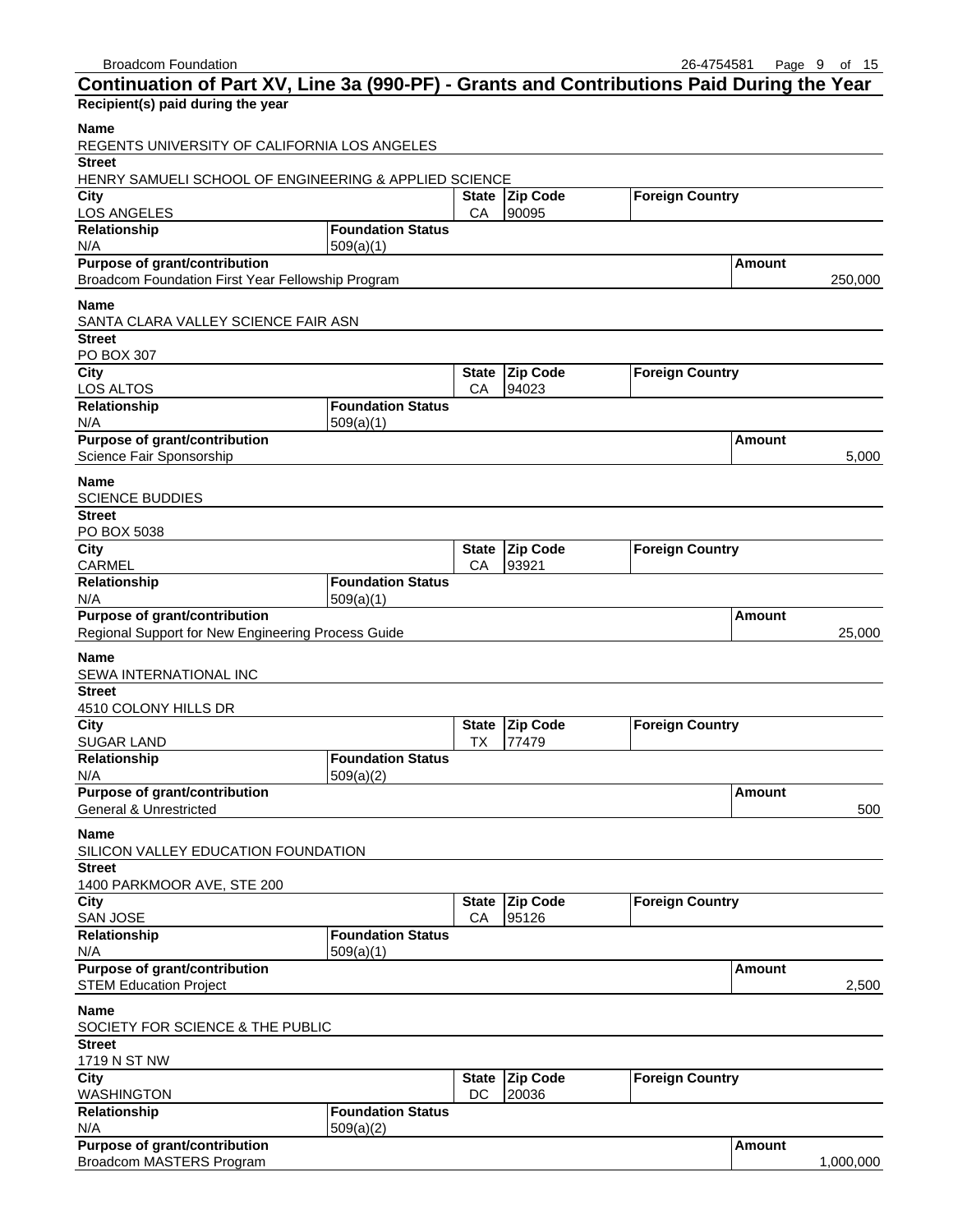| <b>Broadcom Foundation</b><br>Continuation of Part XV, Line 3a (990-PF) - Grants and Contributions Paid During the Year |                          |                    |                          | 26-4754581             |               | Page $10$ of $15$ |
|-------------------------------------------------------------------------------------------------------------------------|--------------------------|--------------------|--------------------------|------------------------|---------------|-------------------|
| Recipient(s) paid during the year                                                                                       |                          |                    |                          |                        |               |                   |
| Name                                                                                                                    |                          |                    |                          |                        |               |                   |
| SOCIETY FOR SCIENCE & THE PUBLIC                                                                                        |                          |                    |                          |                        |               |                   |
| <b>Street</b>                                                                                                           |                          |                    |                          |                        |               |                   |
| 1719 N ST NW                                                                                                            |                          |                    | Zip Code                 | <b>Foreign Country</b> |               |                   |
| City<br><b>WASHINGTON</b>                                                                                               |                          | <b>State</b><br>DC | 20036                    |                        |               |                   |
| Relationship                                                                                                            | <b>Foundation Status</b> |                    |                          |                        |               |                   |
| N/A                                                                                                                     | 509(a)(2)                |                    |                          |                        |               |                   |
| <b>Purpose of grant/contribution</b><br>International MASTERS Program                                                   |                          |                    |                          |                        | Amount        | 260,000           |
| <b>Name</b>                                                                                                             |                          |                    |                          |                        |               |                   |
| SOCIETY OF WOMEN ENGINEERS                                                                                              |                          |                    |                          |                        |               |                   |
| <b>Street</b>                                                                                                           |                          |                    |                          |                        |               |                   |
| PO BOX 61333                                                                                                            |                          |                    |                          |                        |               |                   |
| City<br><b>SUNNYVALE</b>                                                                                                |                          | <b>State</b><br>СA | <b>Zip Code</b><br>94088 | <b>Foreign Country</b> |               |                   |
| Relationship                                                                                                            | <b>Foundation Status</b> |                    |                          |                        |               |                   |
| N/A                                                                                                                     | 509(a)(1)                |                    |                          |                        |               |                   |
| Purpose of grant/contribution<br>Outreach Project                                                                       |                          |                    |                          |                        | Amount        | 2,500             |
|                                                                                                                         |                          |                    |                          |                        |               |                   |
| Name<br>SONOMA MOUNTAIN ELEMENTARY SCHOOL                                                                               |                          |                    |                          |                        |               |                   |
| <b>Street</b>                                                                                                           |                          |                    |                          |                        |               |                   |
| 1900 RAINIER CIR                                                                                                        |                          |                    |                          |                        |               |                   |
| City<br>PETALUMA                                                                                                        |                          | <b>State</b><br>СA | <b>Zip Code</b><br>94954 | <b>Foreign Country</b> |               |                   |
| Relationship                                                                                                            | <b>Foundation Status</b> |                    |                          |                        |               |                   |
| N/A                                                                                                                     | 509(a)(1)                |                    |                          |                        |               |                   |
| <b>Purpose of grant/contribution</b><br><b>General &amp; Unrestricted</b>                                               |                          |                    |                          |                        | <b>Amount</b> |                   |
|                                                                                                                         |                          |                    |                          |                        |               | 500               |
| <b>Name</b><br>SOUTH VALLEY ACADEMY                                                                                     |                          |                    |                          |                        |               |                   |
| <b>Street</b>                                                                                                           |                          |                    |                          |                        |               |                   |
| 3426 BLAKE RD SW                                                                                                        |                          |                    |                          |                        |               |                   |
| <b>City</b>                                                                                                             |                          |                    | State Zip Code           | <b>Foreign Country</b> |               |                   |
| ALBUQUERQUE<br>Relationship                                                                                             | <b>Foundation Status</b> | <b>NM</b>          | 87105                    |                        |               |                   |
| N/A                                                                                                                     | 509(a)(1)                |                    |                          |                        |               |                   |
| <b>Purpose of grant/contribution</b>                                                                                    |                          |                    |                          |                        | <b>Amount</b> |                   |
| <b>General &amp; Unrestricted</b>                                                                                       |                          |                    |                          |                        |               | 500               |
| <b>Name</b><br><b>STANFORD UNIVERSITY</b>                                                                               |                          |                    |                          |                        |               |                   |
| <b>Street</b>                                                                                                           |                          |                    |                          |                        |               |                   |
| 326 GALVEZ ST                                                                                                           |                          |                    |                          |                        |               |                   |
| City                                                                                                                    |                          | <b>State</b>       | Zip Code                 | <b>Foreign Country</b> |               |                   |
| <b>STANFORD</b><br>Relationship                                                                                         | <b>Foundation Status</b> | CA                 | 94305                    |                        |               |                   |
| N/A                                                                                                                     | 509(a)(1)                |                    |                          |                        |               |                   |
| <b>Purpose of grant/contribution</b>                                                                                    |                          |                    |                          |                        | <b>Amount</b> |                   |
| <b>General &amp; Unrestricted</b>                                                                                       |                          |                    |                          |                        |               | 85,000            |
| <b>Name</b><br>SUNNY HILLS CROSS COUNTRY BOOSTER CLUB                                                                   |                          |                    |                          |                        |               |                   |
| <b>Street</b>                                                                                                           |                          |                    |                          |                        |               |                   |
| 1801 WARBURTON WAY                                                                                                      |                          |                    |                          |                        |               |                   |

| City                                 |                          |    | State Zip Code | <b>Foreign Country</b> |               |     |
|--------------------------------------|--------------------------|----|----------------|------------------------|---------------|-----|
| <b>FULLERTON</b>                     |                          | CА | 92833          |                        |               |     |
| <b>Relationship</b>                  | <b>Foundation Status</b> |    |                |                        |               |     |
| N/A                                  | 509(a)(2)                |    |                |                        |               |     |
| <b>Purpose of grant/contribution</b> |                          |    |                |                        | <b>Amount</b> |     |
| General & Unrestricted               |                          |    |                |                        |               | 500 |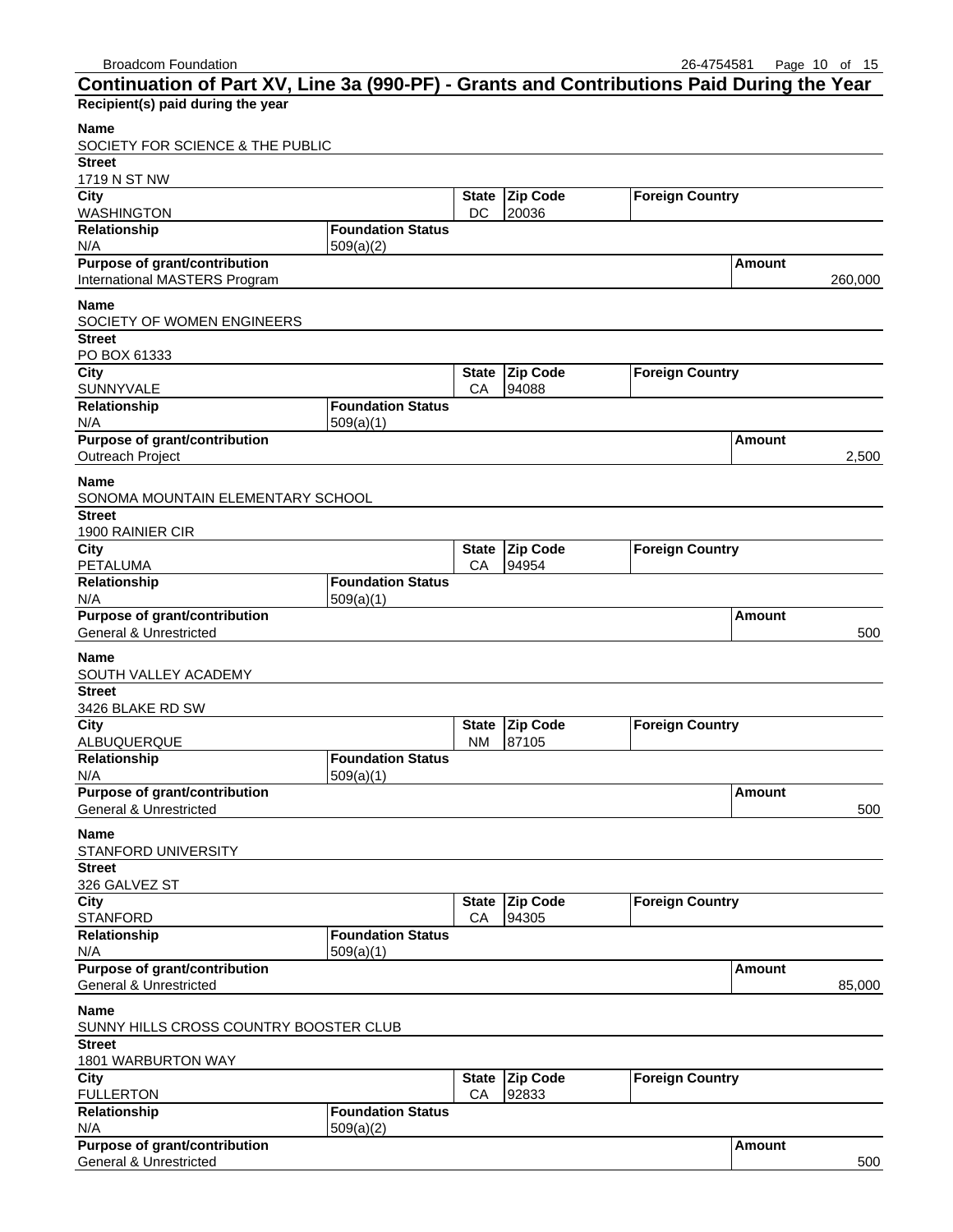| Continuation of Part XV, Line 3a (990-PF) - Grants and Contributions Paid During the Year |                                   |                    |                          |                        |               |        |
|-------------------------------------------------------------------------------------------|-----------------------------------|--------------------|--------------------------|------------------------|---------------|--------|
| Recipient(s) paid during the year                                                         |                                   |                    |                          |                        |               |        |
| Name                                                                                      |                                   |                    |                          |                        |               |        |
| THINK TOGETHER                                                                            |                                   |                    |                          |                        |               |        |
| <b>Street</b>                                                                             |                                   |                    |                          |                        |               |        |
| 2100 E 4TH ST STE 200<br>City                                                             |                                   | <b>State</b>       | <b>Zip Code</b>          | <b>Foreign Country</b> |               |        |
| SANTA ANA                                                                                 |                                   | CA                 | 92705                    |                        |               |        |
| Relationship                                                                              | <b>Foundation Status</b>          |                    |                          |                        |               |        |
| N/A                                                                                       | 509(a)(1)                         |                    |                          |                        |               |        |
| <b>Purpose of grant/contribution</b>                                                      |                                   |                    |                          |                        | Amount        |        |
| General & Unrestricted                                                                    |                                   |                    |                          |                        |               | 30,000 |
| <b>Name</b>                                                                               |                                   |                    |                          |                        |               |        |
| THINK TOGETHER<br><b>Street</b>                                                           |                                   |                    |                          |                        |               |        |
| 2100 E 4TH ST STE 200                                                                     |                                   |                    |                          |                        |               |        |
| <b>City</b>                                                                               |                                   | <b>State</b>       | Zip Code                 | <b>Foreign Country</b> |               |        |
| SANTA ANA                                                                                 |                                   | CA                 | 92705                    |                        |               |        |
| Relationship                                                                              | <b>Foundation Status</b>          |                    |                          |                        |               |        |
| N/A<br><b>Purpose of grant/contribution</b>                                               | 509(a)(1)                         |                    |                          |                        | Amount        |        |
| Broadcom Summer Interns Program                                                           |                                   |                    |                          |                        |               | 5,000  |
|                                                                                           |                                   |                    |                          |                        |               |        |
| <b>Name</b><br>TECHNION RESEARCH AND DEVELOPMENT FOUNDATION LTD                           |                                   |                    |                          |                        |               |        |
| <b>Street</b>                                                                             |                                   |                    |                          |                        |               |        |
| <b>TECHNION CITY</b>                                                                      |                                   |                    |                          |                        |               |        |
| City                                                                                      |                                   | <b>State</b>       | <b>Zip Code</b>          | <b>Foreign Country</b> |               |        |
| <b>HAIFA</b>                                                                              |                                   |                    | 32000                    | Israel                 |               |        |
| Relationship<br>N/A                                                                       | <b>Foundation Status</b><br>Other |                    |                          |                        |               |        |
| Purpose of grant/contribution                                                             |                                   |                    |                          |                        | Amount        |        |
| <b>Expenditure Responsibility Grant</b>                                                   |                                   |                    |                          |                        |               | 50,000 |
| <b>Name</b>                                                                               |                                   |                    |                          |                        |               |        |
| TECHNISCHE UNIVERSITEIT DELFT                                                             |                                   |                    |                          |                        |               |        |
| <b>Street</b>                                                                             |                                   |                    |                          |                        |               |        |
| PO BOX 5                                                                                  |                                   |                    |                          |                        |               |        |
| <b>City</b>                                                                               |                                   | <b>State</b>       | <b>Zip Code</b>          | <b>Foreign Country</b> |               |        |
| <b>DELFT</b><br>Relationship                                                              | <b>Foundation Status</b>          |                    | 2600                     | Netherlands            |               |        |
| N/A                                                                                       | 509(a)(1)                         |                    |                          |                        |               |        |
| Purpose of grant/contribution                                                             |                                   |                    |                          |                        | <b>Amount</b> |        |
| General & Unrestricted                                                                    |                                   |                    |                          |                        |               | 50,000 |
| <b>Name</b>                                                                               |                                   |                    |                          |                        |               |        |
| <b>TEXAS A&amp;M FOUNDATION</b>                                                           |                                   |                    |                          |                        |               |        |
| <b>Street</b>                                                                             |                                   |                    |                          |                        |               |        |
| 401 GEORGE BUSH DR                                                                        |                                   |                    |                          |                        |               |        |
| City<br><b>COLLEGE STATION</b>                                                            |                                   | <b>State</b><br>TX | <b>Zip Code</b><br>77840 | <b>Foreign Country</b> |               |        |
| Relationship                                                                              | <b>Foundation Status</b>          |                    |                          |                        |               |        |
| N/A                                                                                       | 509(a)(1)                         |                    |                          |                        |               |        |
| Purpose of grant/contribution                                                             |                                   |                    |                          |                        | <b>Amount</b> |        |
| <b>General &amp; Unrestricted</b>                                                         |                                   |                    |                          |                        |               | 50,000 |
| <b>Name</b>                                                                               |                                   |                    |                          |                        |               |        |
| THE EXPLORATORIUM                                                                         |                                   |                    |                          |                        |               |        |
| <b>Street</b>                                                                             |                                   |                    |                          |                        |               |        |
| 3601 LYON ST<br>City                                                                      |                                   | <b>State</b>       | <b>Zip Code</b>          | <b>Foreign Country</b> |               |        |
| <b>SAN FRANCISCO</b>                                                                      |                                   | CA                 | 94123                    |                        |               |        |
| Relationship                                                                              | <b>Foundation Status</b>          |                    |                          |                        |               |        |
| N/A                                                                                       | 509(a)(1)                         |                    |                          |                        |               |        |
| Purpose of grant/contribution                                                             |                                   |                    |                          |                        | <b>Amount</b> |        |
| 2012 Request Program                                                                      |                                   |                    |                          |                        |               | 4,800  |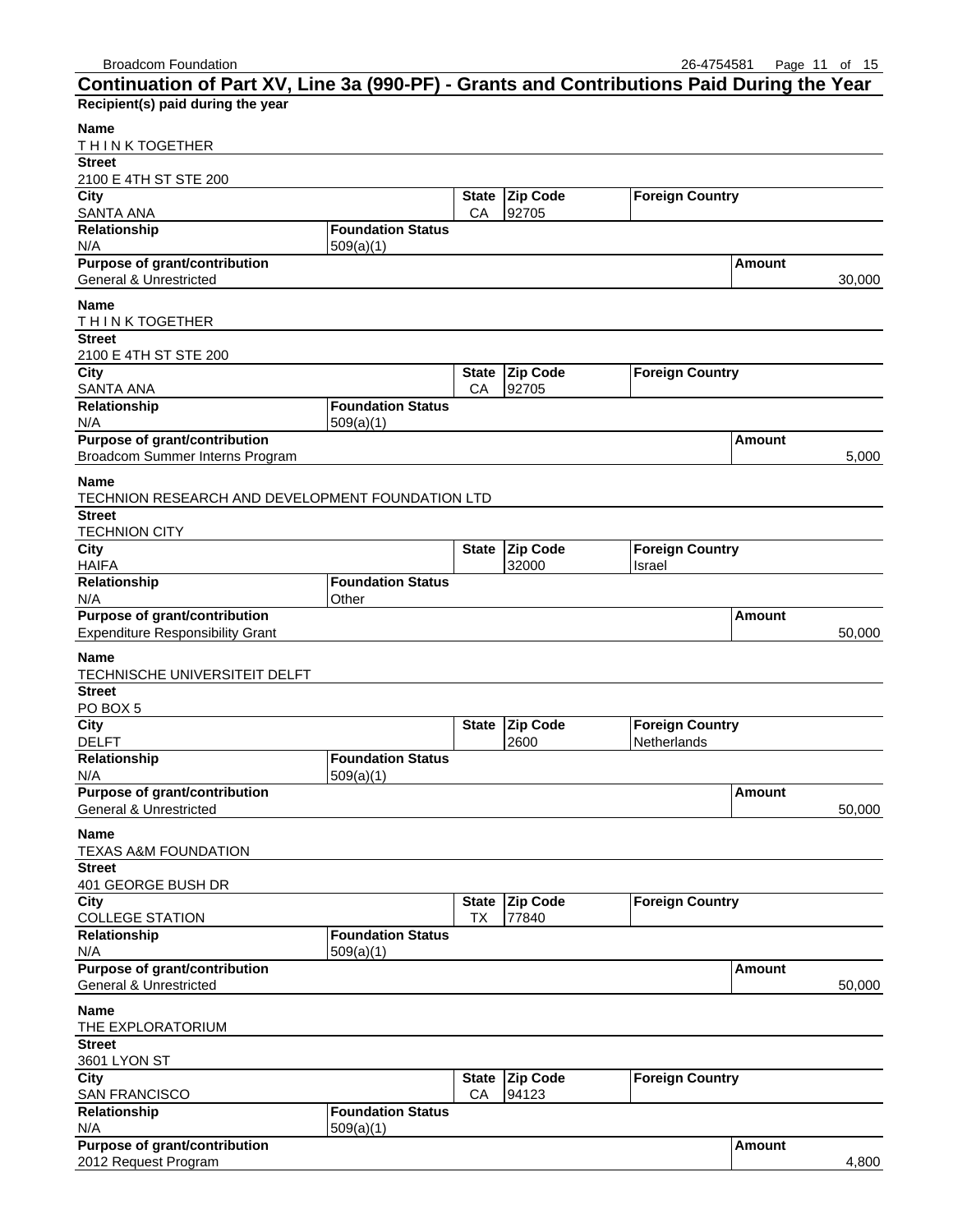| <b>DIVAUCUIT FUUITUATION</b>                                                              |                                   |                    |                          | 20-4734301             |        | Page is of to |
|-------------------------------------------------------------------------------------------|-----------------------------------|--------------------|--------------------------|------------------------|--------|---------------|
| Continuation of Part XV, Line 3a (990-PF) - Grants and Contributions Paid During the Year |                                   |                    |                          |                        |        |               |
| Recipient(s) paid during the year                                                         |                                   |                    |                          |                        |        |               |
| <b>Name</b>                                                                               |                                   |                    |                          |                        |        |               |
| THE FU FOUNDATION SCHOOL OF ENGINEERING AND APPLIED SCIENCE AT COLUMBIA UNIVERSITY        |                                   |                    |                          |                        |        |               |
| <b>Street</b>                                                                             |                                   |                    |                          |                        |        |               |
| 622 W 113TH ST, MC4523                                                                    |                                   |                    |                          |                        |        |               |
| City                                                                                      |                                   |                    | State Zip Code           | <b>Foreign Country</b> |        |               |
| <b>NEW YORK</b>                                                                           |                                   | <b>NY</b>          | 10025                    |                        |        |               |
| Relationship                                                                              | <b>Foundation Status</b>          |                    |                          |                        |        |               |
| N/A                                                                                       | 509(a)(1)                         |                    |                          |                        |        |               |
| <b>Purpose of grant/contribution</b>                                                      |                                   |                    |                          |                        | Amount |               |
| <b>General &amp; Unrestricted</b>                                                         |                                   |                    |                          |                        |        | 25,000        |
| Name                                                                                      |                                   |                    |                          |                        |        |               |
| TIGER WOODS LEARNING CENTER FOUNDATION                                                    |                                   |                    |                          |                        |        |               |
| <b>Street</b>                                                                             |                                   |                    |                          |                        |        |               |
| ONE TIGER WOODS WAY                                                                       |                                   |                    |                          |                        |        |               |
| City                                                                                      |                                   |                    | State Zip Code           | <b>Foreign Country</b> |        |               |
| ANAHEIM                                                                                   |                                   | CA                 | 92801                    |                        |        |               |
| Relationship                                                                              | <b>Foundation Status</b>          |                    |                          |                        |        |               |
| N/A<br>Purpose of grant/contribution                                                      | 509(a)(1)                         |                    |                          |                        |        |               |
| <b>TWLC STEM Education &amp; Enrichment</b>                                               |                                   |                    |                          |                        | Amount | 2,500         |
|                                                                                           |                                   |                    |                          |                        |        |               |
| <b>Name</b>                                                                               |                                   |                    |                          |                        |        |               |
| UNIVERSITA DEGLI STUDI DI PAVIA                                                           |                                   |                    |                          |                        |        |               |
| <b>Street</b>                                                                             |                                   |                    |                          |                        |        |               |
| <b>VIA FERRATA 1</b>                                                                      |                                   |                    |                          |                        |        |               |
| City                                                                                      |                                   | <b>State</b>       | <b>Zip Code</b>          | <b>Foreign Country</b> |        |               |
| <b>PAVIA</b>                                                                              |                                   |                    | 27100                    | Italy                  |        |               |
| Relationship<br>N/A                                                                       | <b>Foundation Status</b><br>Other |                    |                          |                        |        |               |
| <b>Purpose of grant/contribution</b>                                                      |                                   |                    |                          |                        | Amount |               |
| <b>Expenditure Responsibility Grant</b>                                                   |                                   |                    |                          |                        |        | 25,000        |
|                                                                                           |                                   |                    |                          |                        |        |               |
| <b>Name</b>                                                                               |                                   |                    |                          |                        |        |               |
| UNIVERSITY OF CALIFORNIA IRVINE FOUNDATION                                                |                                   |                    |                          |                        |        |               |
| <b>Street</b>                                                                             |                                   |                    |                          |                        |        |               |
| 100 THEORY, STE 250                                                                       |                                   |                    |                          |                        |        |               |
| City<br><b>IRVINE</b>                                                                     |                                   | <b>State</b><br>CA | <b>Zip Code</b><br>92617 | <b>Foreign Country</b> |        |               |
| Relationship                                                                              | <b>Foundation Status</b>          |                    |                          |                        |        |               |
| N/A                                                                                       | 509(a)(2)                         |                    |                          |                        |        |               |
| <b>Purpose of grant/contribution</b>                                                      |                                   |                    |                          |                        | Amount |               |
| General & Unrestricted                                                                    |                                   |                    |                          |                        |        | 125,000       |
|                                                                                           |                                   |                    |                          |                        |        |               |
| Name                                                                                      |                                   |                    |                          |                        |        |               |
| UNIVERSITY OF CALIFORNIA IRVINE FOUNDATION                                                |                                   |                    |                          |                        |        |               |
| <b>Street</b><br>100 THEORY, STE 250                                                      |                                   |                    |                          |                        |        |               |
|                                                                                           |                                   | <b>State</b>       |                          |                        |        |               |
| City<br><b>IRVINE</b>                                                                     |                                   | CA                 | <b>Zip Code</b><br>92617 | <b>Foreign Country</b> |        |               |
| Relationship                                                                              | <b>Foundation Status</b>          |                    |                          |                        |        |               |
| N/A                                                                                       | 509(a)(2)                         |                    |                          |                        |        |               |
| Purpose of grant/contribution                                                             |                                   |                    |                          |                        | Amount |               |
| <b>UCI Saturday Math Class</b>                                                            |                                   |                    |                          |                        |        | 12,500        |
|                                                                                           |                                   |                    |                          |                        |        |               |
| <b>Name</b>                                                                               |                                   |                    |                          |                        |        |               |
| UNIVERSITY OF CALIFORNIA IRVINE FOUNDATION - THE HENRY SAMUELI SCHOOL OF ENGINEERING      |                                   |                    |                          |                        |        |               |
| <b>Street</b>                                                                             |                                   |                    |                          |                        |        |               |
| 5200 ENGINEERING HALL                                                                     |                                   |                    |                          |                        |        |               |
| City<br><b>IRVINE</b>                                                                     |                                   | <b>State</b><br>CA | <b>Zip Code</b><br>92697 | <b>Foreign Country</b> |        |               |
| Relationship                                                                              | <b>Foundation Status</b>          |                    |                          |                        |        |               |
| N/A                                                                                       | 509(a)(2)                         |                    |                          |                        |        |               |
|                                                                                           |                                   |                    |                          |                        |        |               |

| <b>Purpose of grant/contribution</b> | l Amount |
|--------------------------------------|----------|
|--------------------------------------|----------|

Broadcom Foundation UCI Electrical Engineering Fellowship 200,000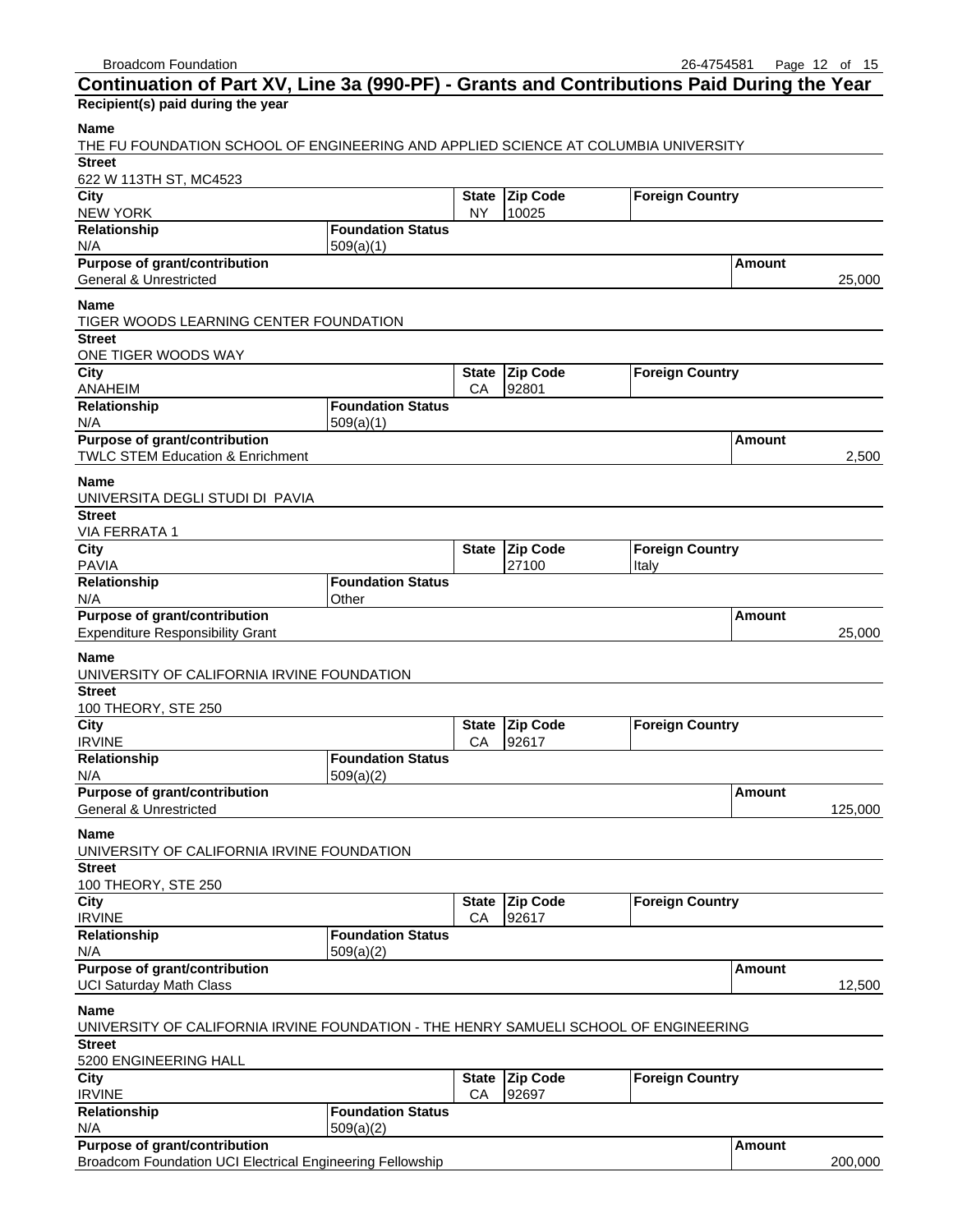| Continuation of Part XV, Line 3a (990-PF) - Grants and Contributions Paid During the Year |                                       |                    |                          |                        |               |        |
|-------------------------------------------------------------------------------------------|---------------------------------------|--------------------|--------------------------|------------------------|---------------|--------|
| Recipient(s) paid during the year                                                         |                                       |                    |                          |                        |               |        |
| Name<br>UNIVERSITY OF CALIFORNIA SANTA BARBARA                                            |                                       |                    |                          |                        |               |        |
| <b>Street</b>                                                                             |                                       |                    |                          |                        |               |        |
| DEVELOPMENT OFC                                                                           |                                       |                    |                          |                        |               |        |
| City                                                                                      |                                       | <b>State</b>       | <b>Zip Code</b>          | <b>Foreign Country</b> |               |        |
| SANTA BARBARA<br>Relationship                                                             | <b>Foundation Status</b>              | CA                 | 93106                    |                        |               |        |
| N/A                                                                                       | 509(a)(1)                             |                    |                          |                        |               |        |
| <b>Purpose of grant/contribution</b><br>General & Unrestricted                            |                                       |                    |                          |                        | Amount        | 25,000 |
| <b>Name</b><br>UNIVERSITY OF MINNESOTA FOUNDATION                                         |                                       |                    |                          |                        |               |        |
| <b>Street</b>                                                                             |                                       |                    |                          |                        |               |        |
| 200 OAK ST SE, STE 500                                                                    |                                       |                    |                          |                        |               |        |
| City<br><b>MINNEAPOLIS</b>                                                                |                                       | <b>State</b><br>MN | <b>Zip Code</b><br>55455 | <b>Foreign Country</b> |               |        |
| Relationship<br>N/A                                                                       | <b>Foundation Status</b><br>509(a)(1) |                    |                          |                        |               |        |
| Purpose of grant/contribution                                                             |                                       |                    |                          |                        | Amount        |        |
| <b>General &amp; Unrestricted</b>                                                         |                                       |                    |                          |                        |               | 50,000 |
| <b>Name</b>                                                                               |                                       |                    |                          |                        |               |        |
| UNIVERSITY OF SOUTHERN CALIFORNIA<br><b>Street</b>                                        |                                       |                    |                          |                        |               |        |
| 3551 TROUSDALE PKWY, ADM 160                                                              |                                       |                    |                          |                        |               |        |
| City                                                                                      |                                       | <b>State</b>       | <b>Zip Code</b>          | <b>Foreign Country</b> |               |        |
| LOS ANGELES                                                                               |                                       | СA                 | 90089                    |                        |               |        |
| Relationship                                                                              | <b>Foundation Status</b>              |                    |                          |                        |               |        |
| N/A                                                                                       | 509(a)(2)                             |                    |                          |                        |               |        |
| Purpose of grant/contribution<br><b>General &amp; Unrestricted</b>                        |                                       |                    |                          |                        | Amount        |        |
|                                                                                           |                                       |                    |                          |                        |               | 25,000 |
| <b>Name</b><br>UNIVERSITY OF TORONTO                                                      |                                       |                    |                          |                        |               |        |
| <b>Street</b><br>21 KING'S COLLEGE CIR                                                    |                                       |                    |                          |                        |               |        |
| City                                                                                      |                                       | <b>State</b>       | <b>Zip Code</b>          | <b>Foreign Country</b> |               |        |
| <b>TORONTO</b>                                                                            |                                       |                    | M5S3                     | Canada                 |               |        |
| Relationship                                                                              | <b>Foundation Status</b>              |                    |                          |                        |               |        |
| N/A                                                                                       | 509(a)(1)                             |                    |                          |                        |               |        |
| Purpose of grant/contribution<br><b>General &amp; Unrestricted</b>                        |                                       |                    |                          |                        | <b>Amount</b> |        |
|                                                                                           |                                       |                    |                          |                        |               | 25,000 |
| <b>Name</b><br>VOLUNTEER CENTER OF GREATER ORANGE COUNTY - DBA ONEOC                      |                                       |                    |                          |                        |               |        |
| <b>Street</b>                                                                             |                                       |                    |                          |                        |               |        |
| 1901 E 4TH ST STE 100<br>City                                                             |                                       | <b>State</b>       | <b>Zip Code</b>          | <b>Foreign Country</b> |               |        |
| <b>SANTA ANA</b>                                                                          |                                       | CA                 | 92705                    |                        |               |        |
| Relationship                                                                              | <b>Foundation Status</b>              |                    |                          |                        |               |        |
| N/A                                                                                       | 509(a)(2)                             |                    |                          |                        |               |        |
| Purpose of grant/contribution                                                             |                                       |                    |                          |                        | <b>Amount</b> |        |
| Orange County STEM Network Program                                                        |                                       |                    |                          |                        |               | 10,000 |
| <b>Name</b>                                                                               |                                       |                    |                          |                        |               |        |
| VOLUNTEER CENTER OF GREATER ORANGE COUNTY - DBA ONEOC                                     |                                       |                    |                          |                        |               |        |
| <b>Street</b>                                                                             |                                       |                    |                          |                        |               |        |
| 1901 E 4TH ST STE 100<br>City                                                             |                                       | <b>State</b>       | <b>Zip Code</b>          | <b>Foreign Country</b> |               |        |
| SANTA ANA                                                                                 |                                       | CA                 | 92705                    |                        |               |        |
| Relationship                                                                              | <b>Foundation Status</b>              |                    |                          |                        |               |        |
| N/A                                                                                       | 509(a)(2)                             |                    |                          |                        |               |        |
| Purpose of grant/contribution                                                             |                                       |                    |                          |                        | <b>Amount</b> |        |
| Science at OC/ Science Synergy                                                            |                                       |                    |                          |                        |               | 5,000  |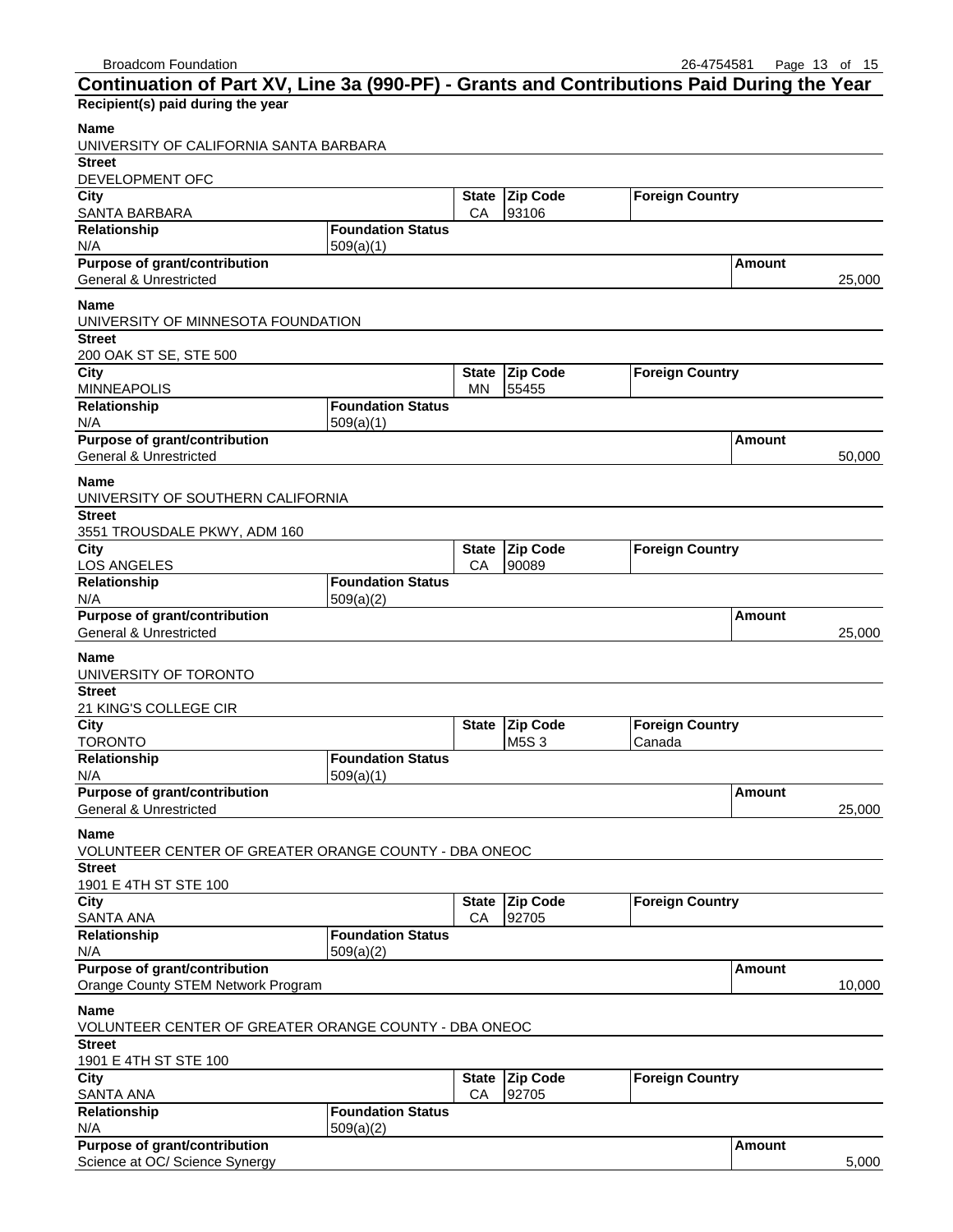| Continuation of Part XV, Line 3a (990-PF) - Grants and Contributions Paid During the Year |                                       |              |                          |                        |               |        |
|-------------------------------------------------------------------------------------------|---------------------------------------|--------------|--------------------------|------------------------|---------------|--------|
| Recipient(s) paid during the year                                                         |                                       |              |                          |                        |               |        |
| <b>Name</b>                                                                               |                                       |              |                          |                        |               |        |
| VOLUNTEER CENTER OF GREATER ORANGE COUNTY - DBA ONEOC                                     |                                       |              |                          |                        |               |        |
| <b>Street</b>                                                                             |                                       |              |                          |                        |               |        |
| 1901 E 4TH ST STE 100                                                                     |                                       |              |                          |                        |               |        |
| City                                                                                      |                                       | <b>State</b> | <b>Zip Code</b>          | <b>Foreign Country</b> |               |        |
| SANTA ANA                                                                                 |                                       | CA           | 92705                    |                        |               |        |
| Relationship                                                                              | <b>Foundation Status</b>              |              |                          |                        |               |        |
| N/A<br>Purpose of grant/contribution                                                      | 509(a)(2)                             |              |                          |                        | Amount        |        |
| Volunteer Intiative                                                                       |                                       |              |                          |                        |               | 5,000  |
|                                                                                           |                                       |              |                          |                        |               |        |
| <b>Name</b>                                                                               |                                       |              |                          |                        |               |        |
| WINGS OF FREEDOM                                                                          |                                       |              |                          |                        |               |        |
| <b>Street</b>                                                                             |                                       |              |                          |                        |               |        |
| 613 WATERVIEW DR                                                                          |                                       |              |                          |                        |               |        |
| City<br><b>COPPELL</b>                                                                    |                                       | <b>State</b> | <b>Zip Code</b><br>75019 | <b>Foreign Country</b> |               |        |
| Relationship                                                                              | <b>Foundation Status</b>              | TХ           |                          |                        |               |        |
| N/A                                                                                       | 509(a)(1)                             |              |                          |                        |               |        |
| Purpose of grant/contribution                                                             |                                       |              |                          |                        | Amount        |        |
| Svechha Foundation                                                                        |                                       |              |                          |                        |               | 2,500  |
|                                                                                           |                                       |              |                          |                        |               |        |
| <b>Name</b>                                                                               |                                       |              |                          |                        |               |        |
| WORKING WARDROBES FOR A NEW START                                                         |                                       |              |                          |                        |               |        |
| <b>Street</b>                                                                             |                                       |              |                          |                        |               |        |
| 3030 PULLMAN ST                                                                           |                                       |              |                          |                        |               |        |
| City                                                                                      |                                       | <b>State</b> | <b>Zip Code</b>          | <b>Foreign Country</b> |               |        |
| <b>COSTA MESA</b>                                                                         |                                       | CA           | 92626                    |                        |               |        |
| Relationship<br>N/A                                                                       | <b>Foundation Status</b><br>509(a)(1) |              |                          |                        |               |        |
| Purpose of grant/contribution                                                             |                                       |              |                          |                        | Amount        |        |
| <b>General &amp; Unrestricted</b>                                                         |                                       |              |                          |                        |               | 500    |
|                                                                                           |                                       |              |                          |                        |               |        |
| Name                                                                                      |                                       |              |                          |                        |               |        |
| ZOOLOGICAL SOCIETY OF SAN DIEGO                                                           |                                       |              |                          |                        |               |        |
| <b>Street</b>                                                                             |                                       |              |                          |                        |               |        |
| PO BOX 120551                                                                             |                                       |              |                          |                        |               |        |
| City                                                                                      |                                       | <b>State</b> | <b>Zip Code</b>          | <b>Foreign Country</b> |               |        |
| <b>SAN DIEGO</b>                                                                          |                                       | CA           | 92112                    |                        |               |        |
| Relationship                                                                              | <b>Foundation Status</b>              |              |                          |                        |               |        |
| N/A<br>Purpose of grant/contribution                                                      | 509(a)(2)                             |              |                          |                        |               |        |
| DSZ/China Collaboration - Panda Tracking Project                                          |                                       |              |                          |                        | Amount        |        |
|                                                                                           |                                       |              |                          |                        |               | 5,000  |
| Name                                                                                      |                                       |              |                          |                        |               |        |
| ADRIAN JOSEPH TANG                                                                        |                                       |              |                          |                        |               |        |
| <b>Street</b>                                                                             |                                       |              |                          |                        |               |        |
| 5300 CALIFORNIA ST, STE 14067                                                             |                                       |              |                          |                        |               |        |
| City                                                                                      |                                       | <b>State</b> | <b>Zip Code</b>          | <b>Foreign Country</b> |               |        |
| <b>IRVINE</b>                                                                             |                                       | CA           | 92617                    |                        |               |        |
| Relationship                                                                              | <b>Foundation Status</b>              |              |                          |                        |               |        |
| None                                                                                      | N/A                                   |              |                          |                        |               |        |
| Purpose of grant/contribution                                                             |                                       |              |                          |                        | <b>Amount</b> |        |
| University Research Competition 1st Place Award                                           |                                       |              |                          |                        |               | 10,000 |
| Name                                                                                      |                                       |              |                          |                        |               |        |
| <b>BENJAMIN HERSHBERG</b>                                                                 |                                       |              |                          |                        |               |        |
| <b>Street</b>                                                                             |                                       |              |                          |                        |               |        |
| 5300 CALIFORNIA ST, STE 14067                                                             |                                       |              |                          |                        |               |        |
| City                                                                                      |                                       | <b>State</b> | <b>Zip Code</b>          | <b>Foreign Country</b> |               |        |
| <b>IRVINE</b>                                                                             |                                       | CA           | 92617                    |                        |               |        |
| Relationship                                                                              | <b>Foundation Status</b>              |              |                          |                        |               |        |
| None                                                                                      | N/A                                   |              |                          |                        |               |        |

| <b>Purpose of grant/contribution</b>            | l Amount |       |
|-------------------------------------------------|----------|-------|
| University Research Competition 2nd Place Award |          | 5.000 |